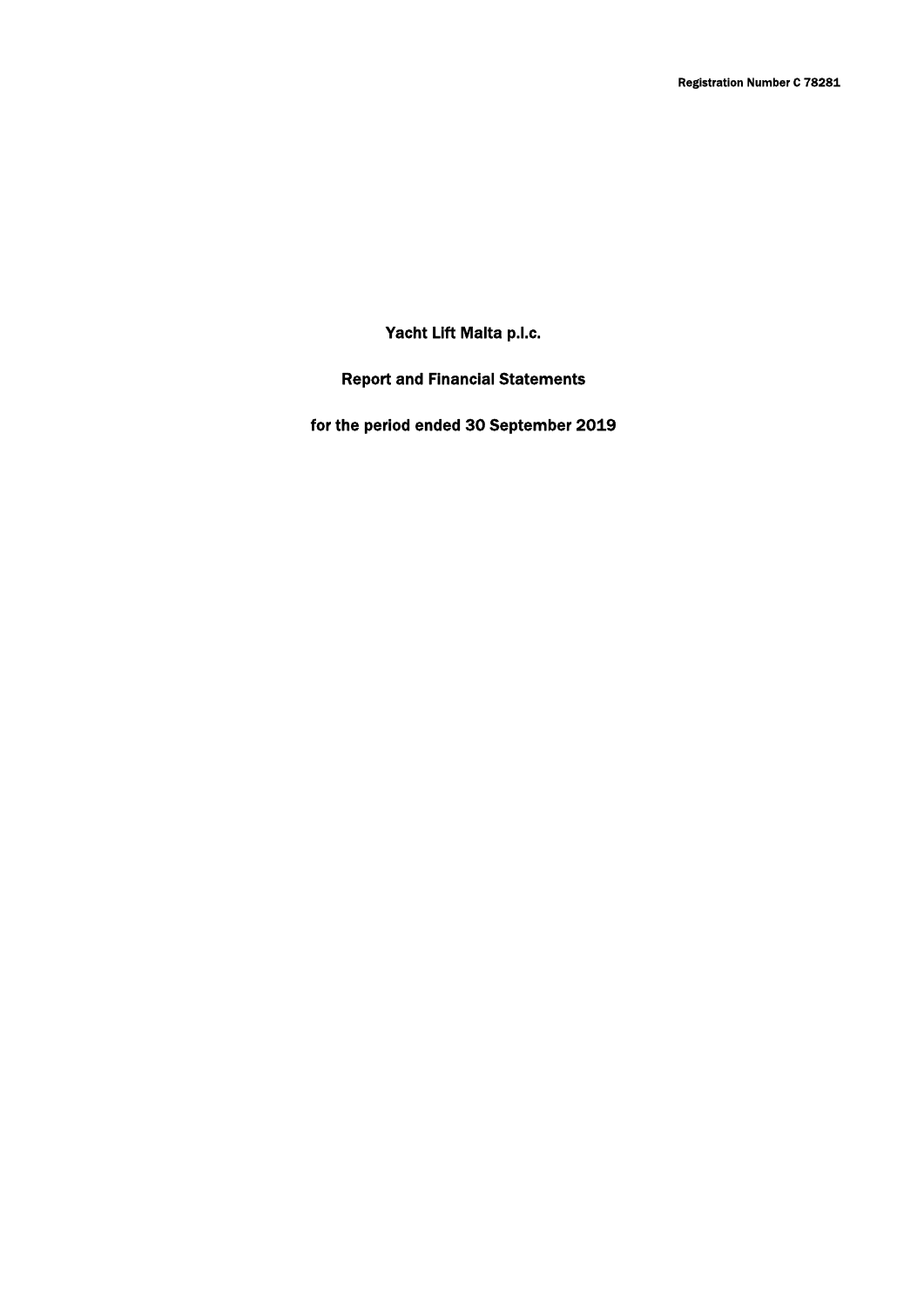# Contents

|                                                                          | Page      |
|--------------------------------------------------------------------------|-----------|
| Directors' Report                                                        | $1 - 4$   |
| Statement of Compliance with the Principles of Good Corporate Governance | $5 - 9$   |
| Statement of Comprehensive Income                                        | 10        |
| <b>Statement of Financial Position</b>                                   | 11        |
| Statement of Changes in Equity                                           | 12        |
| <b>Statement of Cash Flows</b>                                           | 13        |
| Notes to the Financial Statements                                        | $14 - 35$ |
| Independent Auditors' Report                                             | $36 - 38$ |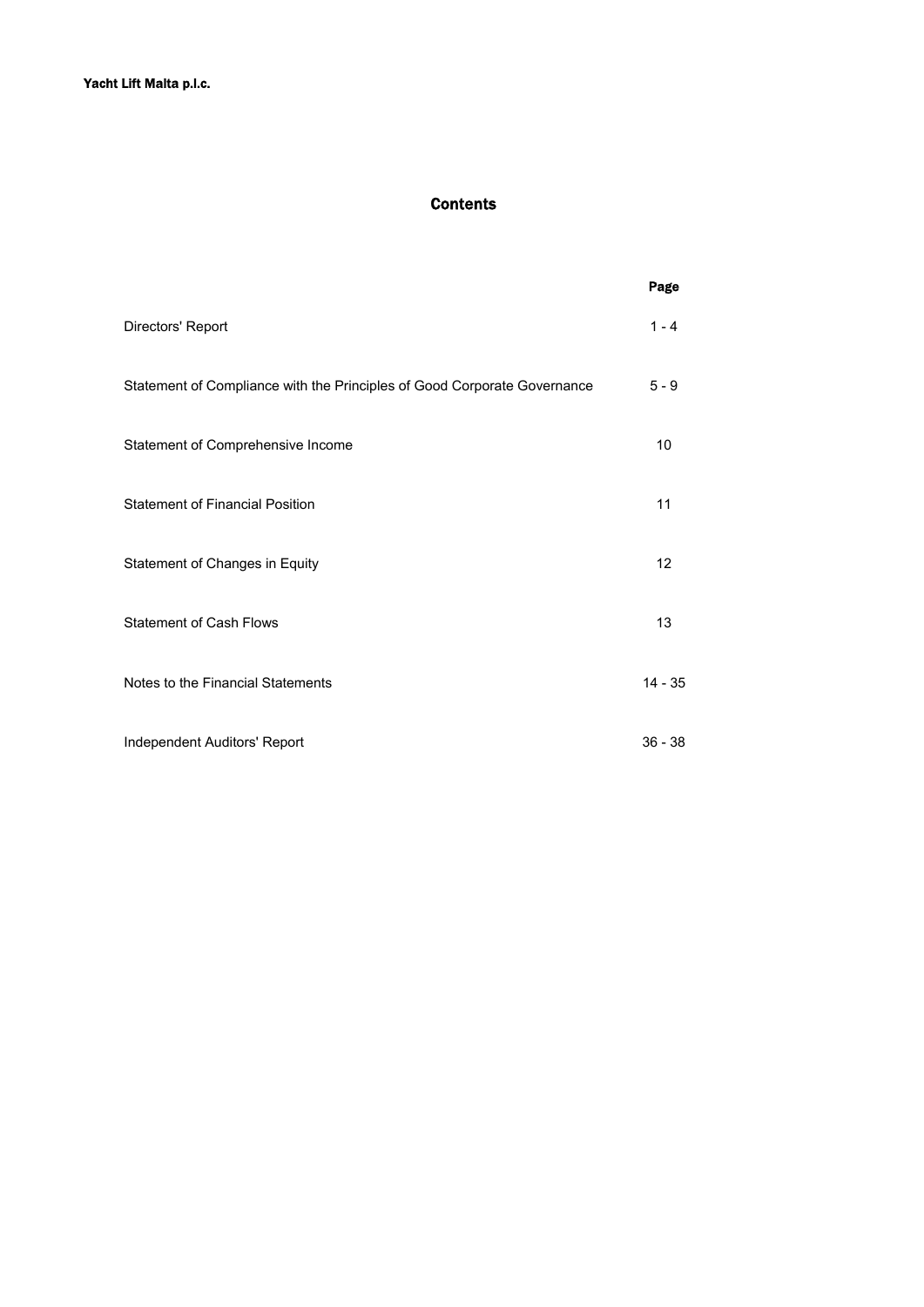The directors present their report and the audited financial statements for the period ended 30 September 2019.

#### Principal Activity

The company was incorporated on 24th November 2016 and had been mainly engaged in supplying goods and services to the yachting industry. Subsequently, during the year under review, the company proceeded to change in its status from a private limited liability company to a public limited liability company, with the change occurring on the 8th August 2019 and then issuing € 2,000,000 5.5% Secured Callable Bonds to the public on 6th September 2019.

Since its conversion into a public limited liability company, the Company's main activity is to borrow, raise or secure payment of money for the purpose of or in connection with the Company or its subsidiaries business as well as to act as a holding company and to raise finance and advance such financing to its subsidiaries or utilise such finance to acquire assets for the Group's operations.

## Business Review

During the period under review, the Company issued € 2,000,000 5.5% Secured Callable Bonds to finance the purchase and installation of a floating dry dock platform in Malta known as "Yacht Lift.

Yacht Lift is a unique and revolutionary floating dry dock service developed and patented by Welcome Inn. The director's opinion is that this floating dry dock grants the opportunity to owners and operators of qualifying seagoing vessels to benefit from a service which is both considerably cheaper and also more time-efficient than the services currently on offer throughout the Maltese islands. Yacht Lift also enjoys the flexibility of being able to be transported to multiple locations in order to carry out its services.

The Company has entered into a "Contract of Sale" dated 26th October 2018 covering the terms and conditions of the purchase of the Yacht Lift by the Guarantor. The Group has signed an Agency Agreement whereby it retains the exclusive agency for the floating dry dock system in Malta. The Guarantor will be the exclusive operator of Yacht Lift in Malta. The said floating dry dock shall be located at Marina di Valletta, Sa Maison, Malta and an agreement granting the Issuer the right to locate the Dock at the said marina for a period of up to ten (10) years has been executed. Ownership of the Dock will be registered in the name of the Guarantor to ensure its registration as a vessel in terms of the Merchant Shipping Act (Chapter 234 of the laws of Malta).

As at 30 September 2019, the Company's total assets amounted to €2,467,303 and net assets amounted to €81,797. Net current assets amounted to €1,811,384. The main current assets of the Group consist of the €2,000,000 finance raised through the issue of the bonds. The main current liabilities consisted of bank borrowings amounting to €41,239, trade payables amounting to  $\epsilon$  106,464, lease liabilities amounting to  $\epsilon$  73,186 as well as shareholders' loans amounting to  $\epsilon$ 107,345. Non-current liabilities totalled € 2,038,176, which were mainly made up of the Secured Bonds amounting to €1,987,917, and non-current lease liabilities of € 50,259.

As at 30 September 2019, the Company's total non-current assets amounted to € 308,589 which include an amount of €229,105 being the net book value of the right-of-use assets arising from the lease of the dock facilities and pontoon and office buildings.

## Dividends and Reserves

The directors do not recommend the payment of a dividend and propose to transfer the accumulated loss to reserves.

#### Principal risks and uncertainties

The company is subject to the general market and economic risks that may have a significant impact on the future yacht lifting operations. These include factors such as unexpected direct competition in the market.

## Financial Risk Management

The company is exposed to credit, market and liquidity risks. An explanation of these risks and how the company manages these risks is found in Note 18 to these financial statements.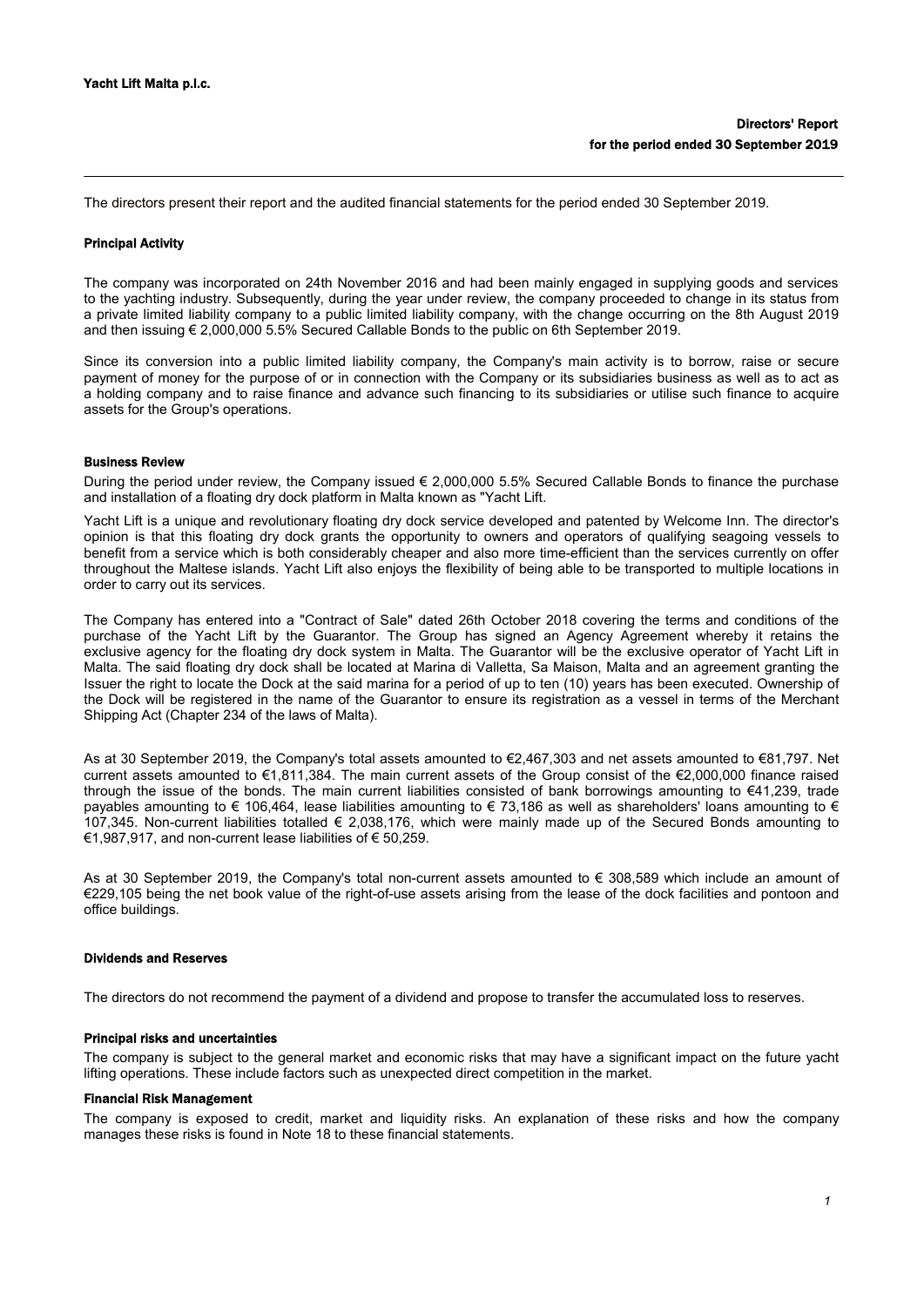#### Post Balance Sheet Events

The Coronavirus (COVID-19) pandemic is affecting business on a national and worldwide level. The Company is closely monitoring the possible impact on its operations and financial performance and is committed to take all necessary steps to mitigate any impact. The Companyis assessing the situation on an on-going basis, in order to enable the executive management to take the necessary decisions in the interest of all stakeholders. In view of the unprecedented circumstances it is too early to quantify the effects on the company's operations and performance.

#### Future Developments

The directors are continually assessing the developing situation with respect to the Coronavirus pandemic and its effects on the business. The directors are in discussions with Malta Enterprises and its bank and are exploring the government scheme which was delivered to the banks recently to provide a possible raising of capital to protect the Company and to ensure that the Company has sufficient liquidity to honour its committments including to bondholders.

## Directors

The following have served as directors of the company during the period under review :

| Giuseppe Farrugia |                             |
|-------------------|-----------------------------|
| Ivan Fsadni       | Appointed on 05 August 2019 |
| Daniel Gatt       |                             |
| Stefan Sant       | Appointed on 05 August 2019 |

### Statement of Directors' Responsibilities

The Companies Act (Cap. 386) enacted in Malta requires the directors to prepare financial statements for each financial period which give a true and fair view of financial position of the company as at period end and of the profit or loss of the company for the period then ended. In preparing these the directors are required to:

- adopt the going concern basis unless it is inappropriate to presume that the company will continue in the business;

- select suitable accounting policies and apply them consistently;
- make judgements and estimates that are reasonable and prudent;
- account for income and charges relating to the accounting period on the accruals basis;
- value separately the components of asset and liability items;
- report comparative figures corresponding to those of the preceding accounting period; and

- prepare the financial statements in accordance with generally accepted accounting principles as defined in the Companies Act (Cap. 386) and in accordance with the provision of the same Act.

The directors are responsible for keeping proper accounting records which disclose with reasonable accuracy at any time the financial position of the company and to enable them to ensure that the financial statements comply with the Companies Act, (Cap.386). This responsibility includes designing, implementing and maintaining such internal controls as the directors determine is necessary to enable the preparation of financial statements that are free from material misstatement, whether due to fraud or error. They are also responsible for safeguarding the assets of the Company and hence for taking reasonable steps for the prevention and detection of fraud and other irregularities.

#### Going Concern Basis

After reviewing the company's forecasted financial statements, the directors are satisfied at the time of approving the financial statements that the Company is continually taking steps to ensure that there are adequate resources to continue operating for the foreseeable future and therefore it is appropriate to adopt the going concernbasis in preparing the financial statements.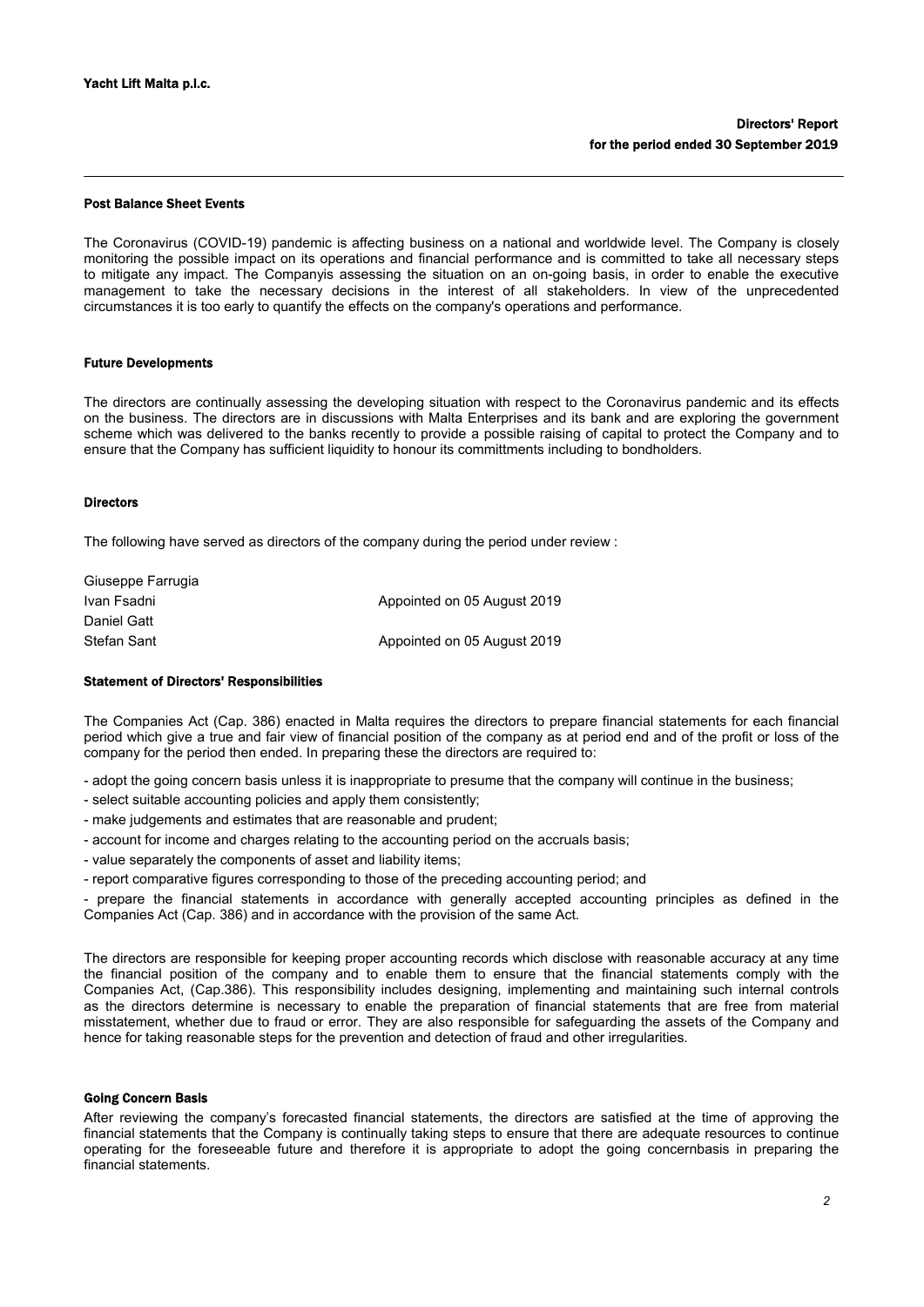#### Shareholder register information pursuant to Listing Rule 5.64

### Structure of Capital

The Company has an authorised share capital of 100,000 Ordinary Shares of one Euro (€1) each and issued and fully paid up share capital of 100,000 Ordinary Shares with a nominal value of one Euro (€1) each. The Company has two shareholders each holding 20% of the share capital namely:

#### Giuseppe Farrugia

#### Daniel Gatt

All Ordinary Shares are entitled to attend and vote at General meetings, whereupon each Ordinary Share shall be entitled to one vote. The Ordinary Shares in the Company shall rank pari passu for all intents and purposes at law. There are currently no different classes of Ordinary Shares in the Company and accordingly all Ordinary Shares have the same rights, voting rights and entitlements in connection with any distribution whether of dividends or capital.

The right to transfer shares in the Company is restricted in the manner as prescribed in the Company's Articles of Association.

The Company is authorised to acquire its own shares in accordance with Sections 106 and 107 of the Maltese Companies Act (Capt. 386).

#### Appointment and removal of Directors

The Directors of the Company shall be appointed by Ordinary Resolution of the Company at the General Meeting convened for such purpose and giving those eligible to attend at least fourteen (14) days' notice to submit names for the election of Directors. Notice of the Company proposing a person for election as a Director, as well as the latter's acceptance to be nominated as Director shall be given to the Company not less than fourteen (14) days prior to the date of the meeting appointed for such election.

The Directors of the Company shall be natural persons, and no body corporate may be a Director of the Company. An election of Directors shall take place every year, and all Directors, except a managing Director, shall retire form office once every three (3) years, but shall be subject to re-election.

A member of the Board shall hold office until such time as he tenders his resignation or until he is removed by the General Meeting by a resolution passed by a member or members having the right to attend and vote, holding in the aggregate shares entitling the holder/s thereof to more than fifty percent (50%) of the voting rights attached to shares represented and entitled to vote at the meeting.

#### Powers of Directors

The powers and duties of the Directors are outlined in the Company's Articles of Association.

#### Contracts with Board Members and Employees

The Company had no employees during the period ended 30 September 2019.

## General Meetings

The Company shall in each year hold an Annual General Meeting by not later than fifteen months form the date of one Annual General Meeting to the next. All general meetings other than an Annual General Meeting shall be called Extraordinary General Meetings. The Directors may convene and Extraordinary General Meeting whenever they think fit. The Board shall, on the requisition of a member or members of the Company holding at the date of the deposit of the requisition not less than one-tenth (1/10th) of the paid-up share capital of the Company carrying the right to vote at General Meetings of the Company, proceed forthwith to convene and Extraordinary General Meeting of the Company in accordance with the provisions of the Article 129 of the Maltese Companies Act (Capt. 386). All shareholders shall be entitled to receive notice of, participate in and vote at the General Meeting.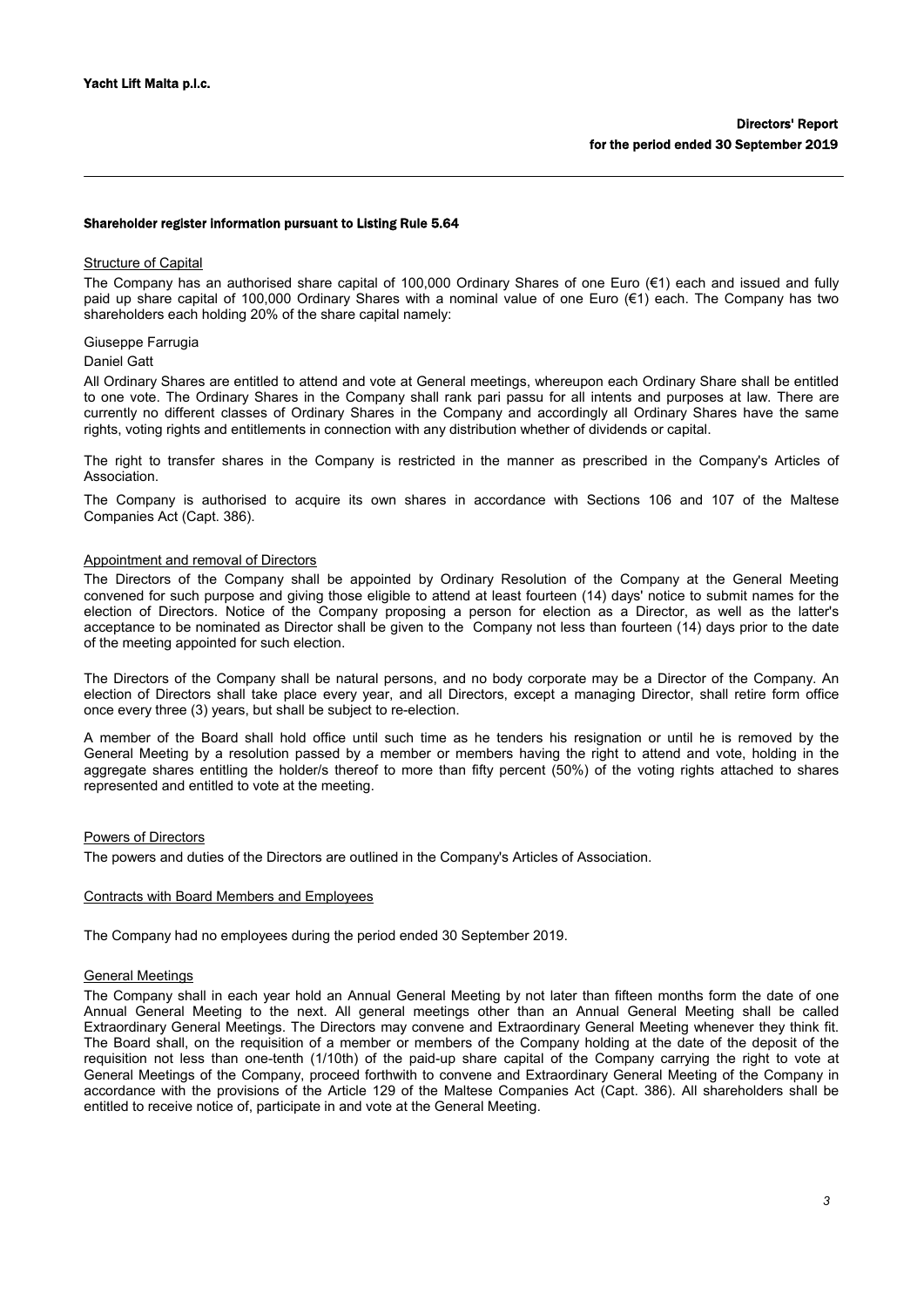A General Meeting of the Company shall be called by not less than fourteen (14) days' notice in writing. The notice shall be exclusive of the day on which it is served or deemed to be served and shall specify the place, day and the hour of the meeting, and in case of special business, the general nature of that business, and shall be accompanied by a statement regarding the effect and scope of any proposed resolution in respect of such special business.

No disclosures are being made pursuant to Listing Rules 5.64.4, 5.64.5, 5.64.6, 5.64.7, 5.64.10 and 5.64.11.

### Auditors

3a have intimated their willingness to continue in office. A proposal to reappoint the above as auditors of the company will be put to General Meeting.

#### Statement by Directors on the Financial Statements and Other Information included in the report

In pursuant to Listing Rule 5.68 the directors declare that to the best of their knowledge:

- the financial statements give a true and fair view of the financial position and financial performance of the Company and have been prepared in accordance with International Financial Reporting Standards (IFRS) as adopted by the European Union and with the Companies Act (Cap. 386); and

- this report includes a fair review of the development and performanceof the business and positions of the Company, together with a description of the principal risks and uncertainties that they face.

This report was approved by the Board of Directors on 20 April 2020 and signed on its behalf by:

Giuseppe Farrugia **Daniel Gatt**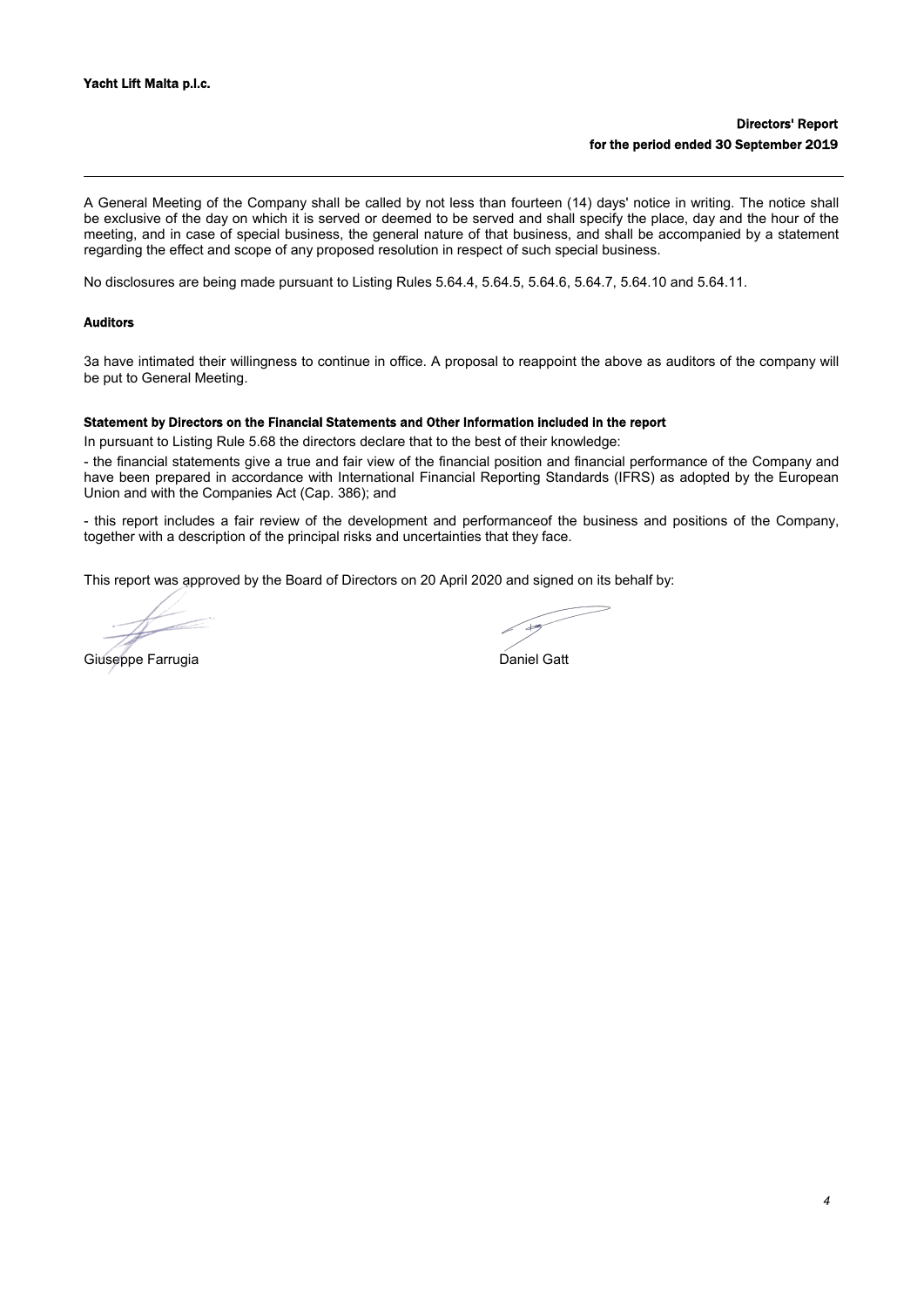Yacht Lift Malta p.l.c. ("the Company") is hereby presenting its statement of compliance with the Code of Principles of Good Corporate Governance (the "Code") for the period ended 30 September 2019. This statement is in line with the requirements as set out by the Malta Financial Services Authority Listing Rule 5.97 and also in line with Prospects MTF Rules.

The Prospects MTF Rules issued by the Malta Stock Exchange require qualifying companies admitted to Prospects MTF to observe relevant corporate governance standards, in this case the Code of Principles of Good Corporate Governance ("the Code), accompanied by a report of the independent auditor.

In view of the fact that Yacht Lift Malta p.l.c. (the "Company") debt (and not equity) securities are listed and traded on a regulated market or on a multilateral trading facility, it is exempt from disclosing the information as prescribed in Listing Rules 5.97.1, 5.97.2, 5.97.3, 5.97.6 and 5.97.7 in this Corporate Governance Statement.

The Board of Directors of the Company acknowledges that although the Code does not dictate or prescribe mandatory rules, compliance with the principles of good corporate governance recommended in the best interests of the Company, its shareholders and other stakeholders.The Board considers compliance with the Code to be an integral part of operations so as to ensure transparency and responsible corporate governance which will in turn yield a positive reputation for the Company. Effective measures have been taken to ensure compliance to these principles and for the implementation of the Code as detailed hereunder.

The Corporate Governance Statement (the "Statement") will set out the structures and processes in place within the Company and how these effectively achieve the goals set out in the Code. For this purpose, this Statement will make reference to the pertinent principles of the Code and then set out the manner in which the Directors believe that these have been adhered to, and where it has not.

## *Part One: Compliance with the Code*

The Board of the Company believes in the adoption of the Code and has endorsed them except where the size and/or particular circumstances of the Company are deemed by the Board not to warrant the implementation of specific recommendations. In this context it is relevant to note that the Company has issued bonds to the public and has no employees. Accordingly, some of the provisions of the Code are not applicable whilst others are applicable to a limited extent.

#### *Principle One - The Board*

The Board of Directors is responsible for devising strategy, setting policies of the Company and for reviewing internal control procedures, financial performance and business risks facing the Company. The activities of the Board are exercised in a manner designed to ensure that it can effectively supervise the operations of the Company so as to protect the interest of bondholders, amongst other stakeholders. The Board is also responsible for making relevant public announcements and for the Company's compliance with its continuing obligations in terms of the rules of the Prospect MTF, and to ensure conformity with all other relevant rules and regulations.

## *Principle Two - Chairman and Chief Executive Officer*

The functions of the Chairperson and Chief Executive Officer are not vested in the same individual and related responsibilities are clearly established, rendering these positions completely separate from one another.

The separation of roles of the Chairman and Chief Executive Officer avoids concentration of authority and power and differentiates leadership of the Board from the running of the business.

The Chairperson's main function is to lead the Board, set the agenda, ensure that the Directors of the Board receive precise, timely and objective information, ensure effective communication with shareholders and bondholders, and encourage active engagement by all members of the Board for discussion of complex or contentious issues.

The Chief Executive Officer has specific authorities from the Board to manage the Company's operational activities within the strategy and parameters set by it.

## *Principle Three - Composition of the Board*

The Board considers that the size of the Board, whilst not being large as to be unwieldy, is appropriate, taking into account the size of the Company and its operations. The combined and varied knowledge, experience and skills of the Board members provides the balance of competences that are required and adds value to the functioning of the Board and gives direction to the Company.

The Articles of Association of the Company clearly set out the procedures to be followed in the appointment of directors.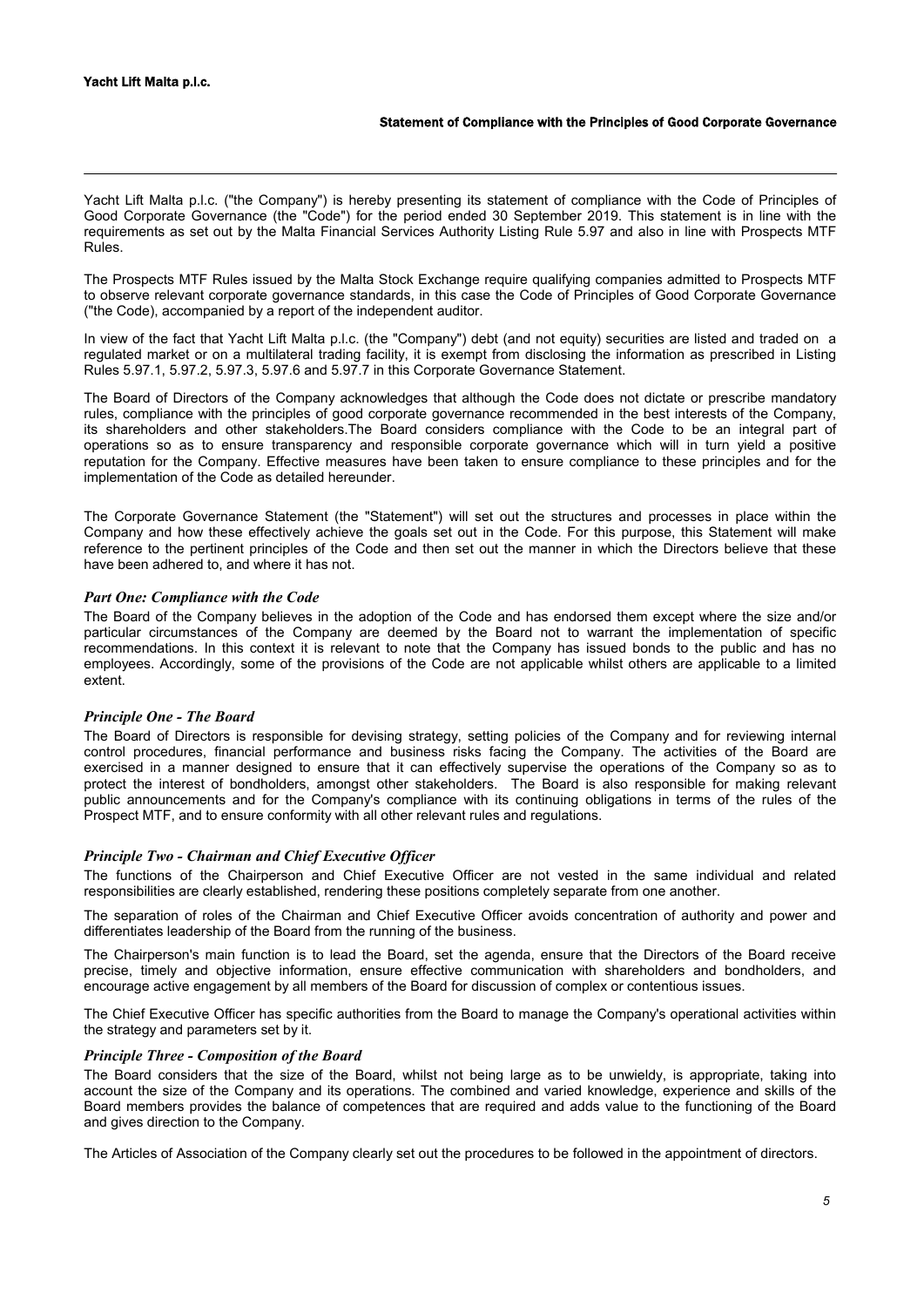*Directors*

The Board of the Company who served during the period under review was as follows:

Katia Cachia (appointed 18 March 2020)

| Giuseppe Farrugia | Executive Director                                                         |
|-------------------|----------------------------------------------------------------------------|
| Daniel Gatt       | Executive Director, Chief Executive Officer                                |
| Ivan Fsadni       | Chairman, Independent Non-Executive Director (appointed<br>05 August 2019) |
| Stefan Sant       | Independent Non-Executive Director (appointed 05 August)<br>2019)          |
| Company Secretary |                                                                            |
| Dr David Gatt     | (resigned 05 August 2019)                                                  |
| Dr David Wain     | (appointed 05 August 2019, resigned 18 March 2020)                         |

*Principle Four - Responsibilities of the Board*

The Board has the first level responsibility for executing the four basic roles of corporate governance, namely accountability, monitoring, strategy formulation and policy development. The Board seeks to monitor effectively the implementation of strategy and policy by management. Clear internal and external reporting lines are established with a view to ensuring that the Board can properly discharge its obligation to take decisions in the best interests of the Company.

An Audit Committee has been set up with clear terms of reference in line with the Listing Rules. The Committee's primary objective is to assist the Board with the execution of their responsibilities as Directors and provide additional oversight and corporate governance of the activities of executive management. The role and competence of such Committee is further described in Principle 12 hereunder.

## *Principle Five - Board meetings*

Meetings of the Board are held as frequently as considered necessary. The Directors are notified of forthcoming meetings by the Company Secretary with the issue of an agenda and supporting documents as necessary. Minutes are prepared during Board meetings recording faithfully attendance, and resolutions taken at the meeting. These minutes are subsequently circulated to all Directors as soon as practicable after the meeting. The Chairman ensures that all relevant issues are on the agenda supported by all available information, whilst encouraging the presentation of views pertinent to the subject matter and giving all Directors every opportunity to contribute to relevant issues on the agenda. The agenda of the Board seeks to achieve a balance between long-term strategic and short-term performance issues.

During the Board meetings, the Board also delegates specific responsibilities to the management team of the Company. Subsequent to the Company's submission of its Admission Document on the 06 September 2019, the Board met once whereby all members of the Board were present during this Board meeting.

## *Principle Six - Information and Professional Development*

Each Director is made aware of the Company's on-going obligations in terms of the Companies Act, the Listing Rules and other relevant legislation. Directors have access to the advice and services of the Company Secretary. The Company is also prepared to bear the expense incurred by the Directors requiring independent professional advice should they judge it necessary to discharge their responsibilities as Directors.

## *Principle Seven - Evaluation of the Board's performance*

With respect to the period under review, the Company has not carried out a performance review of the Board. However, the Board expects to carry out the said review within the current financial year through the submission and evaluation of a questionnaire completed by the Directors.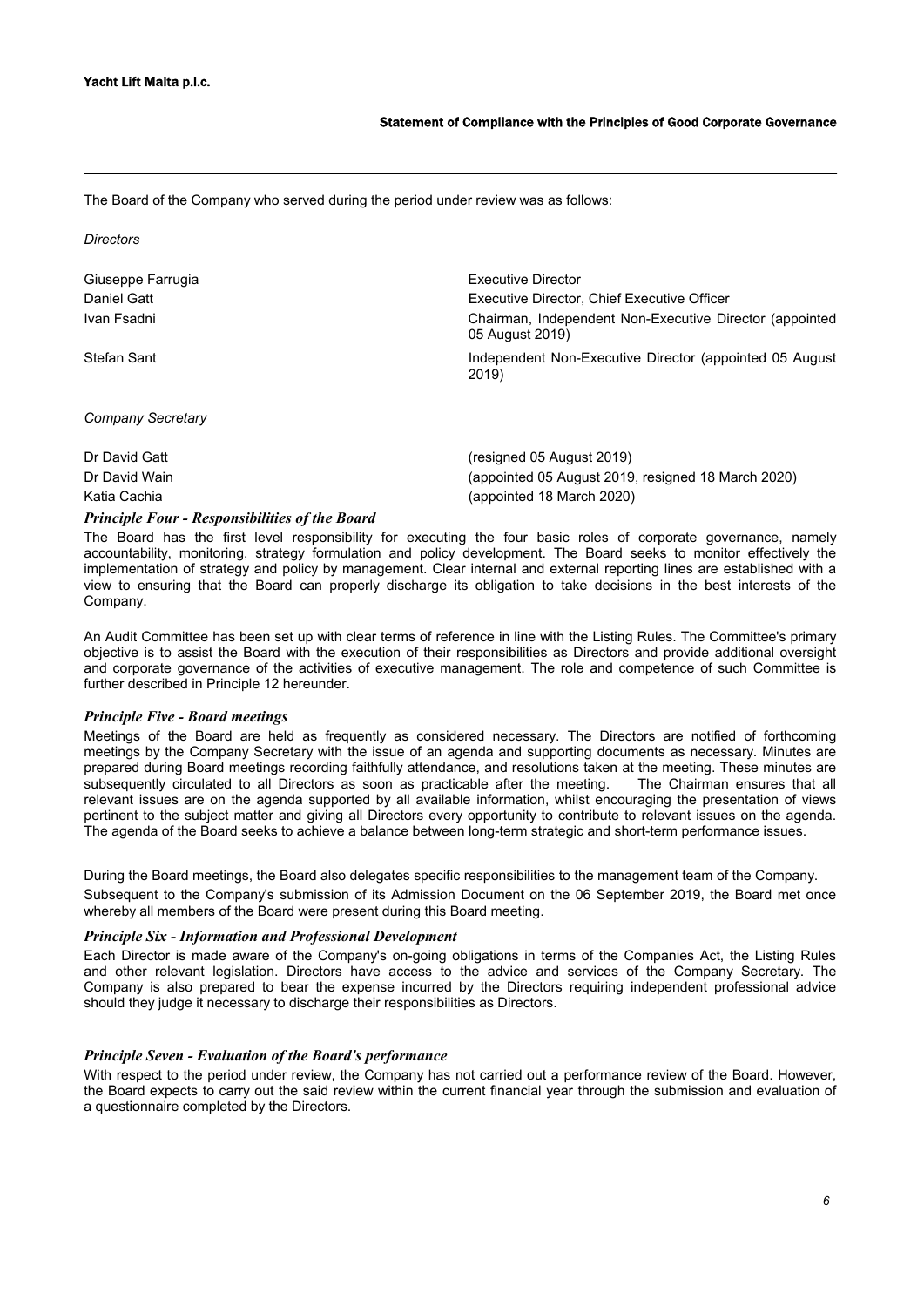# *Principle Eight - Committees*

# *Principle 8A - Remuneration Committee*

Pursuant to the Company's Articles of Association, the maximum aggregate emoluments that may be paid to Directors is approved by the shareholders in a general meeting. No remuneration was paid to the Directors during the period under review.

None of the Directors is employed or has a service contract with the Company.

## *Principle 8B - Nomination Committee*

In view of the size and operation of the Company, the Board does not consider the Company to require the setting up of a Nomination Committee. Reference is also made to the information provided under the subheading 'Principle 3' above, which provides for a formal and transparent procedure for the appointment of new Directors to the Board.

## *Audit Committee*

The terms of reference of the Audit Committee consists of supporting the Board in their responsibilities in dealing with issues of risks, control and governance and associated assurance.

The Board sets formal rules of engagement and terms of reference of the Audit Committee that establish its composition, role and function, the parameter of its remit and the basis for the processes that it is required to comply with. The Audit Committee is a sub-committee of the respective Board and is directly responsible and accountable to the respective Board. The Board reserves the right to change the Committee's terms of reference from time to time.

The Audit Committee has the role to deal with and advise the Board on:

a) the monitoring responsibility over the financial reporting processes, financial policies, internal control structures and audit of annual financial statements;

b) maintaining communication on such matters between the Board, management and independent auditors;

c) facilitating the independence of the external audit process and addressing issues arising from the audit process; and

d) preserving the company's assets by understanding the Company's risk environment and determining how to deal with such risks.

The Audit Committee also has the role and function of considering and evaluating the arm's length nature of proposed transactions to be entered into by the Company and a related party.

The Malta Stock Exchange reviewed the Committee's terms of reference as part of the admission process with respect to the bonds issued by the Company.

The Audit Committee is presently composed of:

| Ivan Fsadni |  |                                    | Chairman, Independent Non-Executive Director |
|-------------|--|------------------------------------|----------------------------------------------|
| Stefan Sant |  | Independent Non-Executive Director |                                              |
| Daniel Gatt |  | Executive Director                 |                                              |
|             |  |                                    |                                              |

In compliance with the Listing Rule 5.118A, Ivan Fsadni is an Independent Non-Executive Director who is competent in accounting and/or auditing matters in view of his considerable experience as a warranted Certified Public Accountant.

## *Internal Control*

The Board is ultimately responsible for the Company's system of internal controls and for reviewing its effectiveness. The Directors are aware that internal control systems are designed to manage, rather than eliminate, the risk of failure to achieve business objectives, and can only provide reasonable, and not absolute, assurance against normal business risk.

During the financial period under review the Company operated a system of internal controls which provided reasonable assurance of effective and efficient operations covering all controls, including financial controls and compliance with laws and regulations. Processes are in place for identifying, evaluating and managing the significant risks facing the Company.

Other key features of the system of internal control adopted by the Company are as follows:

#### *Risk identification*

The Board, with the assistance of the Audit Committee, is responsible for the identification and evaluation of key risks applicable to the areas of business in which the Company is involved. The risks are assessed on a continual basis.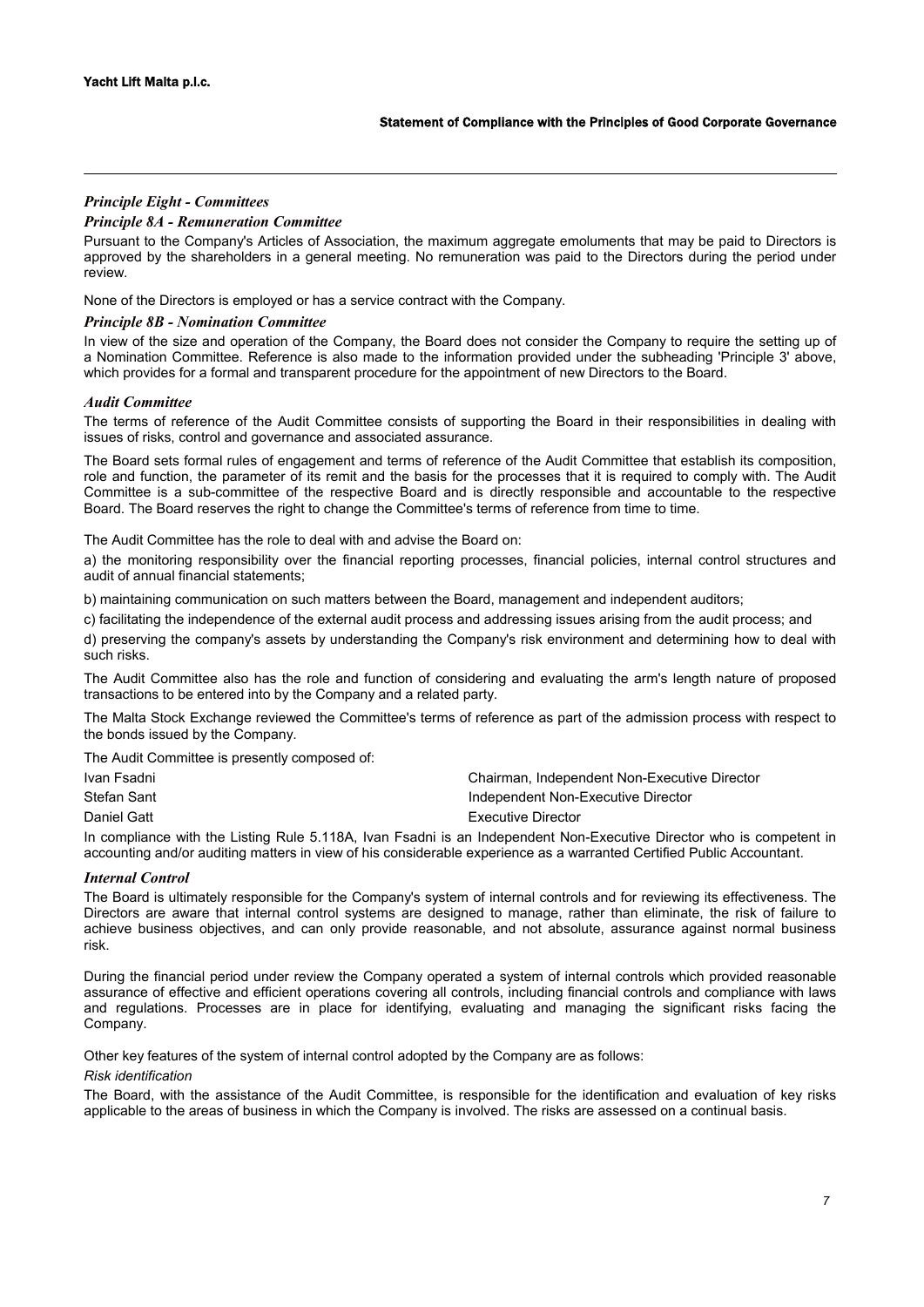## *Information and communication*

Periodic strategic reviews which include consideration of long-term financial projections and the evaluation of business alternatives are regularly convened by the Board. An annual budget is prepared and performance against this plan is actively monitored and reported to the Board.

## *Principle Nine - Relations with Shareholders and with the Market*

The Company is committed to having an open and communicative relationship with its bondholders. The Board believes that bondholders should have an opportunity to send communications to the Board. Any communication from a bondholder to the Board generally or a particular Director should be in writing, singed, contain the number of bonds held in the sender's name and should be delivered to the attention of the Company Secretary at the registered office of the Company.

The Company issues Company Announcements to keep the market informed of any developments.

# *Principle Ten - Relations with Shareholders and with the Market*

The Directors are of the view that this Principle is not applicable to the Company, since it doesn't have any institutional investors.

## *Principle Eleven - Conflicts of Interest*

The Executive Directors of the Company are also the Directors of the Guarantor (Yacht Lift Malta Operations Ltd), and are, effectively the ultimate beneficial owners of the entirety of the Company and the Guarantor. In this view, they are susceptible to conflicts between the potentially diverging interests of the Company and the Guarantor, as the case may be, in transactions entered into, or proposed to be entered into between them.

In view of the lender-borrower relationship which arose between the Company and the Guarantor pursuant to the issue of the bonds, there may be situations that could give rise to conflicts between the potentially diverging interests of the said entities. In these situations, the Executive Directors are required to act in accordance with the majority decision of those Directors who would not have a conflict in the situation and in line with the advice of outside legal counsel.

The Non-Executive Directors have the role of acting as an important check on the possible conflicts of interest for the Executive Directors, in view of their dual role as Executive Directors of the Company and their role as officers of the Company.

The Directors are aware that their primary responsibility is always to act in the interest of the Company and its shareholders as a whole, irrespective of who has appointed them to the Board. Acting in the interest of the Company includes an obligation to avoid conflicts of interest. In such instances, the Company has strict policies in place which allow it to manage such conflicts, actual or potential, in the best interest of the Company. Furthermore, the Audit Committee has the task to ensure that any potential conflicts of interest are resolved in the best interests of the Company.

In addition, to the above, in accordance with the provisions of article 145 of the Companies Act (Cap. 386 of the Laws of Malta), every Director who is in any way, whether directly or indirectly, interested in a contract or proposed contract with the Company is under the duty to declare his interest in the relevant transaction to the Board at the first possible opportunity and he will not be entitled to vote on matters relating to the proposed transaction and only parties who do not have any conflict in considering the matter will participate in the consideration of the proposed transaction (unless the Board finds no objection to the presence of such Director with conflict of interest).

## *Principle Twelve - Corporate Social Responsibility*

The Directors are committed to high standards of ethical conduct and to contribute to the development of the local community and society at large.

# *Part Two: Non-compliance with the Code*

### *Principle Six - Information and Professional Development*

The Company has not yet developed a succession policy for the future composition of the Board of Directors, this is in view of the company being non-trading as at period end.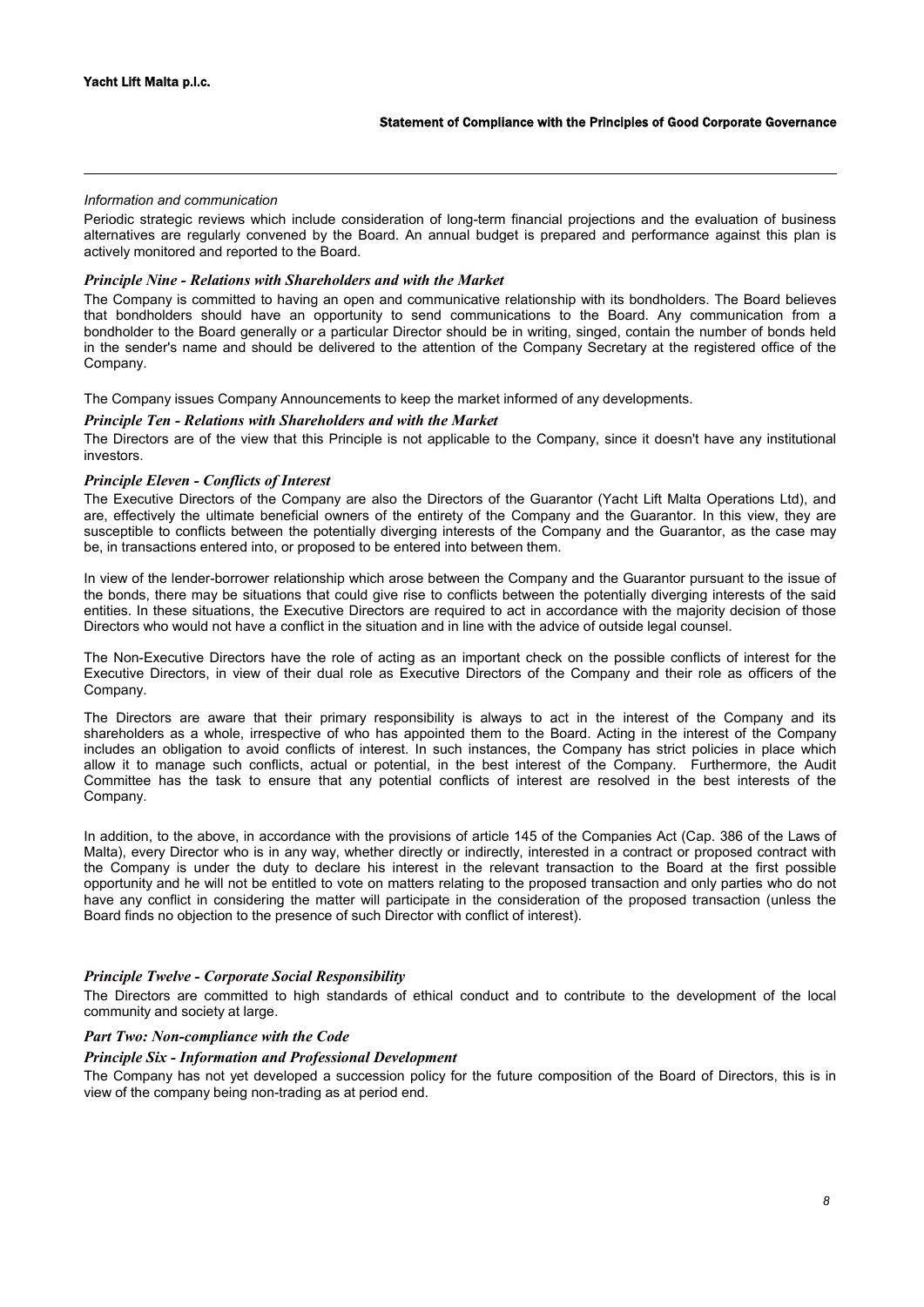### Statement of Compliance with the Principles of Good Corporate Governance

## *Principle Seven - Evaluation of the Board's performance*

Under the present circumstances, the Company has not carried out a performance review of the Board, in view that the Board has not been operating in its current capacity for a period of twelve months. Furthermore, at present, the Board does not consider it necessary to appoint a Committee to carry out a performance evaluation of its role, as the Board's performance is evaluated on an ongoing basis by, and is subject to the constant scrutiny of, the Board itself, the market and the Listing Rules by which the Issuer is regulated as a listed company in relation to the secured bonds.

## *Principle Eight - Remuneration and Nomination Committees*

Given the size and circumstances of the Company's business, the Company does not deem it necessary to appoint a Nomination and Remuneration Committee as decisions on these matters are more adequately taken by the Board, who are considered to possess the level of skill, knowledge and experience expected in terms of the Code, and at shareholder level.

This statement of compliance with the principles of good corporate governance has been approved by the Board of Directors and signed on its behalf by:

Giuseppe Farrugia **Daniel Gatt** Director Director

Date: 20 April 2020

 $\mathcal{A}$  , and the set of the set of the set of the set of the set of the set of the set of the set of the set of the set of the set of the set of the set of the set of the set of the set of the set of the set of the set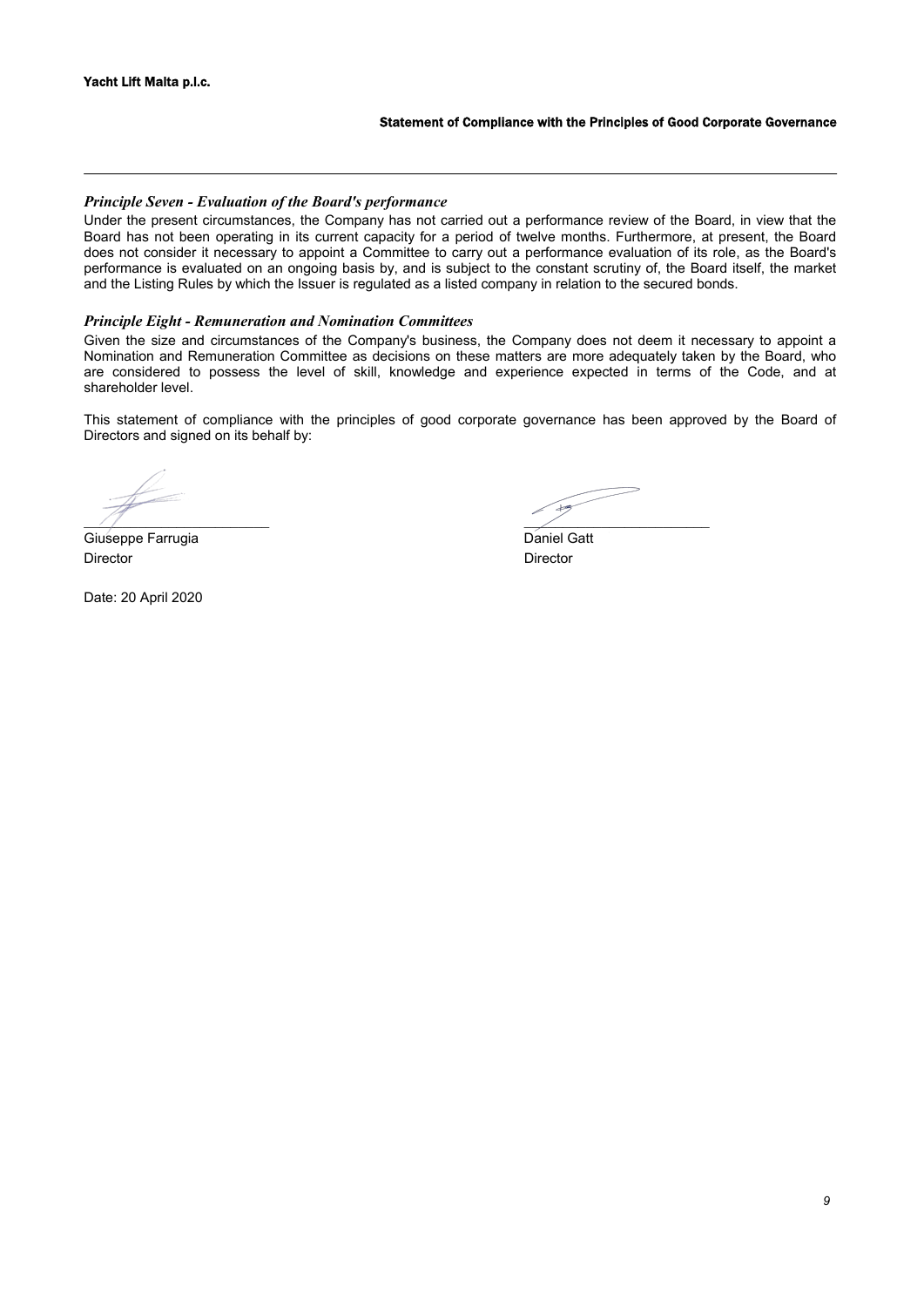# Statement of Comprehensive Income for the period ended 30 September 2019

|                                                                         |              | 2019      | 2018      |
|-------------------------------------------------------------------------|--------------|-----------|-----------|
|                                                                         | <b>Notes</b> | €         | €         |
| <b>Revenue</b>                                                          | 3            | 5,000     | 60,000    |
| Administrative expenses                                                 |              | (47, 920) | (55, 226) |
| <b>Operating (loss)/profit</b>                                          |              | (42, 920) | 4,774     |
| Finance costs                                                           | 4            | (9,404)   |           |
| (Loss)/profit before taxation                                           | 5            | (52, 324) | 4,774     |
| Income tax expense                                                      | 6            | 45,788    | (1,671)   |
| <b>TOTAL COMPREHENSIVE INCOME FOR THE YEAR</b>                          |              | (6, 536)  | 3,103     |
|                                                                         |              |           |           |
| Total comprehensive income attributable to:                             |              |           |           |
| Equity holders of the company                                           |              | (6, 536)  | 3,103     |
| <b>Earnings per Share:</b><br>Basic earnings per share (in $\epsilon$ ) |              |           | 13        |

The notes on pages 14 to 35 form an integral part of these financial statements.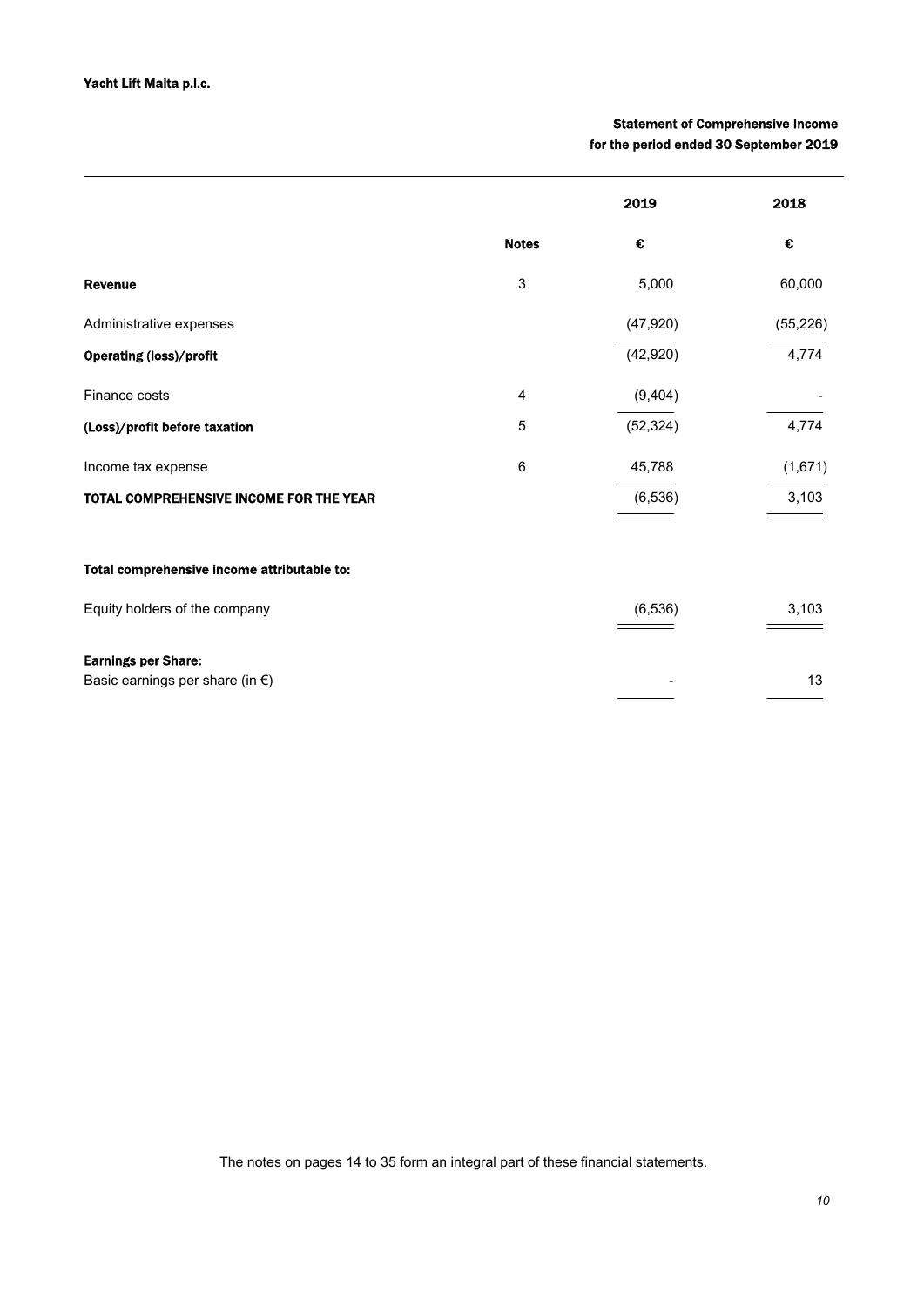# Statement of Financial Position as at 30 September 2019

|                                     |                | 2019      | 2018    |
|-------------------------------------|----------------|-----------|---------|
|                                     | <b>Notes</b>   | €         | €       |
| <b>ASSETS</b>                       |                |           |         |
| <b>Non-Current Assets</b>           |                |           |         |
| Property, plant and equipment       | $\overline{7}$ | 262,801   | 14,013  |
| Deferred tax assets                 | 6              | 45,788    |         |
|                                     |                | 308,589   | 14,013  |
| <b>Current Assets</b>               |                |           |         |
| Trade and other receivables         | 9              | 2,158,714 | 120,928 |
|                                     |                | 2,158,714 | 120,928 |
|                                     |                |           |         |
| <b>Total Assets</b>                 |                | 2,467,303 | 134,941 |
|                                     |                |           |         |
| <b>EQUITY</b>                       |                |           |         |
| <b>Capital and Reserves</b>         |                |           |         |
| Share capital                       | 11             | 100,000   | 240     |
| Retained earnings                   |                | (18, 203) | 2,403   |
| <b>Total Equity</b>                 |                | 81,797    | 2,643   |
| <b>LIABILITIES</b>                  |                |           |         |
| <b>Non-Current Liabilities</b>      |                |           |         |
| Long-term borrowings                | 14             | 2,038,176 |         |
|                                     |                | 2,038,176 |         |
|                                     |                |           |         |
| <b>Current Liabilities</b>          |                |           |         |
| Trade and other payables            | 12             | 123,889   | 12,350  |
| Current income tax liabilities      | 13             | 1,671     | 1,671   |
| Short-term borrowings               | 14             | 221,770   | 118,277 |
|                                     |                | 347,330   | 132,298 |
| <b>Total Liabilities</b>            |                | 2,385,506 | 132,298 |
| <b>Total Equity and Liabilities</b> |                | 2,467,303 | 134,941 |
|                                     |                |           |         |

The financial statements were approved by the Board of Directors on 20 April 2020 and signed on its behalf by:

Giuseppe Farrugia Daniel Gatt

 $\overline{\mathcal{F}}$ 

The notes on pages 14 to 35 form an integral part of these financial statements.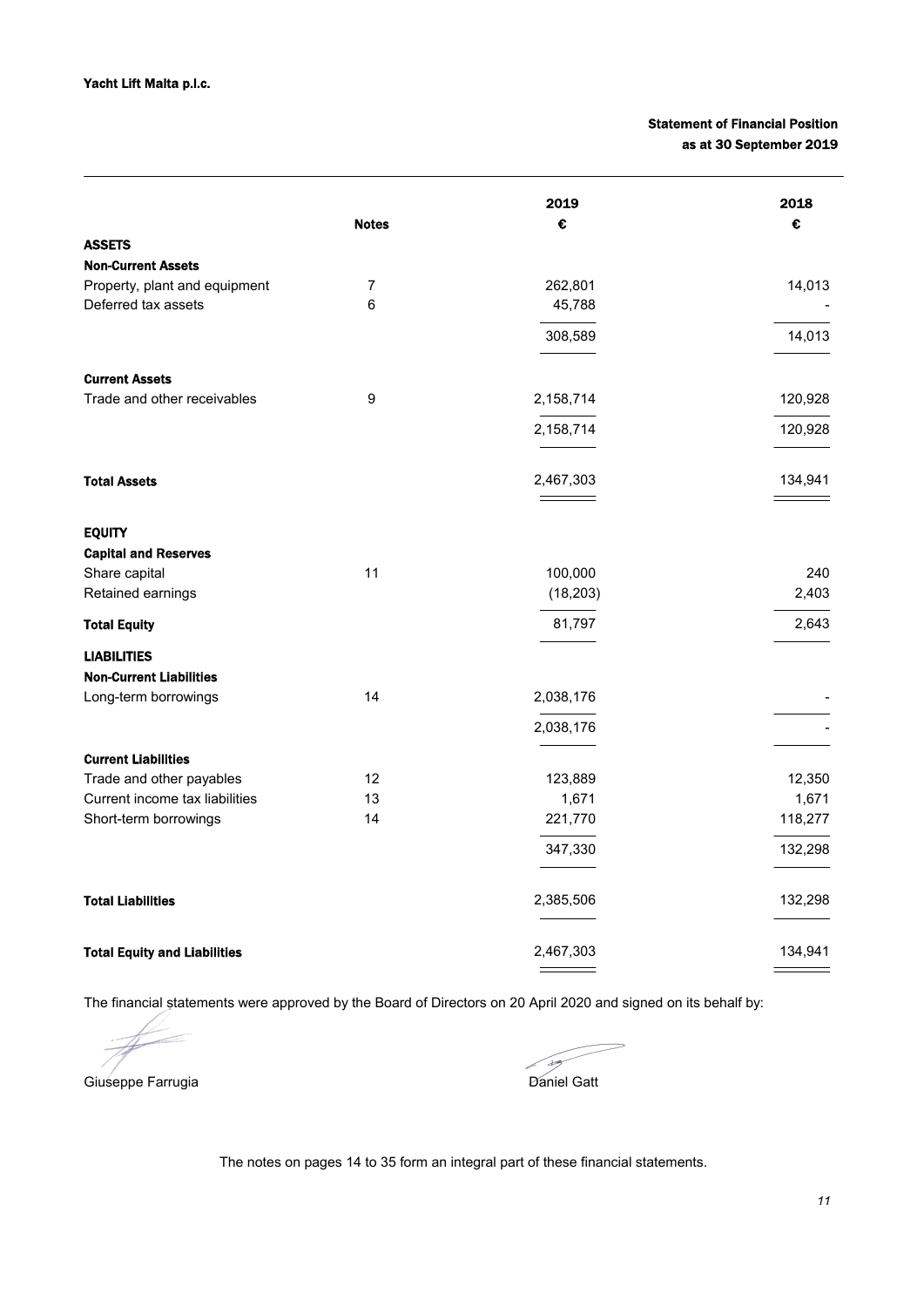# Statement of Changes in Equity for the period ended 30 September 2019

|                             | <b>Share</b><br><b>Capital</b> | <b>Retained</b><br><b>Earnings</b> | <b>Total</b> |
|-----------------------------|--------------------------------|------------------------------------|--------------|
|                             | €                              | €                                  | €            |
| At 01 January 2018          | 240                            | (700)                              | (460)        |
| <b>Comprehensive income</b> |                                |                                    |              |
| Profit for the year         |                                | 3,103                              | 3,103        |
| At 31 December 2018         | 240                            | 2,403                              | 2,643        |
| At 31 December 2018         |                                |                                    |              |
| as previously stated        | 240                            | 2,403                              | 2,643        |
| Change in accounting policy |                                | (14,070)                           | (14,070)     |
| At 1 January 2019           | 240                            | (11,667)                           | (11, 427)    |
| <b>Comprehensive income</b> |                                |                                    |              |
| Loss for the period         |                                | (6, 536)                           | (6, 536)     |
| <b>Other movements</b>      |                                |                                    |              |
| Cash issue of shares        | 100,000                        |                                    | 100,000      |
| Return of allotments        | (240)                          |                                    | (240)        |
| At 30 September 2019        | 100,000                        | (18, 203)                          | 81,797       |
| <b>Equity interests</b>     | 100,000                        | (18, 203)                          | 81,797       |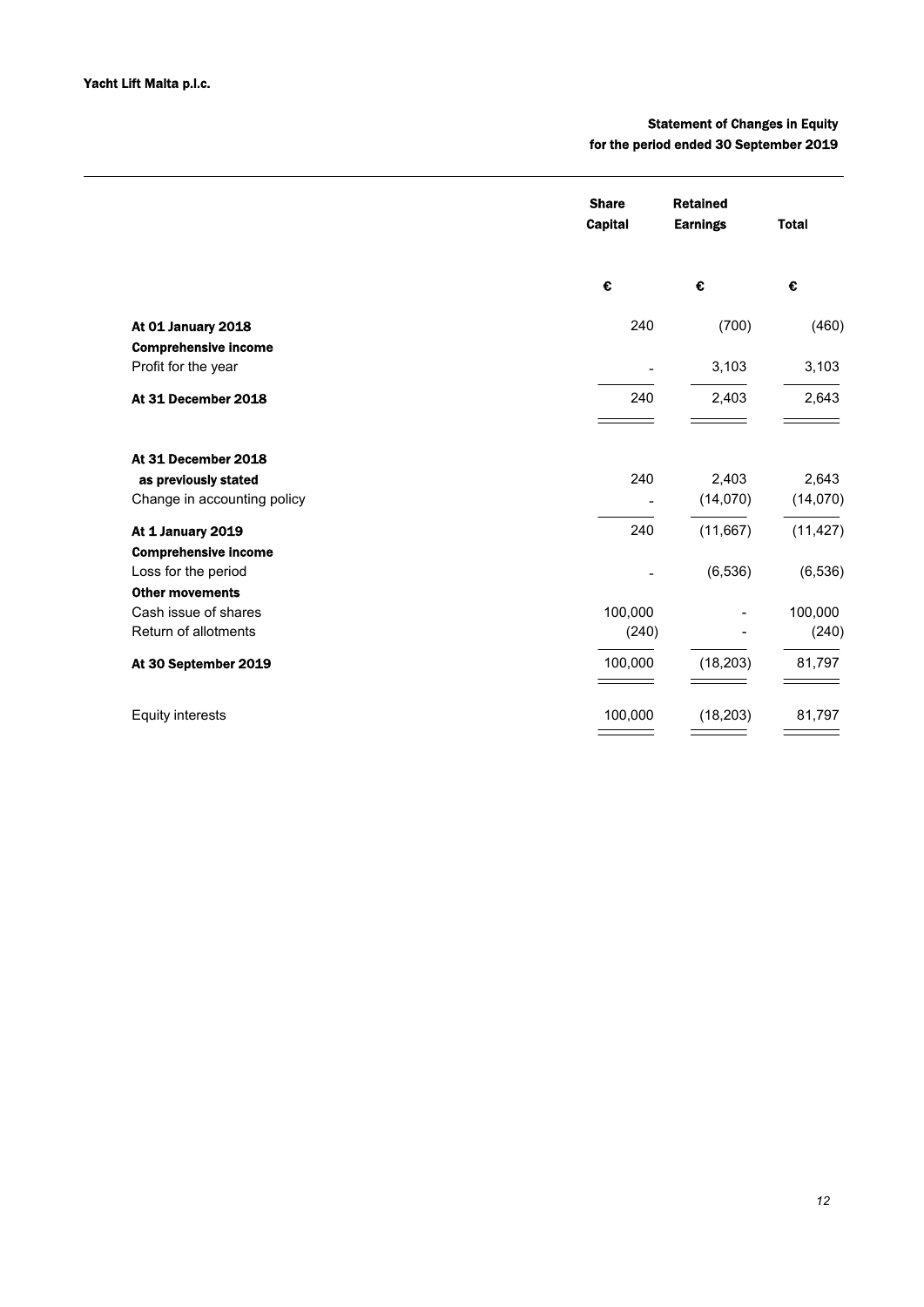# Statement of cash flows

for the period ended 30 September 2019

|                                                                                                    | 2019       |           | 2018       |           |
|----------------------------------------------------------------------------------------------------|------------|-----------|------------|-----------|
|                                                                                                    | €          | €         | €          | €         |
| Cash flow from operating activities                                                                |            |           |            |           |
| Net (loss)/profit before taxation<br>Reconciliation to cash generated from / (used in) operations: | (52, 324)  |           | 4,774      |           |
| Depreciation                                                                                       | 16,810     |           | 885        |           |
| Bond issue costs - professional fees                                                               | 2,417      |           |            |           |
| Finance costs                                                                                      | 9,404      |           |            |           |
| Operating profit / (loss) before working capital changes                                           | (23, 693)  |           | 5,659      |           |
| (Increase) / decrease in other debtors                                                             | (37, 786)  |           | (120, 928) |           |
| Increase / increase in trade creditors                                                             | 94,964     |           | 11,500     |           |
| (Decrease) / (decrease) in other creditors                                                         | 23,838     |           | 100,232    |           |
| Interest paid                                                                                      | (662)      |           |            |           |
| Cash (used in) / generated from operating activities                                               |            | 56,661    |            | (3,537)   |
| Cash flow from investing activities                                                                |            |           |            |           |
| Issue of shares for cash                                                                           | 100,000    |           |            |           |
| Purchase of tangible fixed assets                                                                  | (159, 295) |           | (14, 898)  |           |
| Cash generated from / (used in) investing activities                                               |            | (59, 295) |            | (14, 898) |
| <b>Cash from financing activities</b>                                                              |            |           |            |           |
| Payment of bond issue costs                                                                        | (14,500)   |           |            |           |
| New short-term bank borrowings                                                                     | 15,996     |           |            |           |
| Repayment of short-term bank borrowings                                                            | (4,085)    |           |            |           |
| Payments of lease under IFRS 16                                                                    | (5,910)    |           |            |           |
| Cash used in financing activities                                                                  |            | (8, 499)  |            |           |
| Net (decrease) / increase in cash in the period                                                    |            | (11, 133) |            | (18, 435) |
| Cash and cash equivalents at beginning of period                                                   |            | (18, 195) |            | 240       |
| Cash and cash equivalents at end of period                                                         | Note 10    | (29, 328) |            | (18, 195) |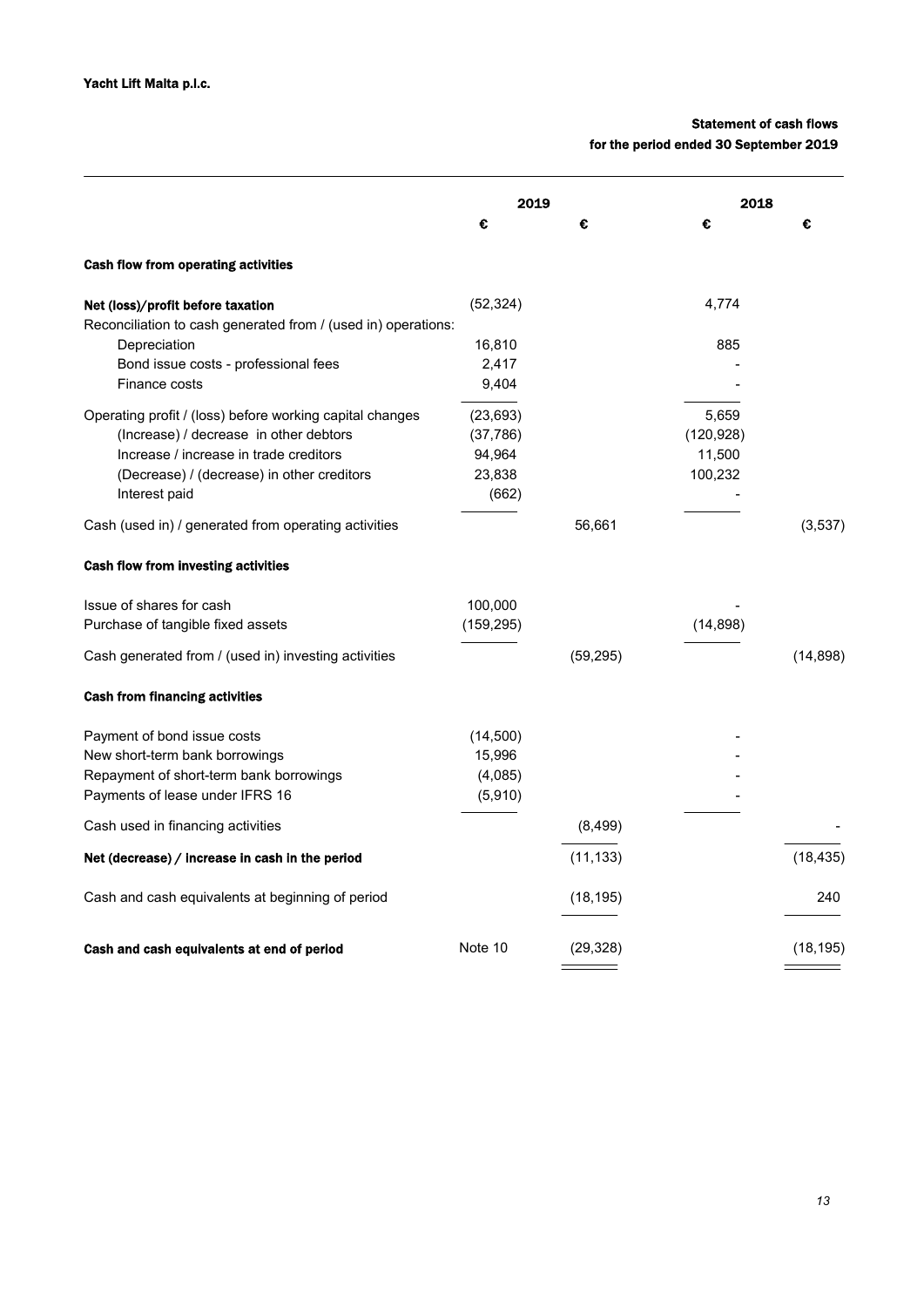# 1. General Information

The Company is a public limited liability company incorporated on 24 November 2016 and domiciled in Malta. The registered office of the Company is 129-130, Ta' Xbiex Seafront, Ta' Xbiex, XBX 1028. The Company status is that of a public limited liability company. These financial statements were approved for issue by the Board of Directors on 20 April 2020.

The ultimate beneficial owners of the Company are its shareholders, Giuseppe Farrugia and Daniel Gatt.

### 2. Accounting Policies

The principal accounting policies applied in the preparation of these financial statements are set out below.

### *Statement of compliance and basis of measurement*

These financial statements are prepared under the historical cost convention, as modified to include fair values where it is stated in the accounting policies below. These financial statements are prepared in accordance with the provisions of the Companies Act (Cap.386) enacted in Malta and with the requirements of the International Financial Reporting Standards as adopted by the European Union (EU).

These are the Company's first financial statements prepared under International Financial Reporting Standards (IFRSs) as adopted by the EU. The Company's previous financial statements, for the year ended 31 December 2008, were prepared in accordance with the Accountancy Profession (General Accounting Principles for Small and Medium-Sized Entities) Regulations, 2015 and the Schedule accompanying and forming an integral part of those Regulations (GAPSME).The date of transition to IFRSs as adopted by the EU is the beginning of the earliest period for which the Company presents full comparative information in accordance with GAPSME in these financial statements, hence 1 January 2018.

An explanation of how the transition to IFRSs as adopted by the EU has affected the Company's reported financial position and financial performance is provided in Note 20.

The preparation of financial statements in conformity with the International Financial Reporting Standards as adopted by the EU requires the use of estimates and assumptions that affect the reported amounts of assets and liabilities and disclosure of contingent assets and liabilities at Statement of Financial Position date and the reported amounts of revenues and expenses during the reporting period. Although these estimates are based on management's best knowledge of current events and actions, actual results ultimately may differ from those estimates.

#### *Presentation and functional currencies*

The Company's presentation as well as functional currency are denominated in  $\epsilon$ .

#### *Period covered by the financial statements*

During the period, the Company changed its accounting reference period. Consequently, the comparative financial statements cover one year from 01 January to 31 December 2018 whilst the current year financial statements statements cover the the period from 01 January to 30 September 2019.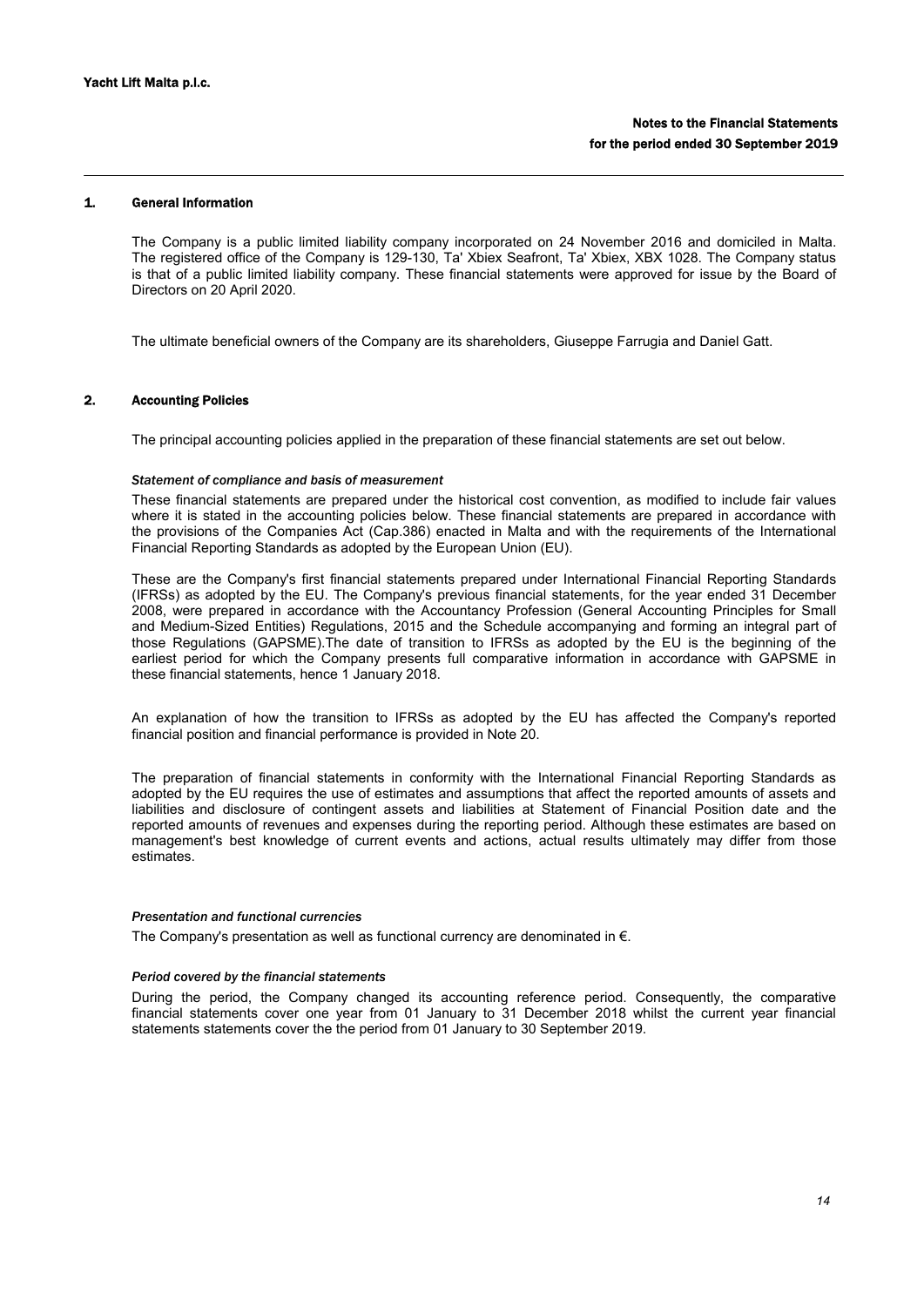#### *Standards, Interpretations and Amendments effective in the current period*

*During the period, the Company applied the following International Financial Reporting Standards as adopted by the EU which became mandatorily effective for annual periods beginning on or after 01 January 2019:*

On 13 January 2016, the IASB issued IFRS 16 Leases. The standard specifies how an IFRS reporter will recognise, measure, present and disclose leases. The standard provides a single lessee accounting model, requiring lessees to recognise assets and liabilities for all leases unless the lease term is 12 months or less or the underlying asset has a low value. Lessors continue to classify leases as operating or finance, with IFRS 16's approach to lessor accounting substantially unchanged from its predecessor, IAS 17.

The Company has adopted IFRS 16 Leases retrospectively from 1 January 2019, but has not restated the comparatives for the 2018 reporting period, as permitted under the specific transition provisions in the standard. The reclassifications and the adjustments arising from the new leasing rules are therefore recognised in the opening balance sheet on 1 January 2019. The new accounting policies are disclosed in the notes below.

On adoption of IFRS 16, the Company recognised lease liabilities in relation to leases which had

previously been classified as 'operating leases' under the principles of IAS 17 Leases. These liabilities were measured at the present value of the remaining lease payments, discounted using the lessee's incremental borrowing rate as of 1 January 2019. The weighted average lessee's incremental borrowing rate applied to the lease liabilities on 1 January 2019 was 6%.

## *Practical expedients applied*

In applying IFRS 16 for the first time, the Company used the following practical expedients permitted by the standard:

- applying a single discount rate to a portfolio of leases with reasonably similar characteristics

- relying on previous assessments on whether leases are onerous as an alternative to performing an impairment review - there were no onerous contracts as at 1 January 2019

- using hindsight in determining the lease term where the contract contains options to extend or terminate the lease.

The Company has elected to reassess whether a contract is or contains a lease at the date of initial application.

## *During the period, the Company applied the following International Financial Reporting Interpretations and Amendments as adopted by the EU which became mandatorily effective for annual periods beginning on or after 01 January 2019:*

### *New or revised Interpretations adopted:*

On 7 June 2017, the IASB issued IFRIC 23 Uncertainty over Income tax treatments. The interpretation addresses the determination of taxable profit (tax loss), tax bases, unused tax losses, unused tax credits and tax rates, when there is uncertainty over income tax treatments under IAS 12. It specifically considers: (1) Whether tax treatments should be considered collectively; (2) Assumptions for taxation authorities' examinations; (3) The determination of taxable profit (tax loss), tax bases, unused tax losses, unused tax credits and tax rates; (4) The effect of changes in facts and circumstances.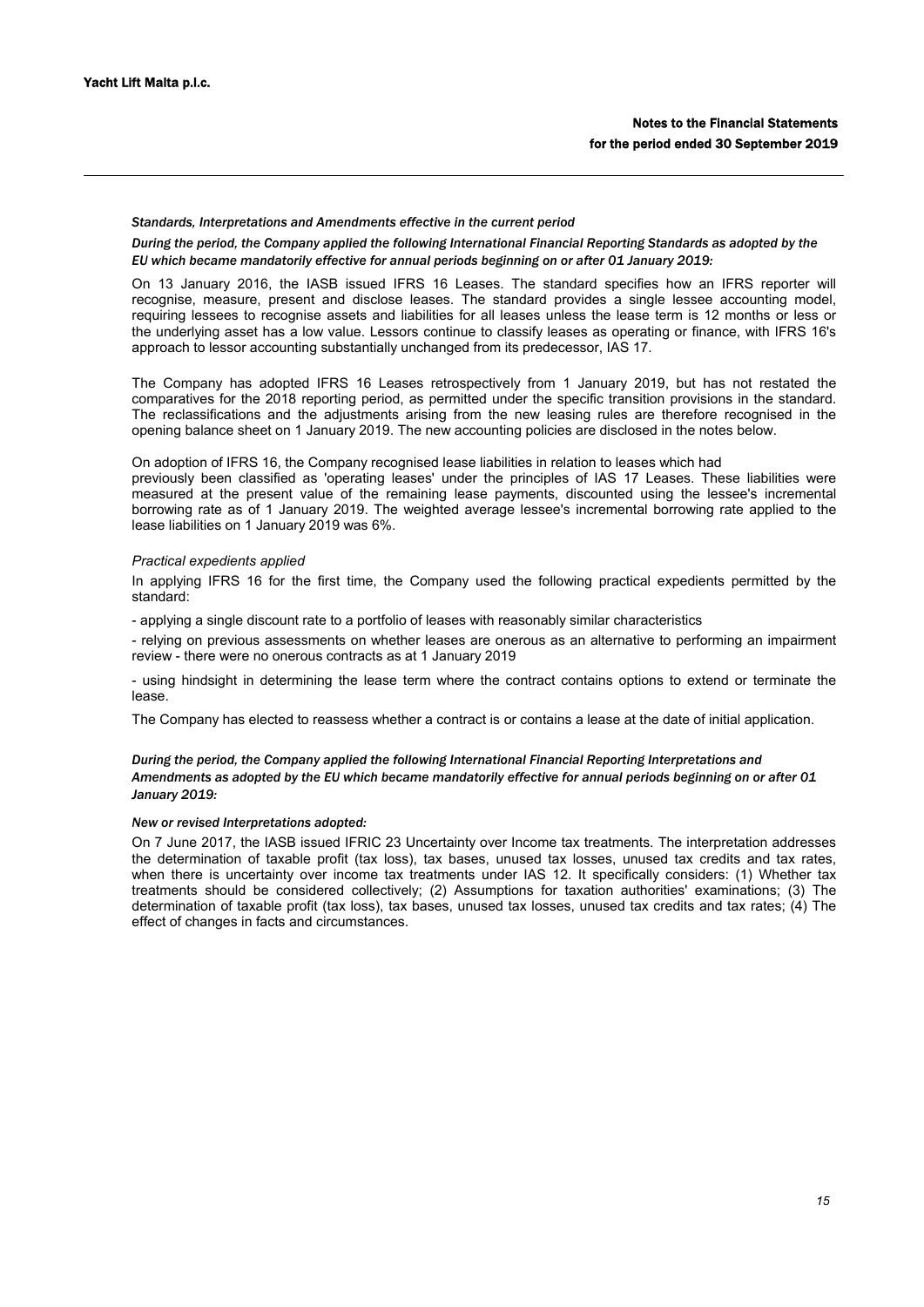#### *New or revised Amendments adopted:*

-Amendments to IFRS 9 'Prepayment features with negative compensation'. Amends the existing requirements in IFRS 9 regarding the termination rights in order to allow measurement at amortised cost (or, depending on the business model, at fair value through other comprehensive income) even in the case of negative compensation payments.

-Annual Improvements to IFRS Standards 2015-2017 Cycle. The following amended standards have been adopted: (1) IAS 12 - The amendments clarify that the requirements in the former paragraph 52B (to recognise the income tax consequences of dividends where the transactions or events that generated distributable profits are recognised) apply to all income tax consequences of dividends by moving the paragraph away from paragraph 52A that only deals with situations where there are different tax rates for distributed and undistributed profits; (3) IAS 23 - The amendments clarify that if any specific borrowing remains outstanding after the related asset is ready for its intended use or sale, that borrowing becomes part of the funds that an entity borrows generally when calculating the capitalisation rate on general borrowings.

## *New and revised IFRSs adopted by the EU that are not mandatorily effective for periods beginning on or after 01 January 2019 and have not been applied during the period under review:*

Below is a list of new or revised standards relevant to the Company, as well as interpretations and amendments to IFRSs adopted by the EU, that are not yet mandatorily effective (but allow early application) for annual periods beginning on or after 01 January 2019:

-Amendments to References to the Conceptual Framework in IFRS Standards - Issued on 29 March 2018, the document contains amendments to IFRS 14, IAS 1, IAS 8, IAS 34, IAS 37, IAS 38, IFRIC 19 and IFRIC 22. These are mandatorily applicable for annual periods beginning on or after 1 January 2020.

-Amendments to IAS 1 and IAS 8 Definition of Material. Issued 31 October 2018 and clarifies the definition of 'material' and align the definition used in the Conceptual Framework and the standards. These are mandatorily applicable for annual periods beginning on or after 1 January 2020.

#### *Standards and Interpretations issued by the IASB but not yet adopted by the EU:*

At present, IFRSs as adopted by the EU do not significantly differ from regulations adopted by the IASB except for some standards and amendments to the existing standards, which were not endorsed for use in the EU for periods beginning on or after 01 January 2019 and cannot be applied by the entities preparing their financial statements in accordance with IFRS as adopted by the EU. These are not relevant to the financial statements of the Company.

The Directors are assessing the impact that the adoption of these International Financial Reporting Standards will have on the financial statements in the period of initial application. The Directors anticipate that the adoption of other International Financial Reporting Standards that were in issue at the date of authorisation of these financial statements, but not yet effective will have no material impact on the financial statements in the period of initial application.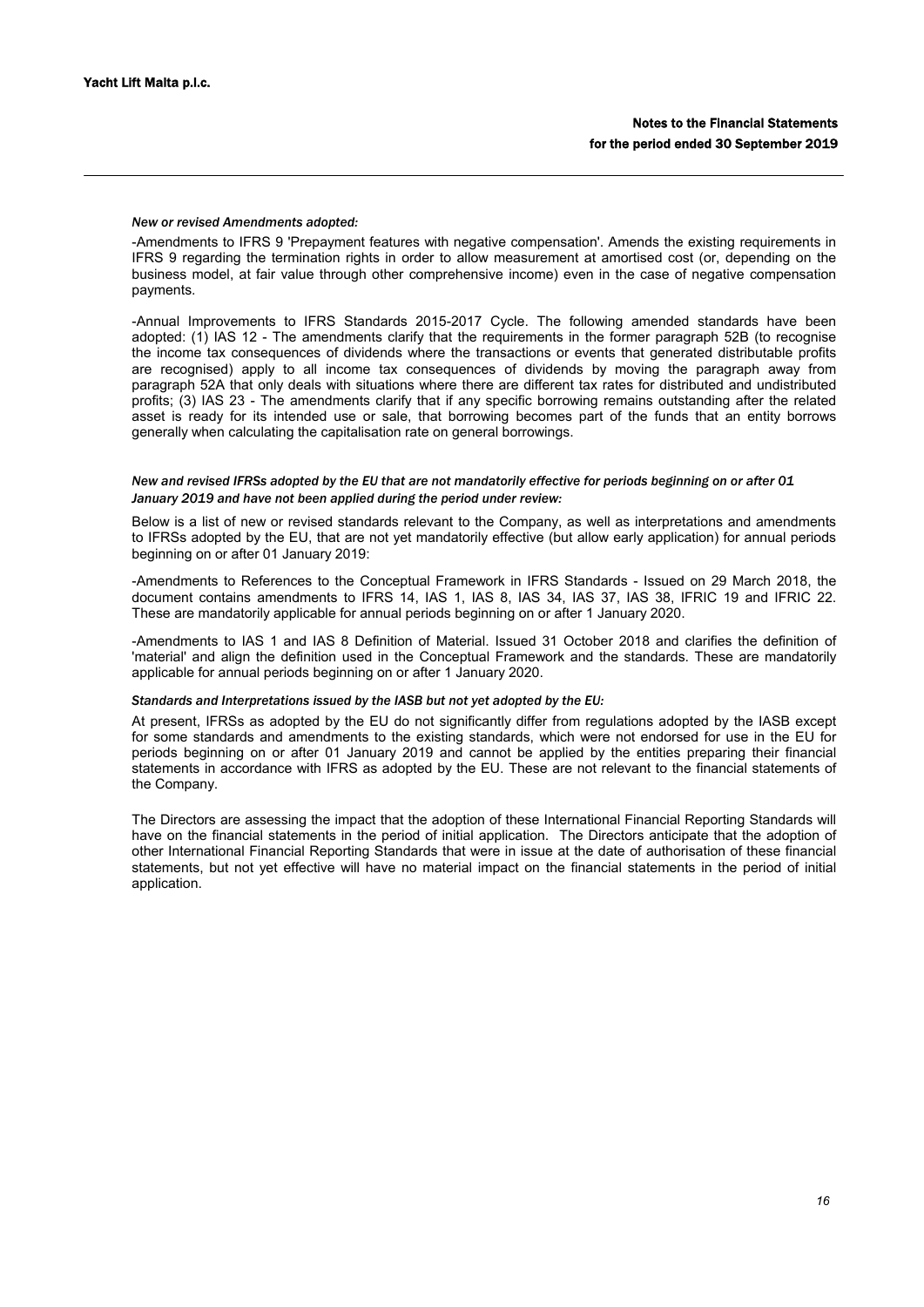## *Property, plant and equipment*

The cost of an item of property, plant and equipment is recognised as an asset when it is probable that the future economic benefits that are associated with the asset will flow to the entity and the cost can be measured reliably. Property, plant and equipment are initially measured at cost comprising the purchase price, any costs directly attributable to bringing the assets to a working condition for their intended use, and the initial estimate of the costs of dismantling and removing the item and restoring the site on which it is located. Subsequent expenditure is capitalised as part of the cost of property, plant and equipment only if it enhances the economic benefits of an asset in excess of the previously assessed standard of performance, or it replaces or restores a component that has been separately depreciated over its useful life.

After initial recognition, property, plant and equipment are carried under the cost model, that is at cost less any accumulated depreciation and any accumulated impairment losses.

Depreciation is calculated to write down the carrying amount of the asset on a systematic basis over its expected useful life. Depreciation of an asset begins when ii is available for use and ceases at the earlier of the date that the asset is classified as held for sale (or included m a disposal group that is classified as held for sale) or the date that the asset is derecognised. The depreciation charge for each period is recognised in profit or loss. The rates of depreciation used for other items of property, plant and equipment are as follows:

| Office equipment             | 25% Straight Line       |
|------------------------------|-------------------------|
| Motor boat                   | 10% Straight Line       |
| Computer equipment           |                         |
| <b>Building improvements</b> | 10% Straight Line       |
| Right-of-use assets          | 5% to 10% Straight Line |
|                              |                         |

The depreciation method applied, the residual value and the useful life are reviewed on a regular basis and when necessary, revised with the effect of any changes in estimate being accounted for prospectively.

Property, plant and equipment are derecognised on disposal or when no future economic benefits are expected from their use or disposal. Gains and losses arising from derecognition represent the difference between the net proceeds and the carrying amount and are included in profit or loss in the period of derecognition.

Accounting policies for right-of-use assets are discussed in further details in the leases section.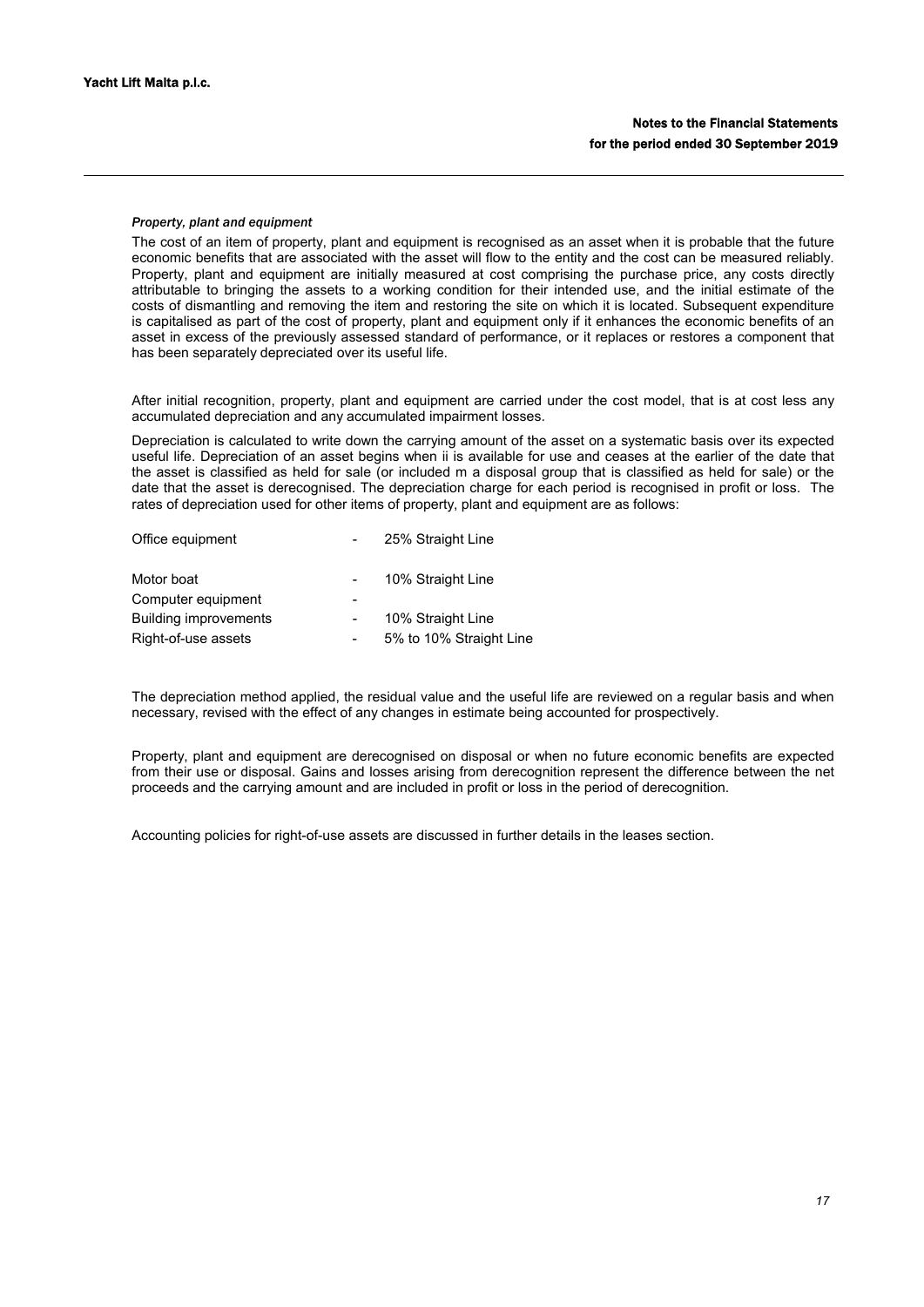## *Impairment of non-financial assets*

The carrying amounts of non-financial assets are reviewed at the end of the reporting period to determine whether there is any indication of impairment. If any such indication exists, the asset's recoverable amount is estimated. The recoverable amount is calculated as the present value of the expected future cash flows, discounted at the original effective interest rate inherent in the assets. The recoverable amount of the assets is the greater of their net selling price and value in use.

An impairment loss is recognised whenever the carrying amount of an asset or its cash-generating unit exceeds its recoverable amount. Impairment losses are recognised in profit or loss.

An impairment loss is reversed if there has been a change in the estimates used to determine the recoverable amount. An impairment loss is reversed only to the extent that the asset's carrying amount does not exceed the carrying amount that would have been determined, if no impairment loss had been recognised.

## *Impairment of financial assets*

The Company recognises an allowance for expected credit losses (ECLs) for all debt instruments not held at fair value through profit or loss and trade receivables. ECLs are based on the difference between the contracted cash flows due in accordance with the contract and all the cash flows that the Company expects to receive, discounted at an approximation of the original effective interest rate. The expected cash flows will include cash flows from the sale of collateral held or other credit enhancements that are integral to the contractual terms.

ECLs are recognised in two stages. For credit exposures for which there has not been a significant increase in credit risk since initial recognition, ECLs are provided for credit losses that result from default events that are possible within the next 12 months (a 12-month ECL). For those credit exposures for which there has been a significant increase in credit risk since initial recognition, a loss allowance is required for credit losses expected over the remaining life of the exposure, irrespective of the timing of the default (a lifetime ECL).

For trade receivables and contract assets, the Company applies a simplified approach in calculating ECLs as a practical expedient. Therefore the Company does not track changes in credit risk, but instead recognises a loss allowance based on lifetime ECLs at each reporting date.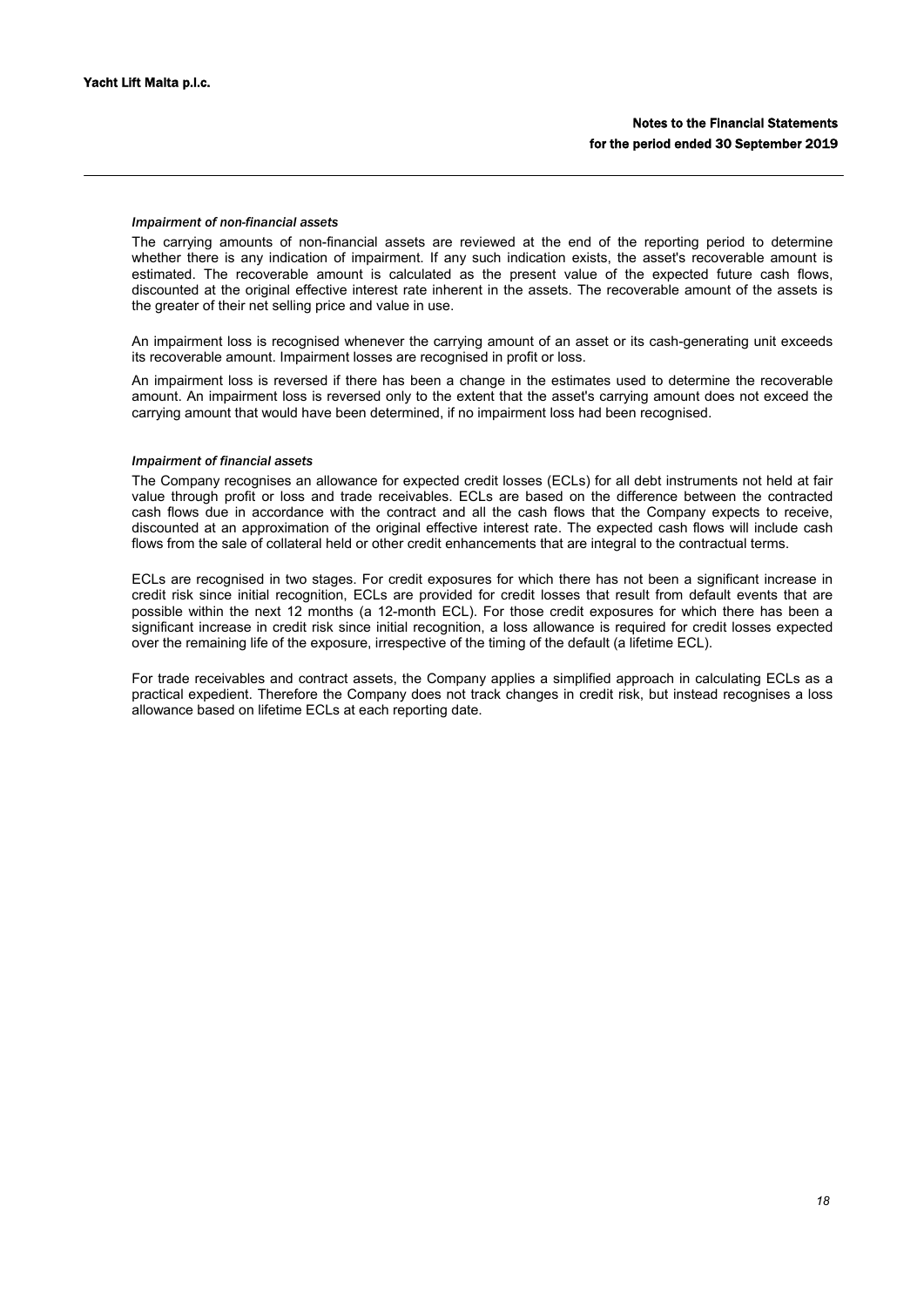#### *Leases*

The Company assesses whether a contract is or contains a lease, at inception of a contract. The Company recognises a right-of-use asset and a corresponding lease liability with respect to all lease agreements in which it is the lessee, except for short-term leases (defined as leases with a lease term of 12 months or less) and leases of low value assets. For these leases, the Company recognises the lease payments as an operating expense on a straight-line basis over the term of the lease unless another systematic basis is more representative of the time pattern in which economic benefits from the leased asset are consumed.

The lease liability is initially measured at the present value of the lease payments that are not paid at the commencement date, discounted by using the rate implicit in the lease. If this rate cannot be readily determined, the Company uses its incremental borrowing rate.

To determine the incremental borrowing rate, the Company:

-where possible, uses recent third-party financing received by the individual lessee as a starting point, adjusted to reflect changes in financing conditions since third party financing was received;

- uses a build-up approach that starts with a risk-free interest rate adjusted for credit risk for leases held by the Company, which does not have recent third-party financing; and

- makes adjustments specific to the lease, e.g., term, country, currency and security.

Lease payments included in the measurement of the lease liability comprise:

- fixed lease payments (including in-substance fixed payments), less any lease incentives;

- variable lease payments that depend on an index or rate, initially measured using the index or rate at the commencement date;

- the amount expected to be payable by the lessee under residual value guarantees;

- the exercise price of purchase options, if the lessee is reasonably certain to exercise the options; and

- payments of penalties for terminating the lease, if the lease term reflects the exercise of an option to terminate the lease.

The lease liability is presented as part of borrowings in the statement of financial position.

The lease liability is subsequently measured by increasing the carrying amount to reflect interest on the lease liability (using the effective interest method) and by reducing the carrying amount to reflect the lease payments made.

The Company remeasures the lease liability (and makes a corresponding adjustment to the related right-of-use asset) whenever

- the lease term has changed or there is a change in the assessment of exercise of a purchase option, in which case the lease liability is remeasured by discounting the revised lease payments using a revised discount rate.

- the lease payments change due to changes in an index or rate or a change in expected payment under a guaranteed residual value, in which cases the lease liability is measured by discounting the revised lease payments using the initial discount rate (unless the lease payments change is due to a change in a floating interest rate, in which case a revised discount rate is used).

- a lease contract is modified and the lease modification is not accounted for as a separate lease, in which case the lease liability is remeasured by discounting the revised lease payments using a revised discount rate.

The Company did not make any such adjustments during the periods presented. The right-of-use assets comprise the initial measurement of the corresponding lease liability, lease payments made at or before the commencement day and any initial direct costs. They are subsequently measured at cost less accumulated depreciation and impairment losses.

Whenever the Company incurs an obligation for costs to dismantle and remove a leased asset, restore the site on which it is located or restore the underlying asset to the condition required by the terms and conditions of the lease, a provision is recognised and measured under IAS 37. The costs are included in the related right-of-use asset, unless those costs are incurred to produce inventories.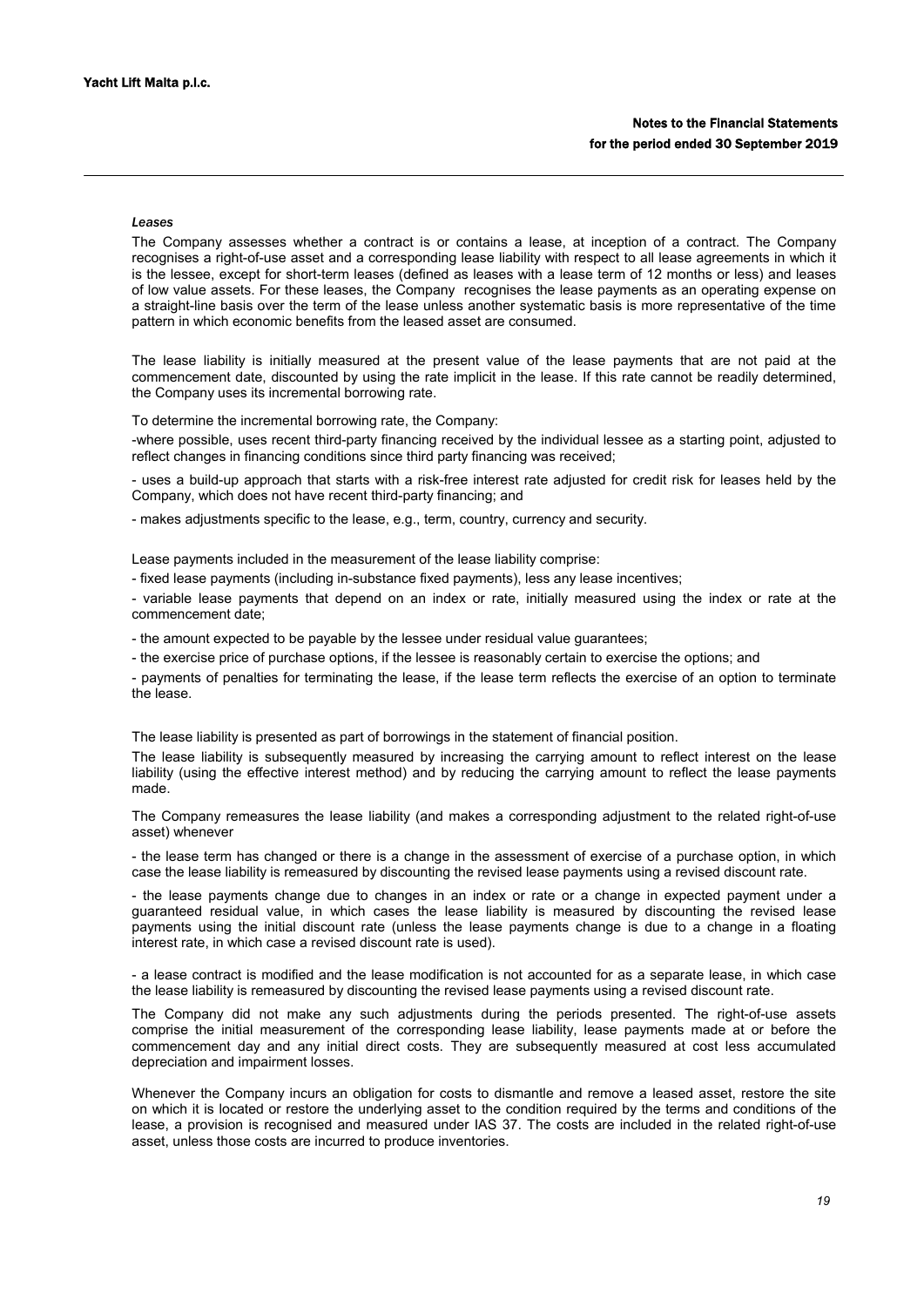Right-of-use assets are depreciated over the shorter period of lease term and useful life of the underlying asset. If a lease transfers ownership of the underlying asset or the cost of the right-of-use asset reflects that the Company expects to exercise a purchase option, the related right-of-use asset is depreciated over the useful life of the underlying asset. The depreciation starts at the commencement date of the lease.

The right-of-use assets are presented as a part of property, plant and equipment in the statement of financial position .

The Company applies IAS 36 Impairment of Assets to determine whether a right-of-use asset is impaired and accounts for any identified impairment loss as described in the impairment.

Variable rents that do not depend on an index or rate are not included in the measurement of the lease liability and the right-of-use asset. The related payments are recognised as an expense in the period in which the event or condition that triggers those payments occurs and are included in the line "other expenses" in the statement of profit or loss.

As a practical expedient, IFRS 16 permits a lessee not to separate non-lease components, and instead account for any lease and associated non-lease components as a single arrangement. The Company has not used this practical expedient.

#### *Amounts receivable*

Amounts receivable are recognised initially at fair value and subsequently measured at amortised cost using the effective interest rate method, less expected credit losses. The amount of credit loss is updated at each reporting period to reflect changes in credit risk since initial recognition.

Amounts receivable are derecognised when the rights to receive cash flows have expired or when substantially all risks and rewards of ownership have been transferred. When there is no reasonable expectation of recovering part or all of an amount receivable, it's carrying value is written off.

#### *Related parties*

Parties are considered to be related if one party has the ability, directly or indirectly, to control the other party or exercise significant influence over the other party in making financial and operating decisions. Parties are also considered to be related if they are subject to common control or common significant influence. Related parties may be individuals or corporate entities.

### *Borrowings*

Borrowings are recognised initially at fair value, net of transaction costs incurred. Borrowings are subsequently stated at amortised cost, any difference between the proceeds and the redemption value is recognised in the income statement over the period of the borrowings using the effective interest method.

Borrowings are classified as current liabilities unless the Company has an unconditional right to defer settlement of the liability for at least 12 months after the Statement of Financial Position date.

## *Trade and other payables*

Trade and other payables are carried at cost which is the fair value of the consideration to be paid in the future for goods and services, whether or not billed to the Company. Due to their short-term nature, these are measured at amortised cost and are not discounted.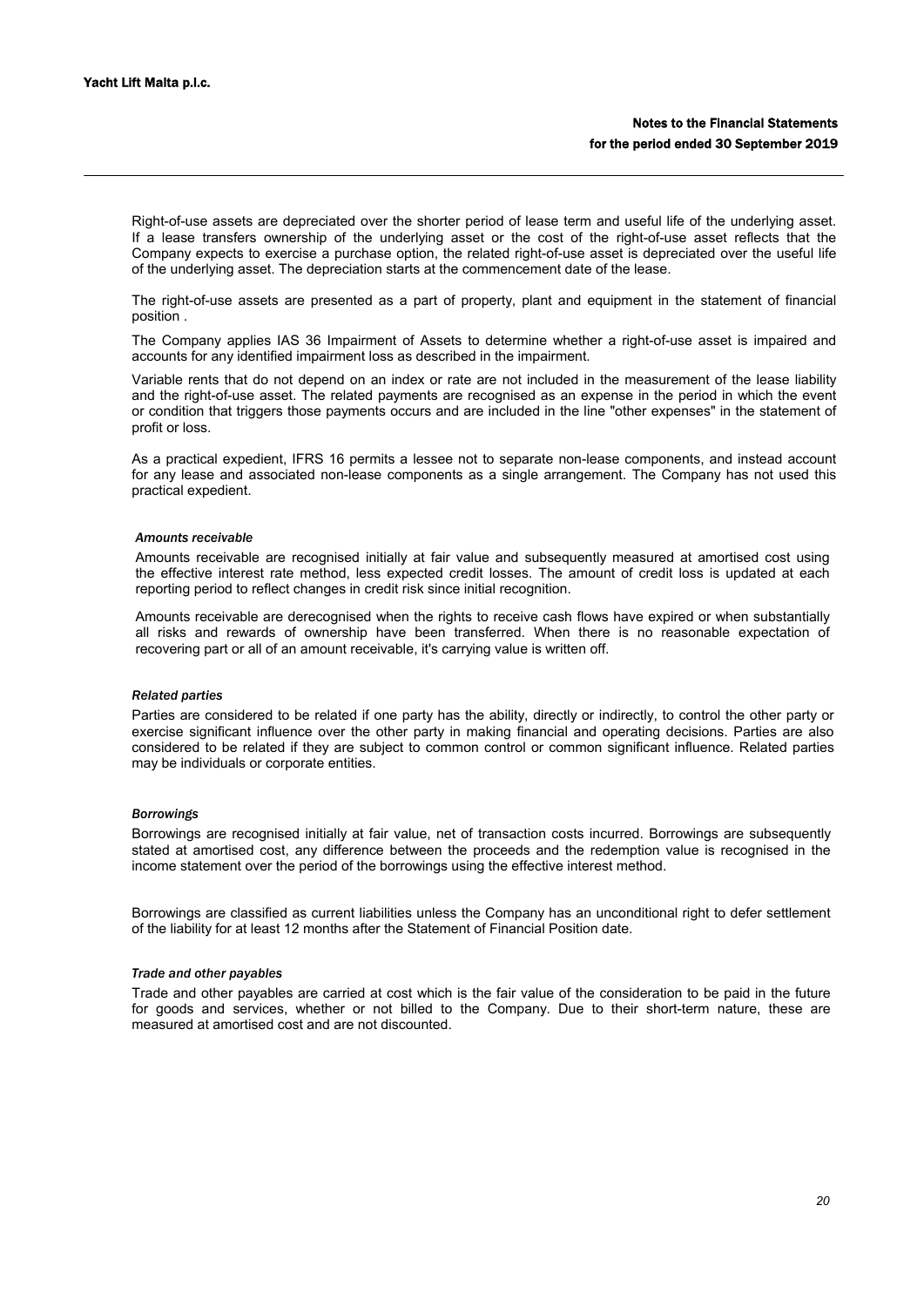#### *Fair value measurement*

When an asset or liability, financial or non-financial, is measured at fair value for recognition or disclosure purposes, the fair value is based on the price that would be received to sell an asset or paid to transfer a liability in an orderly transaction between market participants at the measurement date; and assumes that the transaction will take place either: in the principal market; or in the absence of a principal market, in the most advantageous market.

Fair value is measured using the assumptions that market participants would use when pricing the asset or liability, assuming they act in their economic best interests. For non-financial assts, the fair value measurement is based on its highest and best use. Valuation techniques that are appropriate in the circumstances and for which sufficient data are available to measure fair value, are used, maximising the use of relevant observable inputs and minimising the use of unobservable inputs.

Assets and liabilities measured at fair value are classified into three levels, using a fair value hierarchy that reflects the significance of the inputs used in making the measurements. Classifications are reviewed at each reporting date and transfers between levels are determined based on a reassessment of the lowest level of input that is significant to the fair value measurement.

For recurring and non-recurring fair value measurements, external values may be used when internal expertise is either not available or when the valuation is deemed to be significant. External valuers are selected based on market knowledge and reputation. Where there is a significant change in fair value of an asset of liability from one period to another, an analysis is undertaken, which includes a verification of the major inputs applied in the latest valuation and a comparison, where applicable, with external sources of data.

### *Taxation*

Income tax on profit or loss for the year comprises current and deferred tax. Income tax is recognised in the Statement of Comprehensive Income. When it relates to items recognised directly to equity, income tax is recognised as part of the other comprehensive income and in equity.

Current tax is the expected tax payable on the taxable income for the year, using tax rates enacted or substantially enacted at the Statement of Financial Position date, and any adjustment to tax payable in respect of previous years.

Deferred tax is provided using the balance sheet liability method, providing for temporary differences between the carrying amounts of assets and liabilities for financial reporting purposes and the amounts used for taxation purposes. The following temporary differences are not provided for: goodwill not deductible for tax purposes, the initial recognition of assets and liabilities that affect neither accounting nor taxable profits, and differences relating to investments in subsidiaries to the extent that they will probably not reverse in the foreseeable future. The amount of deferred tax provided is based on the expected manner of realisation or settlement of the carrying amount of assets and liabilities, using tax rates enacted or substantially enacted at the Statement of Financial Position date.

A deferred tax asset is recognised only to the extent that it is probable that future taxable profits will be available against which the unused tax losses and credits can be utilised. Deferred tax assets are reduced to the extent that it is no longer probable that the related tax benefit will be realised.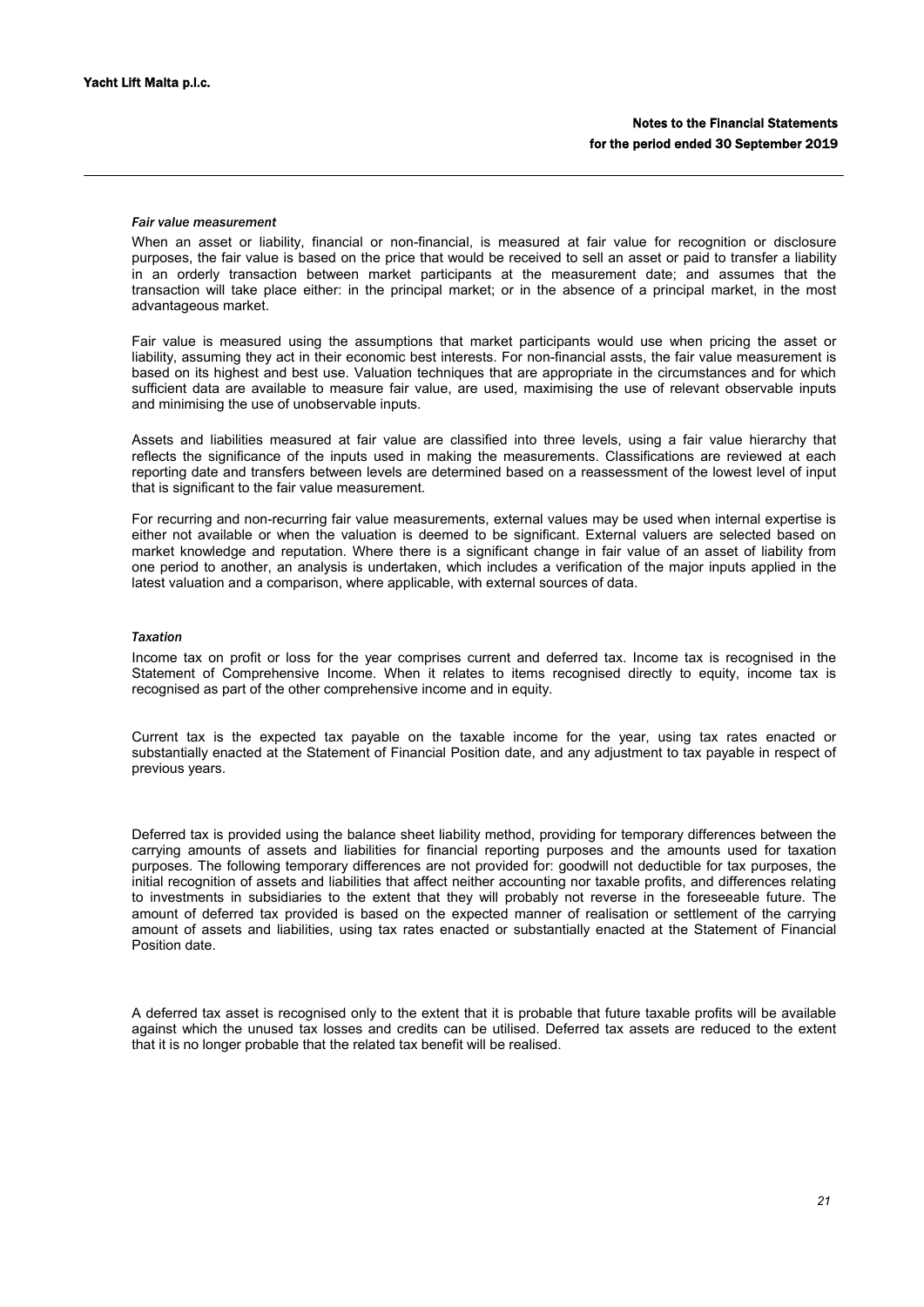## *Share Capital*

Ordinary shares are classified as equity.

## *Earnings per share*

Basic earnings per share is calculated by dividing the profit for the period attributable to ordinary equity holders of the Company by the weighted average number of ordinary shares outstanding during the period.

#### *Revenue*

Revenue is recognised to the extent that it is probable that the economic benefits will flow to the Company and can be measured reliably. The Company measures revenue as follows:

### *Revenue from contracts with customers*

Revenue is recognised at an amount that reflects the consideration to which the Company is expected to be entitled when or as each performance obligation is satisfied in a manner that depicts the transfer to the customer of the goods and services promised.

The consideration relates to the transaction price or a portion of the transaction price allocated to each performance obligation as defined in the contract with the customer.

The transaction price may include variable consideration and the time value of money. Variable consideration within the transaction price, if any, reflects concessions provided to the customer such as discounts, rebates and refunds, any potential bonuses receivable from the customer and any other contingent events.

#### *Performance obligations are satisfied as follows:*

Revenue is recognised using the percentage of completion basis determined by reference to work performed unless the outcome of the contract cannot be estimated reliably.

## *Finance costs*

Finance costs are recognised as an expense in the period in which they are incurred.

# *Cash and cash equivalents*

Cash and cash equivalents are carried in the Statement of Financial Position at face value. For the purposes of the Statement of Cash Flows, cash and cash equivalents comprise cash in hand and deposits held at call with banks, net of bank overdrafts. In the Statement of Financial Position, bank overdrafts are included as borrowings under current liabilities.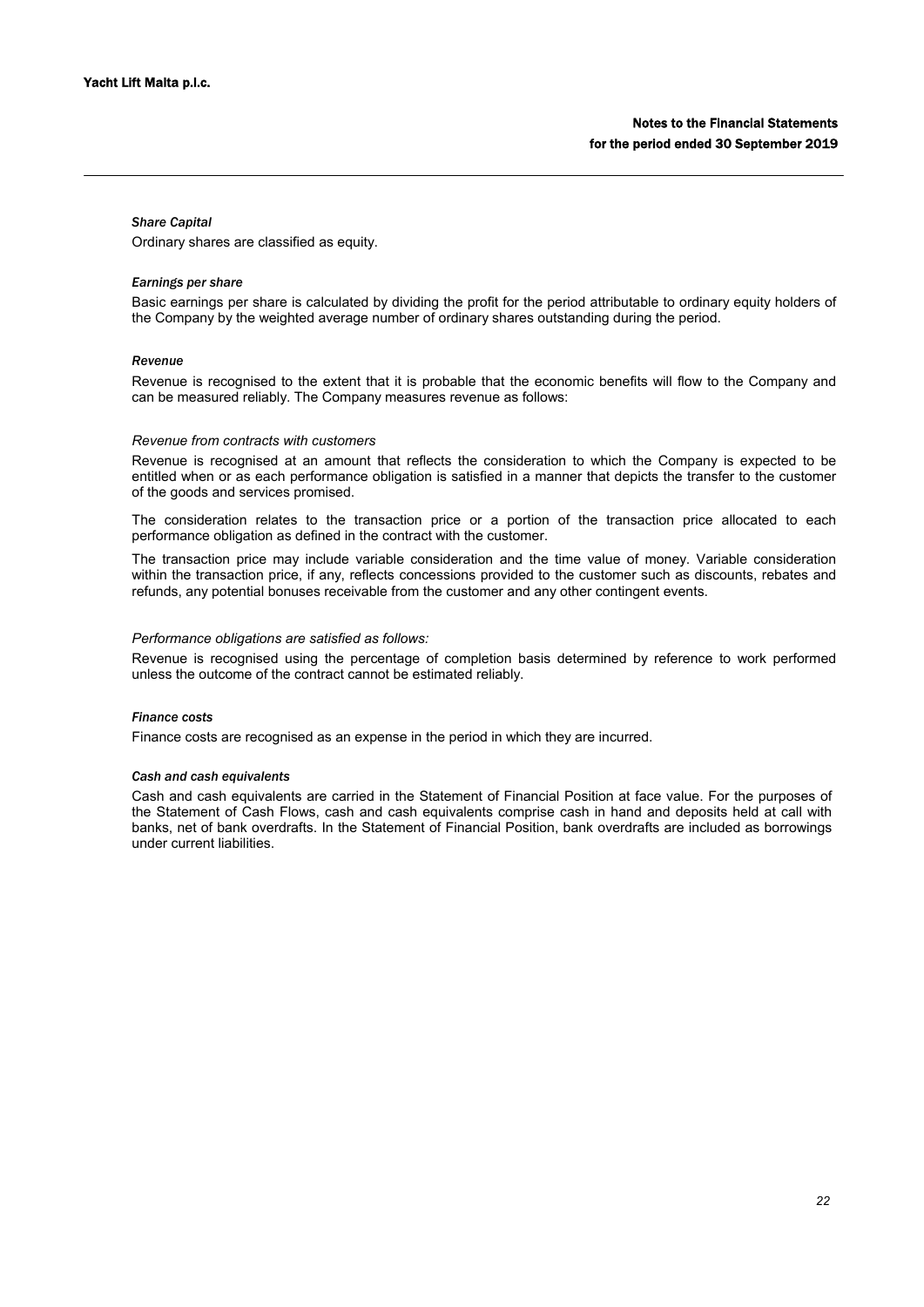#### *Capital Disclosures*

The Company's objectives when managing capital are:

- to safeguard the entity's ability to continue as a going concern, so that it can continue to provide returns for shareholders and benefits for other stakeholders, and

- to provide an adequate return to shareholders by pricing products and services commensurately with the level of risk.

The Company sets the amount of capital in proportion to risk. The Company manages the capital structure and makes adjustments to it in the light of changes in economic conditions and the risk characteristics of the underlying assets. In order to maintain or adjust the capital structure, the Company may adjust the amount of dividends paid to shareholders, return capital to shareholders, issue new shares, or sell assets to reduce debt.

Consistently with others in the industry, the Company monitors capital on the basis of the debt-to-adjusted capital ratio. This ratio is calculated as net debt ÷ adjusted capital. Net debt is calculated as total debt (as shown in the statement of financial position) less cash and cash equivalents. Adjusted capital comprises all components of equity (ie share capital, share premium, non-controlling interests, retained earnings, and revaluation reserve) other than amounts accumulated in equity relating to cash flow hedges, and includes some forms of subordinated debt.

## 3. Revenue

|    |                                              | 2019  | 2018   |
|----|----------------------------------------------|-------|--------|
|    |                                              | €     | €      |
|    | Included in this category is the following:  |       |        |
|    | Revenue from contract with customers         | 5,000 | 60,000 |
| 4. | <b>Finance costs</b>                         |       |        |
|    |                                              | 2019  | 2018   |
|    |                                              | €     | €      |
|    | Included in this category are the following: |       |        |
|    | On bonds                                     | 5,425 |        |
|    | On bank overdrafts                           | 662   |        |
|    | On bank loans                                | 246   |        |
|    | On lease liability                           | 3,071 |        |
|    |                                              | 9.404 |        |

#### 5. (Loss)/profit for the period / year

|                                                        | 2019   | 2018 |
|--------------------------------------------------------|--------|------|
|                                                        | €      |      |
| (Loss)/profit for the period is stated after charging: |        |      |
| Depreciation of tangible assets                        | 16.810 | 885  |
| Auditors' remuneration                                 | 8.000  | 750  |
|                                                        |        |      |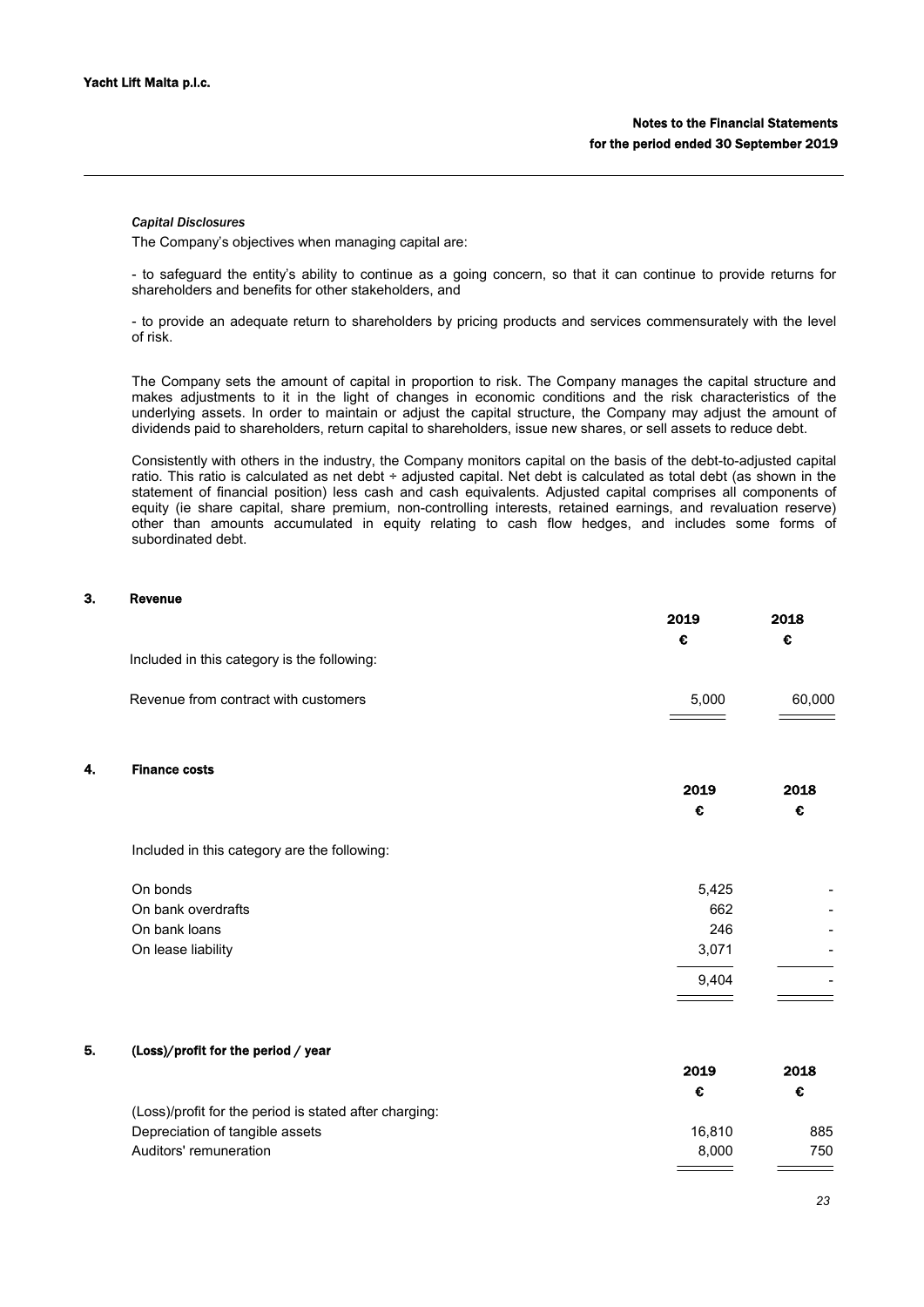# 6. Taxation

Unrelieved tax losses and capital allowances carried forward for taxation purposes amount to €130,455 and €686 respectively (2018 -  $\epsilon$ - and  $\epsilon$ -). These amounts will be set off against the first available future taxable income and are subject to agreement by the Inland Revenue.

a) Taxation is provided for at the rate of 35% for company profits, except for certain bank interest receivable which is taxed at 15%.

|                                                          | 2019<br>€                | 2018<br>€ |
|----------------------------------------------------------|--------------------------|-----------|
| <b>Current year taxation</b>                             |                          |           |
| Income tax on the taxable income for the period / period | $\overline{\phantom{0}}$ | 1,671     |
| <b>Deferred taxation</b>                                 |                          |           |
| Transfer from deferred taxation account                  | (45, 788)                |           |
|                                                          | (45, 788)                | 1,671     |
|                                                          |                          |           |

b) The accounting profit and the tax expense for the period / period are reconciled as follows:

|                                                                             | 2019<br>€          | 2018<br>€ |
|-----------------------------------------------------------------------------|--------------------|-----------|
| (Loss)/profit on ordinary activities before taxation                        | (52, 324)          | 4,774     |
| Tax on accounting profit at 35%                                             | (18, 313)          | 1,671     |
| Tax effect on:                                                              |                    |           |
| Provisions disallowable for tax purposes<br>Other non-temporary differences | 1,075<br>(28, 550) |           |
| Tax expense for the period / period                                         | (45, 788)          | 1,671     |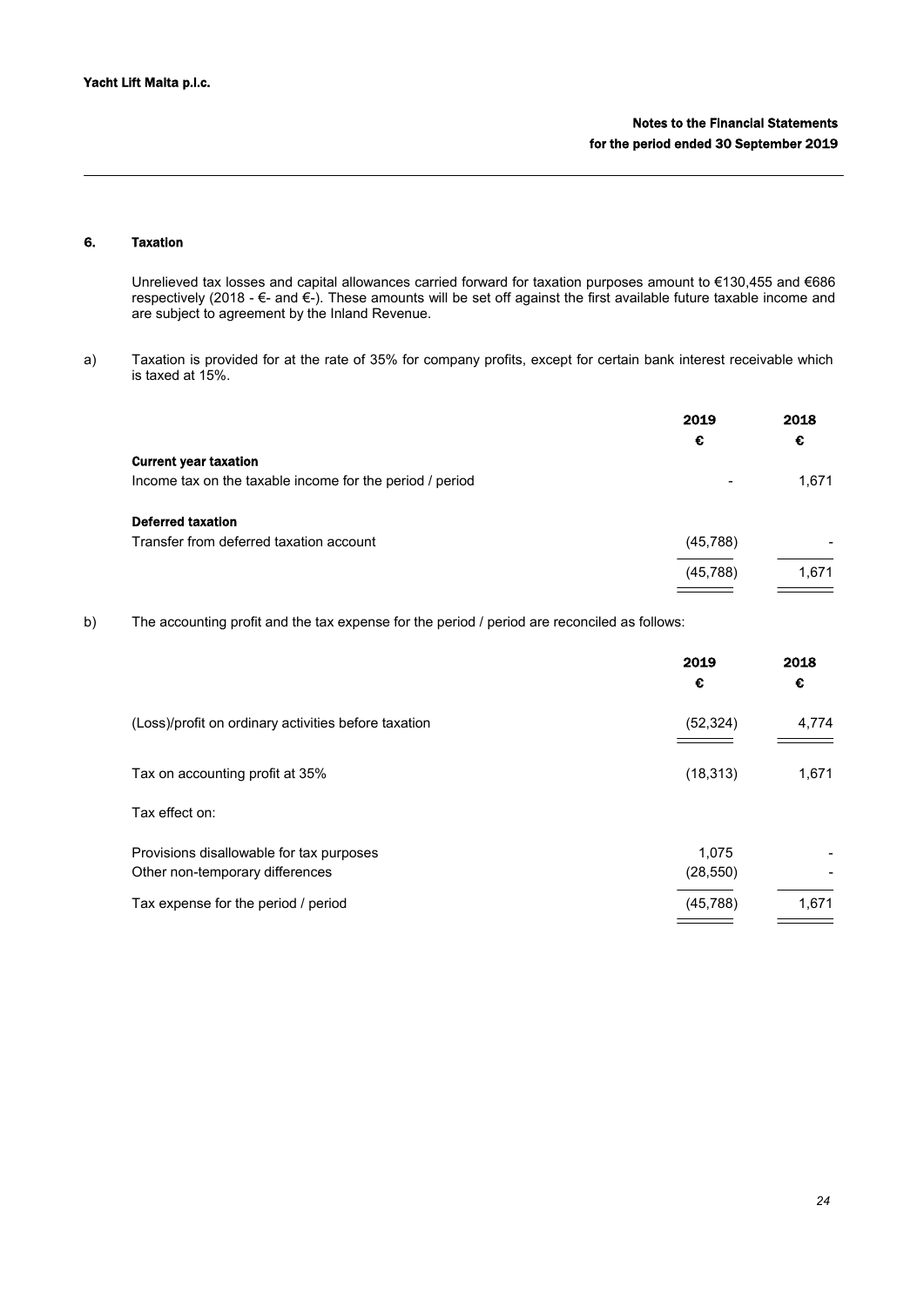c) The asset for deferred tax is analysed as follows:

|                                                | 2019   | 2018 |
|------------------------------------------------|--------|------|
|                                                | €      | -c   |
| Excess of capital allowances over depreciation | (111)  |      |
| Unabsorbed tax losses and capital allowances   | 45,899 |      |
| Deferred tax asset                             | 45.788 |      |
|                                                |        |      |

Deferred tax assets and liabilities are offset when the income tax relates to the same fiscal authority.

Provision was made for deferred tax for all temporary differences on the basis of the balance sheet liability method using a principal tax rate at 35% (2018 - 35%).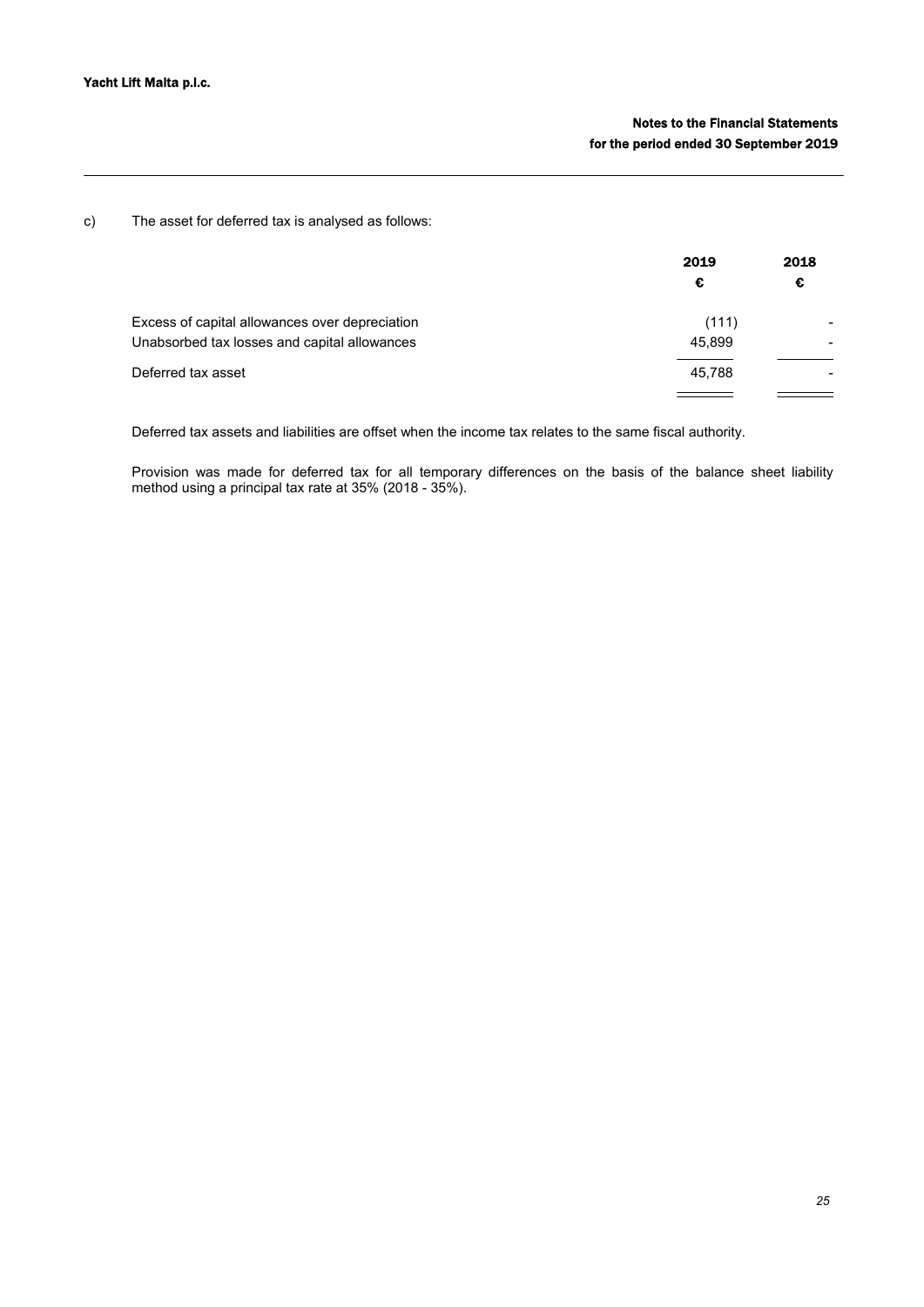# 7. Property, plant and equipment

|                                                                                          | <b>Office</b><br><b>Equipment</b> | <b>Motor</b><br>boat | <b>Building</b><br><b>Improvements</b> | <b>Right-of-Use</b><br><b>Assets</b> | <b>Total</b>                |
|------------------------------------------------------------------------------------------|-----------------------------------|----------------------|----------------------------------------|--------------------------------------|-----------------------------|
|                                                                                          | €                                 | $\epsilon$           | $\mathbf \epsilon$                     | $\pmb{\epsilon}$                     | €                           |
| Cost<br>Additions                                                                        | 1,864                             |                      | 13,034                                 |                                      | 14,898                      |
| At 31 December 2018                                                                      | 1,864                             |                      | 13,034                                 |                                      | 14,898                      |
| <b>Depreciation</b><br>Charge for the period                                             | 233                               |                      | 652                                    |                                      | 885                         |
| At 31 December 2018                                                                      | 233                               |                      | 652                                    |                                      | 885                         |
| <b>Net book values</b><br>At 31 December 2018                                            | 1,631                             |                      | 12,382                                 |                                      | 14,013                      |
| <b>Cost</b><br>At 1 January 2019<br>Additions<br>Adoption of IFRS 16                     | 1,864                             | 2,200                | 13,034<br>20,355                       | 269,669                              | 14,898<br>22,555<br>269,669 |
| At 30 September 2019                                                                     | 1,864                             | 2,200                | 33,389                                 | 269,669                              | 307,122                     |
| <b>Depreciation</b><br>At 1 January 2019<br>Charge for the period<br>Adoption of IFRS 16 | 233<br>350                        | 18                   | 652<br>2,504                           | 40,564                               | 885<br>2,872<br>40,564      |
| At 30 September 2019                                                                     | 583                               | 18                   | 3,156                                  | 40,564                               | 44,321                      |
| <b>Net book values</b><br>At 30 September 2019                                           | 1,281                             | 2,182                | 30,233                                 | 229,105                              | 262,801                     |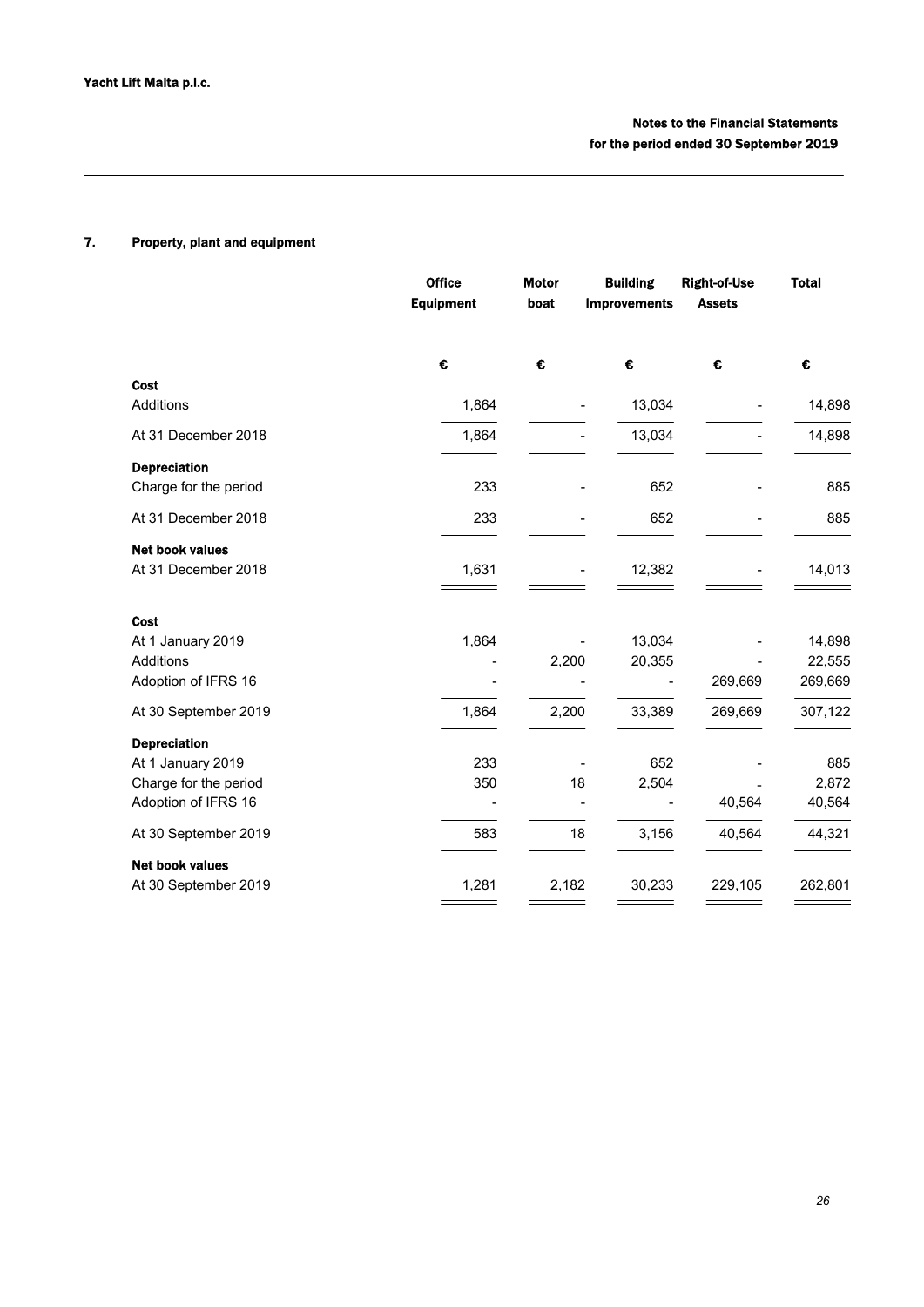## **Leases**

This note provides information for leases where the Company is a lessee. *(i) Amounts recognised in the balance sheet as property, plant and equipment:*

|                                | 2019    | 2018 |
|--------------------------------|---------|------|
|                                | €       | €    |
| Parking facilities and pontoon | 191,646 |      |
| <b>Buildings</b>               | 78,023  | -    |
|                                | 269,669 |      |

Additions to the right-of-use assets amounted to  $\epsilon$  191,646 during the period (2018:nil).

*(ii) Amounts recognised in the balance sheet as borrowings:*

|                   | 2019    | 2018                     |  |
|-------------------|---------|--------------------------|--|
|                   | €       | €                        |  |
| Lease liabilities |         |                          |  |
| Current           | 73,186  | $\overline{\phantom{0}}$ |  |
| Noncurrent        | 50,259  | -                        |  |
|                   | 123,445 | -                        |  |
|                   |         |                          |  |

*(iii) Amounts recognised in the statement of profit or loss:*

The statement of profit or loss shows the following amounts relating to leases:

|                                                                                                                                   | 2019   | 2018   |
|-----------------------------------------------------------------------------------------------------------------------------------|--------|--------|
|                                                                                                                                   | €      | €      |
| Depreciation charge of right-of-use assets                                                                                        |        |        |
| Parking facilities and pontoon                                                                                                    | 1.597  |        |
| <b>Buildings</b>                                                                                                                  | 12.341 |        |
|                                                                                                                                   | 13.938 |        |
| Interest expense (included in finance cost)                                                                                       | 3.071  |        |
| Expense relating to variable/short-term lease payments not included in lease<br>liabilities (included in administrative expenses) | 8.617  | 20,000 |

The total cash outflow for leases in 2019 was € 162,589 (2018:€ 20,000).

## *(iv) The Company's leasing activities*

The Company leases offices, parking facilities and pontoon in the assigned specific areas. Rental contracts are typically made for fixed periods of 5 to 10 years, but may have termination and extension options which were considered as discussed in the accounting policies.

Until the 2018 financial year, leases of property, plant and equipment were classified as operating leases. From 1 January 2019, leases are recognised as a right-of-use asset and a corresponding liability at the date at which the leased asset is available for use by the Company.

One of the agreements contain variable lease payments which will be calculated as 10% commission on sales invoices. Variable lease payments that depend on sales are recognised in profit or loss in the period in which the condition that triggers those payments occurs.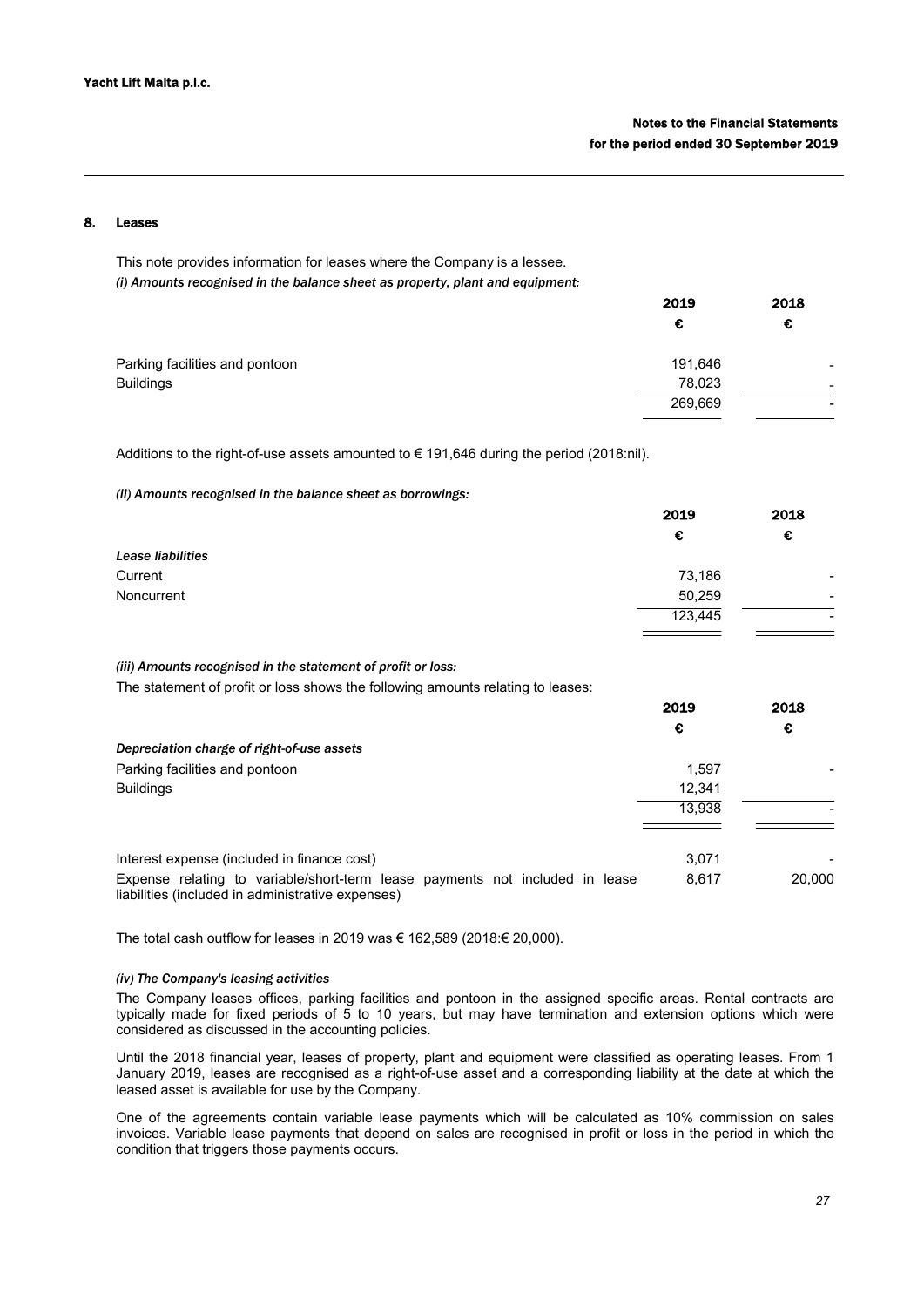Extension and termination options are included in the agreements. These are used to maximise operational flexibility in terms of managing the assets used in the Company's operations. The majority of extension and termination options held are exercisable only by the Company and not by the respective lessor.

## 9. Trade and other receivables

|                                   |             | 2019      | 2018    |
|-----------------------------------|-------------|-----------|---------|
|                                   |             | €         | €       |
| Amounts owed by related companies | <b>Note</b> | 76.700    | 70,800  |
| Other debtors                     |             | 2,028,240 | 2,196   |
| Prepayments and accrued income    |             | 53,774    | 47,932  |
|                                   |             | 2,158,714 | 120,928 |
|                                   |             |           |         |

## *Amounts owed by related companies*

These amounts are unsecured, interest free and repayable on demand.

## 10. Notes to the Statement of Cash Flows

#### *Cash and cash equivalents*

Cash and cash equivalents included in the Statement of Cash Flows comprise the following Statement of Financial Position amounts:

|            | 2019<br>€ | 2018<br>€ |
|------------|-----------|-----------|
| Overdrafts | (29, 328) | (18, 195) |

## *Major non-cash transactions:*

*Financing activities*

The amount of € 2,000,000 was excluded from financing activities which pertains to bond proceeds held by the trustee.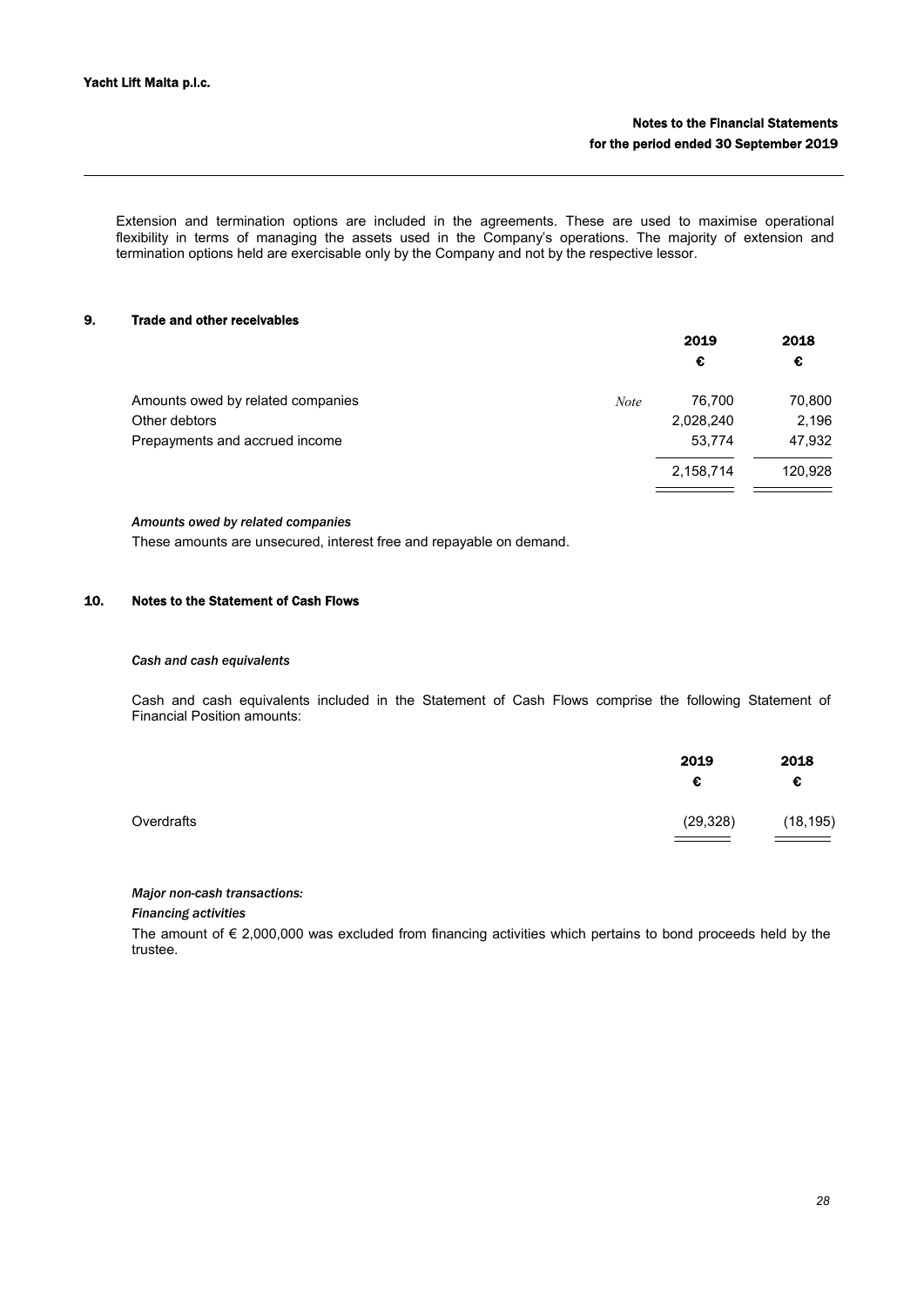# Notes to the Financial Statements for the period ended 30 September 2019

# 11. Share capital

 $12.$ 

|     |                                                                          | 2019    | 2018   |
|-----|--------------------------------------------------------------------------|---------|--------|
|     |                                                                          | €       | €      |
|     | <b>Authorised</b>                                                        |         |        |
|     | 100,000 (2018:1,200) Ordinary shares of €1 each                          | 100,000 | 1,200  |
|     | <b>Issued</b>                                                            |         |        |
|     | 100,000 (2018: 1,200) Ordinary shares of €1 each 100% (2018:20%) paid up | 100,000 | 240    |
|     |                                                                          |         |        |
| 12. | <b>Trade and other payables</b>                                          |         |        |
|     |                                                                          | 2019    | 2018   |
|     |                                                                          | €       | €      |
|     | Trade payables                                                           | 106,464 | 11,500 |
|     | Accruals and deferred income                                             | 17,425  | 850    |
|     |                                                                          | 123,889 | 12,350 |
|     |                                                                          |         |        |
| 13. | <b>Current Income Tax Liabilities</b>                                    |         |        |
|     |                                                                          | 2019    | 2018   |
|     |                                                                          | €       | €      |

| The tax provision is made up of $\sim$ |                          |       |
|----------------------------------------|--------------------------|-------|
| Balance at beginning of year / period  | 1.671                    |       |
| Provision for the year / period        | $\overline{\phantom{a}}$ | 1.671 |
| Balance at end of year / period        | 1.671                    | 1.671 |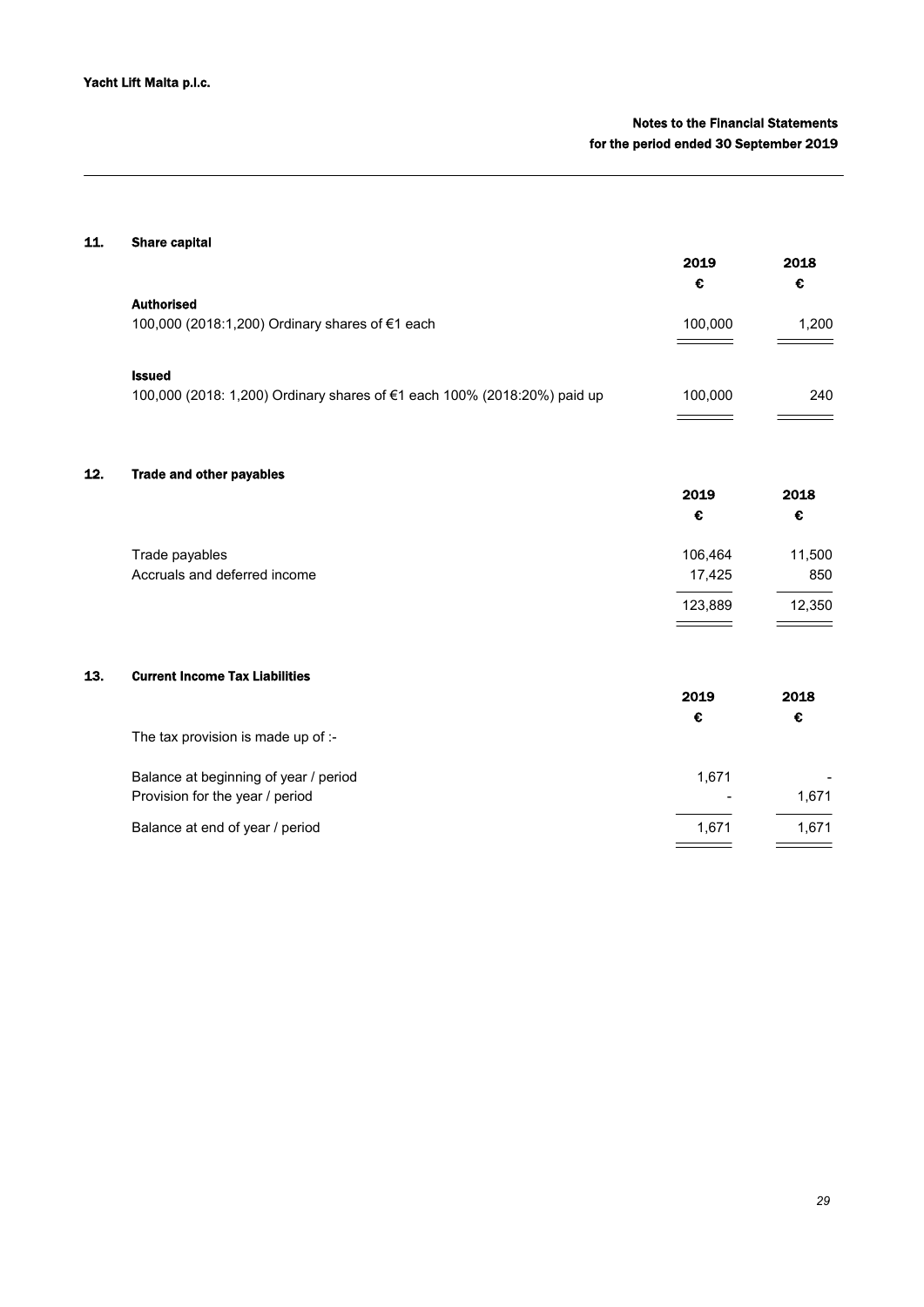## 14. Borrowings

|                                      |             | 2019      | 2018    |
|--------------------------------------|-------------|-----------|---------|
|                                      |             | €         | €       |
| <b>Non-current</b>                   |             |           |         |
| Bonds payable                        | <b>Note</b> | 1,987,917 |         |
| Lease liabilities                    | <b>Note</b> | 50,259    |         |
|                                      |             | 2,038,176 |         |
| <b>Current</b>                       |             |           |         |
| <b>Bank overdrafts</b>               |             | 29,328    | 18,195  |
| Amounts owed to shareholders         | Note        | 107,345   | 100,082 |
| Bank borrowings                      | <b>Note</b> | 11,911    |         |
| Lease liabilities                    | <b>Note</b> | 73,186    |         |
|                                      |             | 221,770   | 118,277 |
| <b>Lease liabilities</b>             |             |           |         |
| Repayable between one and two years  |             | 103,741   |         |
| Repayable between two and five years |             | 19,704    |         |
|                                      |             | 123,445   |         |
|                                      |             |           |         |

## *Bonds payable*

The Company issued 20,000 secured callable bonds with a face value of €100 each, for an aggregate amount of €2 million. The bonds have an interest of 5.5% per annum, payable annually in arrears on 12 September. The nominal value of the secured bonds is repayable in full upon maturity on 13 September 2025. The bonds are guaranteed by related parties and jointly and severally liable for the payment of the bonds and interest thereon, pursuant to the terms of the Guarantee. The bonds are measured at the amount of the bond issue of €2 million net of the bond issue costs which are being amortised over the lifetime of the bonds, as follows:

|                                                 | 2019      | 2018 |
|-------------------------------------------------|-----------|------|
|                                                 | €         | €    |
| Face value of the bonds                         | 2,000,000 |      |
| Less:                                           |           |      |
| Bond issue costs                                | (14,500)  |      |
| Accumulated amortisation                        | 2,417     |      |
| Closing net book value of the bond issue costs  | (12,083)  |      |
| Amortised cost and carrying amount of the bonds | 1,987,917 |      |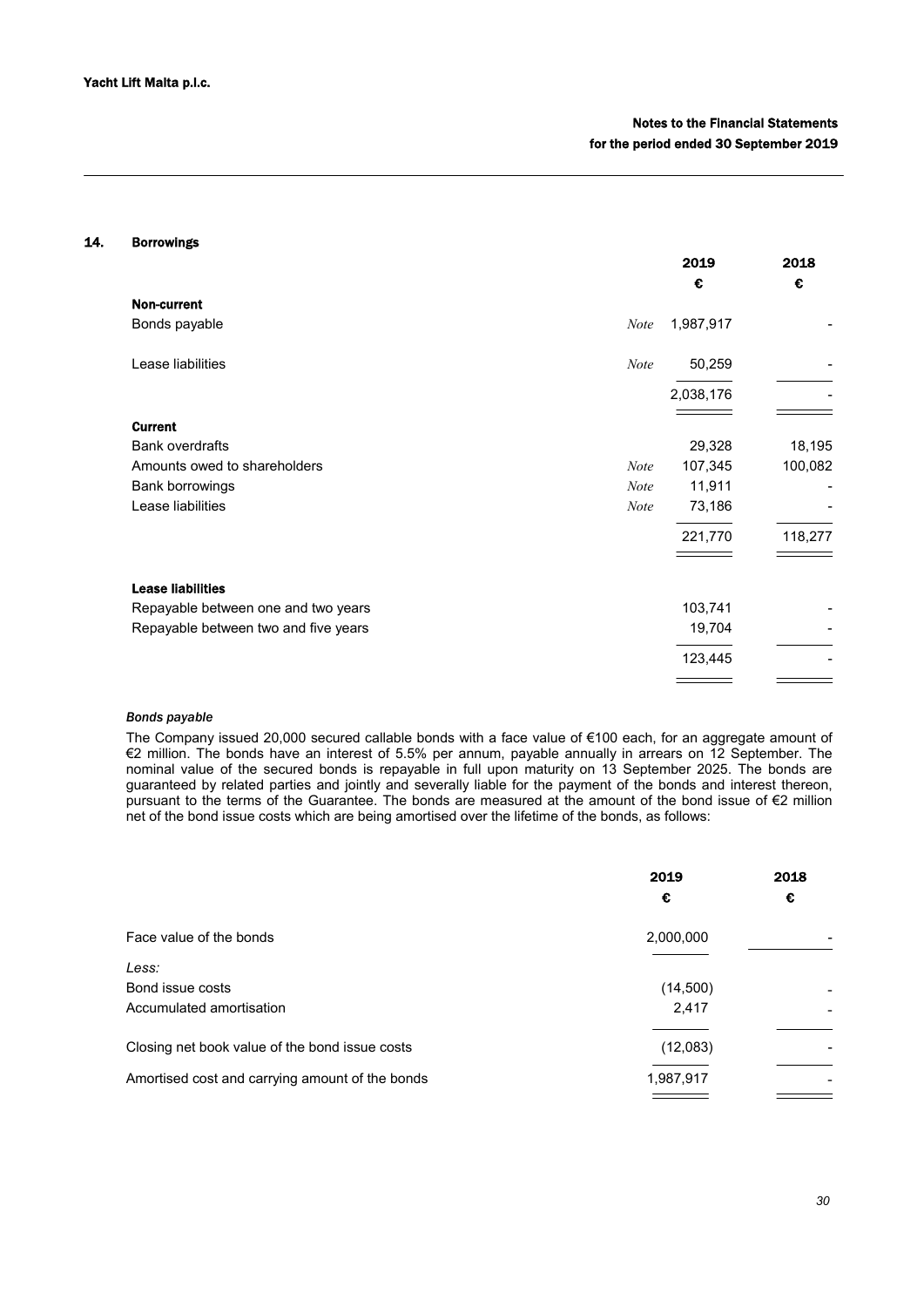## *Amounts owed to shareholders*

These amounts are unsecured, interest free and repayable on demand.

# *Bank loan*

The bank loan is repayable over one year through 12 monthly repayments of  $\epsilon$  1,361.56 each inclusive of interest. This is secured by guarantee on bank's form Leg 01 given by the Company's shareholders and subject to interest rate of 6.15% per annum.

# 15. Capital commitments

|                                                                          | 2019<br>€ | 2018<br>€ |
|--------------------------------------------------------------------------|-----------|-----------|
| Details of capital commitments at the<br>accounting date are as follows: |           |           |
| Approved but not yet contracted for                                      | 1,442,575 |           |
| Contracted for but not yet provided in<br>the financial statements       | 12,000    | 32,355    |

#### 16. Post balance sheet events

The Coronavirus (COVID-19) pandemic is affecting business on a national and worldwide level. The Company is closely monitoring the possible impact on its operations and financial performance and is committed to take all necessary steps to mitigate any impact. The Company is assessing the situation on an on-going basis, in order to enable executive management to take the necessary decisions in the interest of all stakeholders. In view of the unprecedented circumstances it is too early to quantify the effects on the Company's operations and performance.

## 17. Related party transactions

| Loans to related parties                     |        |        |
|----------------------------------------------|--------|--------|
|                                              | 2019   | 2018   |
|                                              | €      | €      |
| Loans to other related parties :             |        |        |
| Opening balance                              | 70,800 |        |
| Revenue from contract during the period/year | 5.900  | 70,800 |
| Closing balance                              | 76,700 | 70,800 |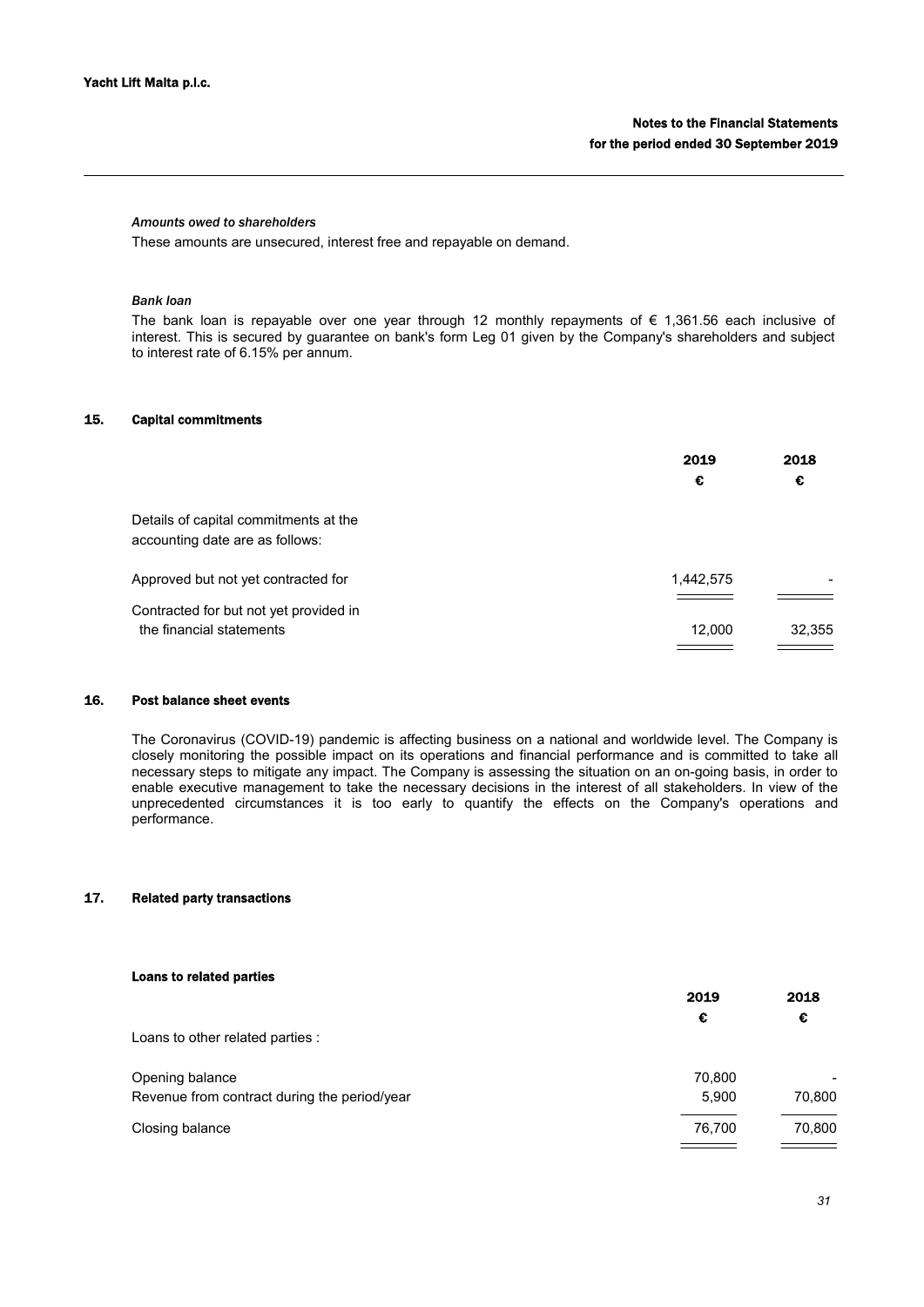# Notes to the Financial Statements for the period ended 30 September 2019

| Loans from related parties                            |           |            |
|-------------------------------------------------------|-----------|------------|
|                                                       | 2019      | 2018       |
|                                                       | €         | €          |
| Loans from shareholder, directors and key management: |           |            |
| Opening balance                                       | 100,082   |            |
| Loans advanced during the period                      | 21,182    | 215,131    |
| Loans repayments made                                 | (13, 919) | (115, 049) |
| Closing balance                                       | 107,345   | 100,082    |
|                                                       |           |            |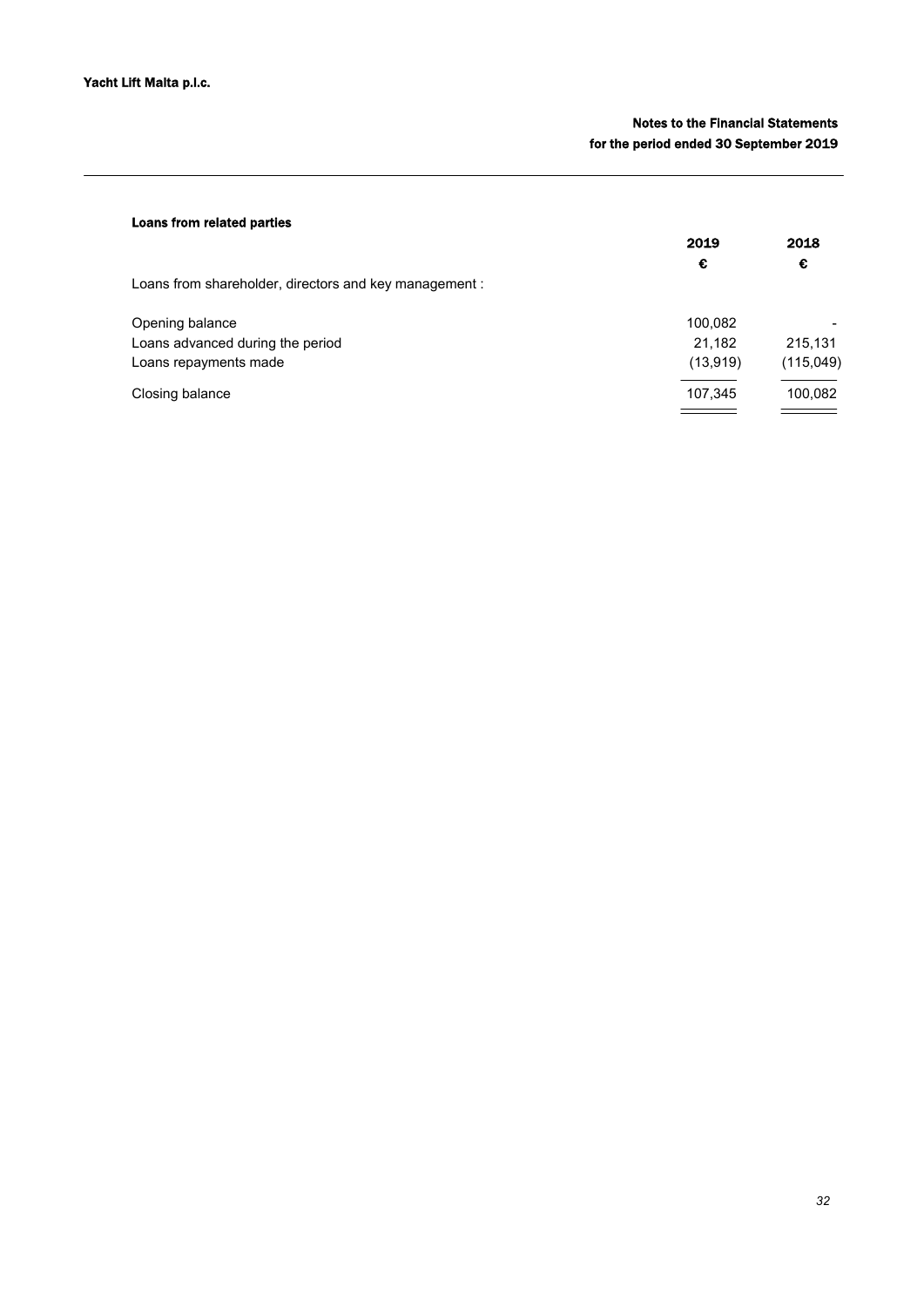## 18. Financial Risk Management

The Company's activities potentially expose it to a variety of financial risks: market risk (including price risk, currency risk, fair value interest rate risk and cash flow interest rate risk), credit risk and liquidity risk. The management of the company's financial risk is based on a financial policy approved by the Board of directors and exposes the Company to a low level of risk.

### a) Market risk

## *(i) Price risk*

The Company has not yet commenced its trading operations which were planned to start by April 2020, but which is being delayed to July 2020 due to COVID-19 pandemic, hence this risk may have not yet materialised.

Once the Company starts its yacht lifting operations, the company is exposed to market risk due to the possibility of unexpected direct competition in the market. The company has adopted robust risk management policies to mitigate this risk. Management plans to monitor and benchmark the prices offered by any competitors such as land based yacht maintenance operators to determine competitive prices. This is done to assess the appropriate level of risk for certain events happening once trading starts. Management also plans to monitor the price elasticity of demand and customers behaviour when prices change.

## *(ii) Foreign exchange risk*

Foreign exchange risk arises from future commercial transactions and recognised assets and liabilities which are denominated in a currency that is not the entity's functional currency. The Company's functional currency is the Euro and will operate solely in Malta. The directors do not forsee foreign exchange risk to be material in the future other than the purchase of the yacht lift which is denominated in US Dollars.

## *(iii) Cash flow and fair value interest rate risk*

The Company's sole significant interest-bearing liability is the bond interest, its future income and operating cash flows are substantially independent of changes in market interest rates. On this basis, management considers the potential impact on profit or loss of a defined interest rate shift that is reasonably possible at the end of the reporting period to be immaterial.

#### *(b) Credit risk*

The Company measures credit risk and expected credit losses using probability of default, exposure at default and loss given default. Management consider both historical analysis and forward-looking information in determining any expected credit loss.

Credit risk mainly arises on trade and other receivables as follows:

| 2019      | 2018            |
|-----------|-----------------|
| €         | €               |
| 76.700    | 70,800          |
| 2,000,000 | $\qquad \qquad$ |
| 2,076,700 | $\qquad \qquad$ |
|           |                 |

The maximum exposure to credit risk at the end of the reporting period in respect of the financial assets mentioned above is equivalent to their carrying amount, as disclosed in the respective notes to the financial statements. The Company deals only with bank and financial institutions with quality standing and does not consider that there was any material credit risk concentration at the end of the reporting period, after considering historical payment patterns where relevant.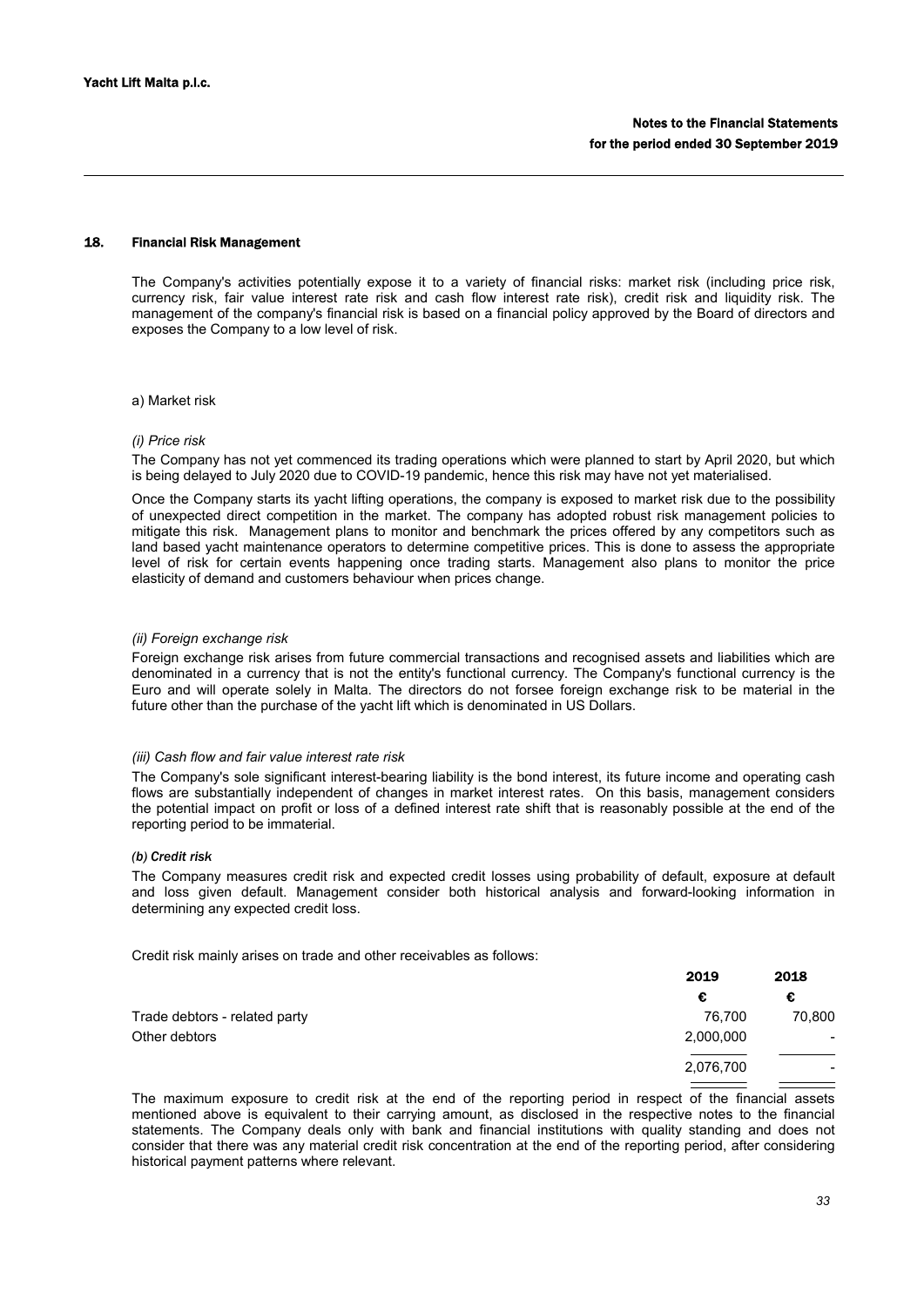## *(c) Liquidity risk*

The Company is exposed to liquidity risk in relation to meeting future obligations associated with its financial liabilities which includes a bond of EUR2,000,000, amounts due to related parties EUR107,345, trade and other payables of EUR 123,889, bank overdraft and bank loan EUR41,239.

During 2019, the company has entered into a longterm bond offer for Secured Callable Bonds arrangement with Calamatta Cuschieri amounting to EUR 2,000,000, with an interest of 5.5% interest per annum and repayable by 2025.

Although current assets exceed current liabilities as at 30 September, 2019 by EUR 1,811,384 (2018: net liability of EUR 11,370), the directors do not consider liquidity risk since the bond of EUR 2,000,000 was being partly and fully realised immediately after the reporting period.

Liquidity risk is monitored at a board level by ensuring that sufficient funds are available.

#### *Capital management*

The Company's objectives when managing capital are to safeguard the Company's ability to continue as a going concern in order to provide returns for shareholders and benefits for other stakeholders and to maintain an optimal capital structure to reduce the cost of capital. In order to maintain or adjust the capital structure, the Company may adjust the amount of dividends paid to shareholders, return capital to shareholders, issue new shares or sell assets to reduce debt.

## 19. Fair values estimation

The nominal values less estimated credit adjustments of trade receivable and payables are assumed to approximate their fair values, otherwise, these have been adjusted to approximate their fair values.

The fair values of financial instruments traded in active markets is based on quoted market prices at the balance sheet date. The quoted market price used for financial assets held by the Company is the current bid price whilst the appropriate quoted market price for financial liabilities is the current asking price.

Fair value is the price that would be received to sell an asset or paid to transfer a liability in an orderly transaction between market participants at the measurement date. For financial reporting purposes, fair value measurements are categorised into Level 1, 2 or 3 based on the degree to which the inputs to the fair value measurements are observable and the significance of the inputs to the fair value measurement in its entirety, which are described as follows:

 Level 1 inputs are quoted prices (unadjusted) in active markets for identical assets or liabilities that the entity can access at the measurement date;

- Level 2 inputs are inputs, other than quoted prices included within Level 1, that are observable for the asset or liability, either directly or indirectly; and

- Level 3 inputs are unobservable inputs for the asset or liability.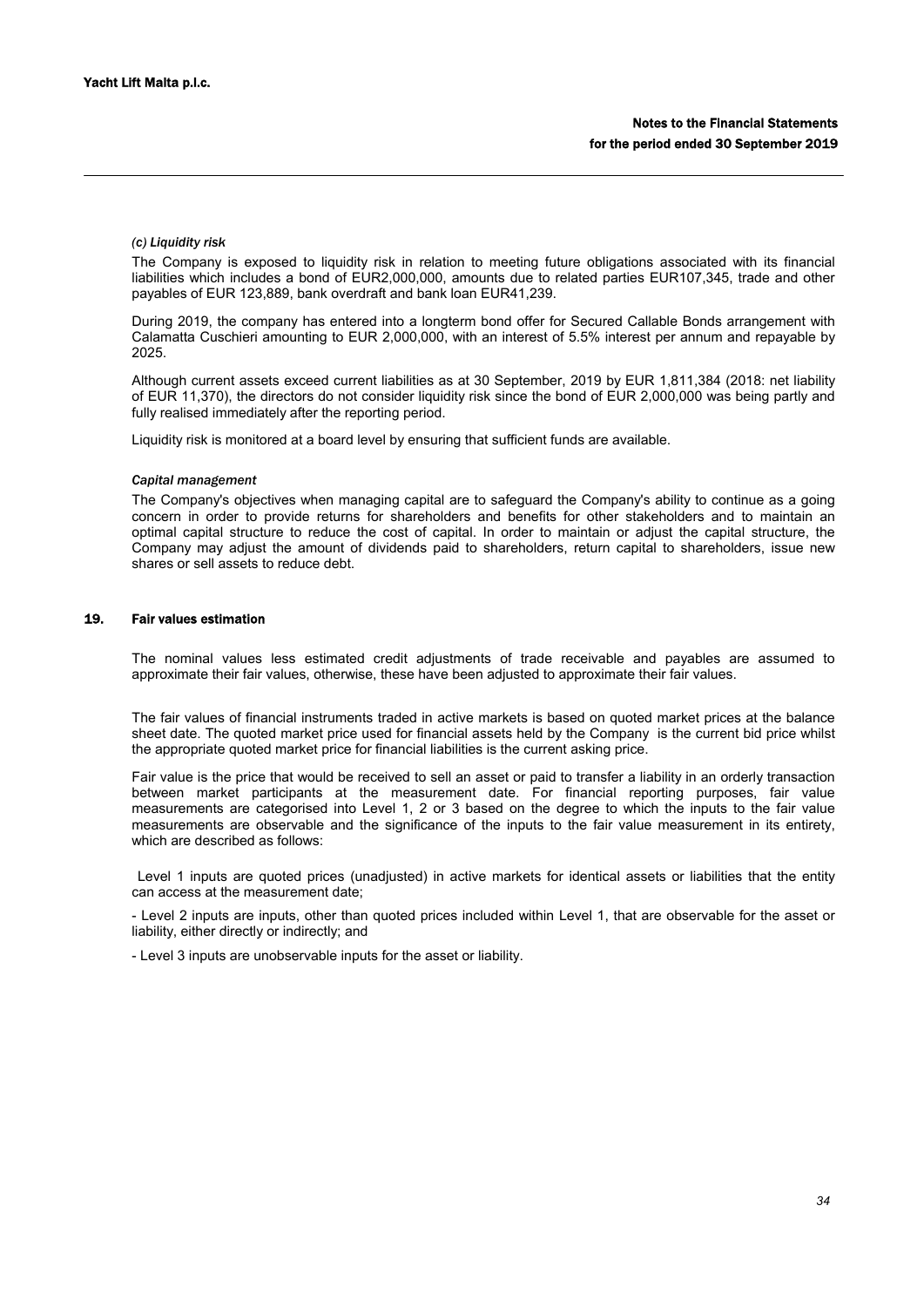# 20. First-time adoption of IFRSs as adopted by the EU

As explained in note 2, the Company first-time adopted IFRSs as adopted by the EU in these financial statements. The date of transition to IFRSs as adopted by the EU is 01 January 2018.

The accounting policies applied by the Company upon transition to IFRSs as adopted by the EU were almost consistent with those applied under the GAPSME. As a result, the transition to IFRSs as adopted by the EU had no significant effect on the Company's reported position and financial performance, except for the adoption of IFRS 16, Leases where a modified retrospective approach was adopted (i.e., there were no restatements to the comparative amounts but rather a direct adjustment to the opening balances of retained earnings in the statement of equity). The impact of the adoption was discussed in Note 2.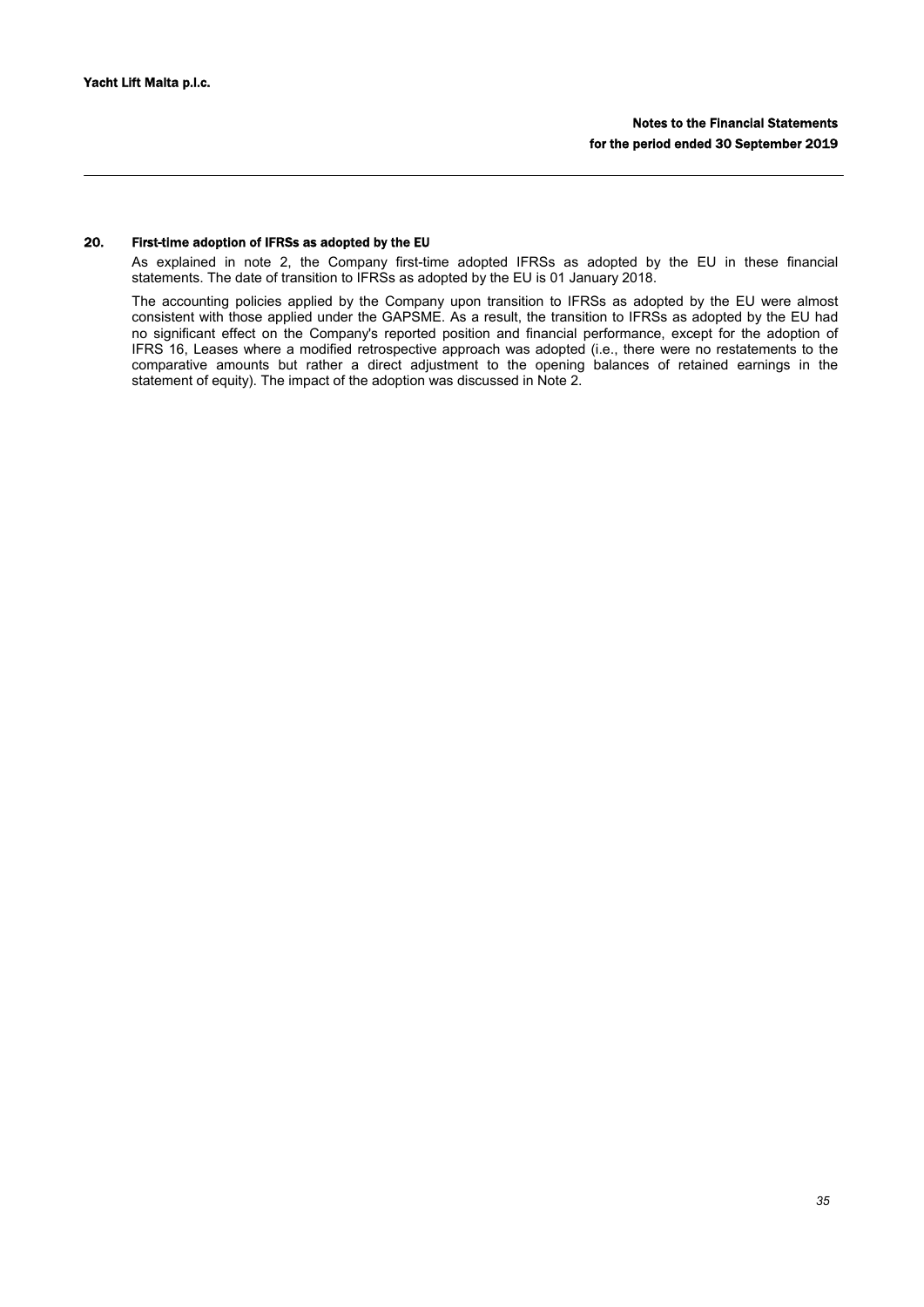## *Report on the Audit of the Financial Statements*

## *Opinion*

We have audited the financial statements of Yacht Lift Malta p.l.c., set out on pages 10 to 35, which comprise the Statement of Financial Position as at 30 September 2019, and the Statement of Comprehensive Income, Statement of Changes in Equity and Statement of Cash Flows for the period then ended, and notes to the financial statements, including a summary of significant accounting policies.

In our opinion, the accompanying financial statements give a true and fair view of the financial position of the Company as at 30 September 2019, and its financial performance and its cash flows for the period then ended in accordance with International Financial Reporting Standards as adopted by the EU (EU IFRSs) and have been prepared in accordance with the requirements of the Companies Act (Cap. 386).

# *Basis for Opinion*

We conducted our audit in accordance with International Standards on Auditing (ISAs). Our responsibilities under those standards are further described in the Auditor's Responsibilities for the Audit of the Financial Statements section of our report. We are independent of the Entities in accordance with the International Ethics Standards Board for Accountants' Code of Ethics for Professional Accountants (IESBA Code) together with the ethical requirements that are relevant to our audit of the financial statements in accordance with the Accountancy Profession (Code of Ethics for Warrant Holders) Directive issued in terms of the Accountancy Profession Act (Cap. 281) in Malta, and we have fulfilled our other ethical responsibilities in accordance with these requirements and the IESBA Code. We believe that the audit evidence we have obtained is sufficient and appropriate to provide a basis for our opinion.

To the best of our knowledge and belief, we declare that we have not provided non-audit services to the Company.

## *Key Audit Matters*

Key audit matters are those matters that, in our professional judgement, were of most significance in our audit of the financial statements of the current period. These matters were addressed in the context of our audit of the financial statements as a whole, and in forming our opinion thereon, and we do not provide a separate opinion on these matters.

## *Accounting for leases*

During the financial period ended 30 September 2019, the Company applied IFRS for the first time, with the consequence that the accounting of leases had to be applied using the new IFRS 16-Leases.

Our focus was on assessing whether the leases entered into by the Company, based on the contractual arrangements entered into constituted a lease within the scope of "IFRS 16 Leases" and to assess the management's basis for such application.

The Company accounted for such leases in line with the requirements of IFRS 16, whereby it recognised assets and liabilities for all leases with a term of more than one year, unless the underlying asset is of immaterial value. The Company was required to recognise a right-of-use asset representing its right to use the underlying leased asset and a lease liability representing its obligation to make lease payments. Because of this changeover to IFRS and the adoption of the new standard from 2019 and the significance of the accounting transactions in this regard, we consider this a key audit matter for our audit.

Our audit procedures included reviewing the relevant contractual agreements, evaluating the appropriateness of the assessment applied in determining the applicability of IFRS 16 and eviewing and considering the appropriateness of the transactions ascribed to assets and liabilities arising from these lease arrangements. We also considered the adequacy of the related disclosures in the notes to the financial statements.

#### *Other Information*

The directors are responsible for the other information. The other information comprises the directors' report. Our opinion on the financial statements does not cover this information, including the directors' report. In connection with our audit of the financial statements, our responsibility is to read the other information and, in doing so, consider whether the other information is materially inconsistent with the financial statements or our knowledge obtained in the audit, or otherwise appears to be materially misstated. . If, based on the work we have performed on the other information that we have obtained prior to the date of this auditors' report, we conclude that there is a material misstatement of this other information, we are required to report that fact. We have nothing to report in this regard.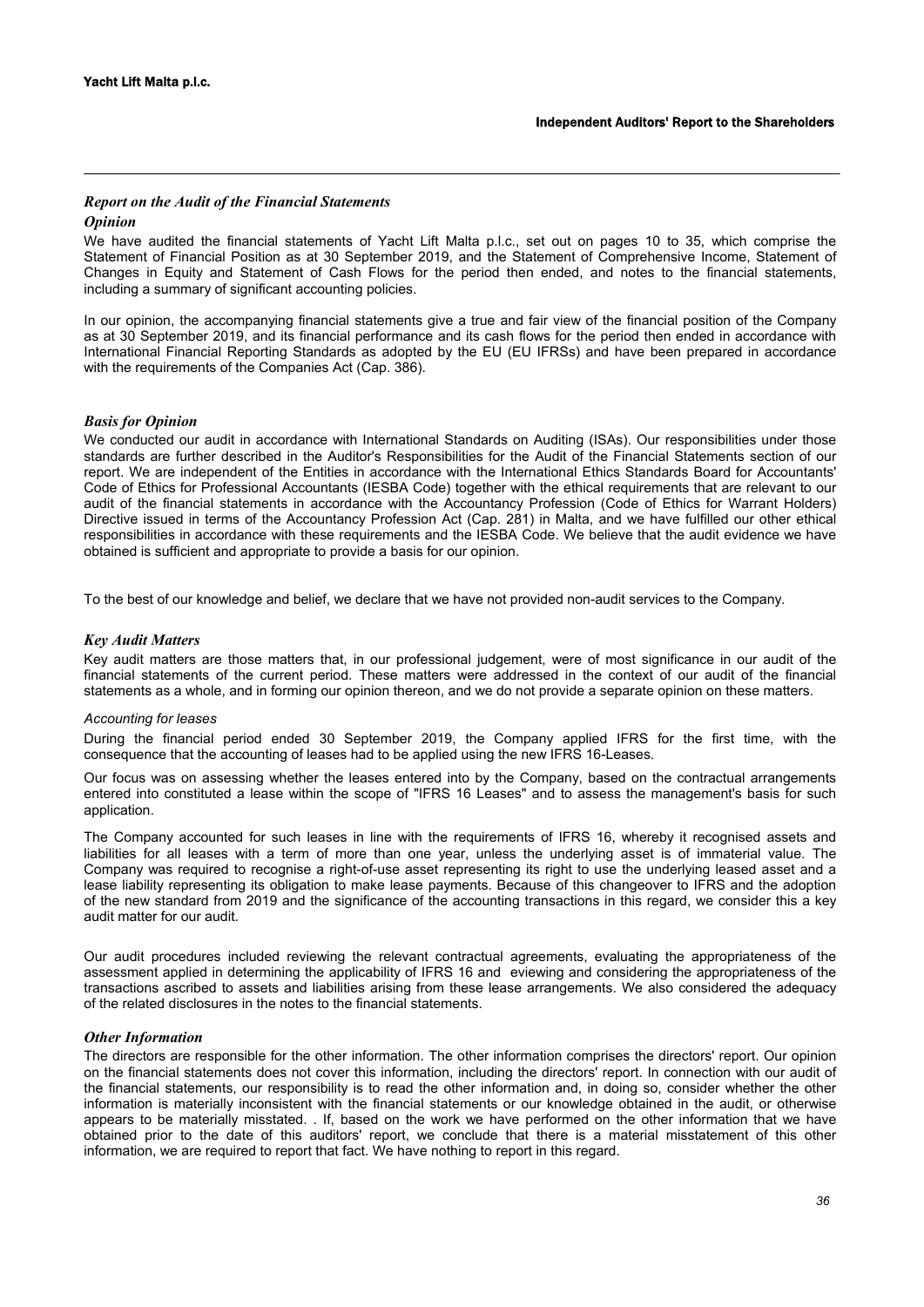## *Other Information (continued)*

With respect to the directors' report, we also considered whether the directors' report includes the disclosures required by Article 179(3) of the Maltese Companies Act (Cap. 386). Based on the work we have performed, in our opinion:

- the information given in the directors' report for the financial year for which the financial statements are prepared is consistent with the financial statements; and

- the directors' report has been prepared in accordance with the Maltese Companies Act (Cap.386).

In addition, in light of the knowledge and understanding of the Company and its environment obtained in the course of the audit, we are required to report if we have identified material misstatements in the directors' report. We have nothing to report in this regard.

## *Responsibilities of the Directors*

The directors are responsible for the preparation of the financial statements that give a true and fair view in accordance with International Financial Reporting Standards as adopted by the EU (EU IFRSs), and for such internal control as the directors determine is necessary to enable the preparation of financial statements that are free from material misstatement, whether due to fraud or error.

In preparing the financial statements, the directors are responsible for assessing the Company's ability to continue as a going concern, disclosing, as applicable, matters related to going concern and using the going concern basis of accounting unless the directors either intend to liquidate the Company or to cease operations, or have no realistic alternative but to do so.

Those charged with governance are responsible for overseeing the financial reporting process.

## *Auditor's Responsibilities for the Audit of the Financial Statements*

Our objectives are to obtain reasonable assurance about whether the financial statements as a whole are free from material misstatement, whether due to fraud or error, and to issue an auditor's report that includes our opinion. Reasonable assurance is a high level of assurance, but is not a guarantee that an audit conducted in accordance with ISAs will always detect a material misstatement when it exists. Misstatements can arise from fraud or error and are considered material if, individually or in the aggregate, they could reasonably be expected to influence the economic decisions of users taken on the basis of these financial statements.

As part of an audit in accordance with ISAs, we exercise professional judgment and maintain professional scepticism throughout the audit. We also:

- Identify and assess the risks of material misstatement of the financial statements, whether due to fraud or error, design and perform audit procedures responsive to those risks, and obtain audit evidence that is sufficient and appropriate to provide a basis for our opinion. The risk of not detecting a material misstatement resulting from fraud is higher than for one resulting from error, as fraud may involve collusion, forgery, intentional omissions, misrepresentations, or the override of internal control.

- Obtain an understanding of internal control relevant to the audit in order to design audit procedures that are appropriate in the circumstances, but not for the purpose of expressing an opinion on the effectiveness of the Company's internal control.

- Evaluate the appropriateness of accounting policies used and the reasonableness of accounting estimates and related disclosures made by the directors.

- Conclude on the appropriateness of the directors' use of the going concern basis of accounting and based on the audit evidence obtained, whether a material uncertainty exists related to events or conditions that may cast significant doubt on the Company's ability to continue as a going concern. If we conclude that a material uncertainty exists, we are required to draw attention in our auditor's report to the related disclosures in the financial statements or, if such disclosures are inadequate, to modify our opinion. Our conclusions are based on the audit evidence obtained up to the date of our auditor's report. However, future events or conditions may cause the Company to cease to continue as a going concern.

- Evaluate the overall presentation, structure and content of the financial statements, including the disclosures, and whether the financial statements represent the underlying transactions and events in a manner that achieves fair presentation.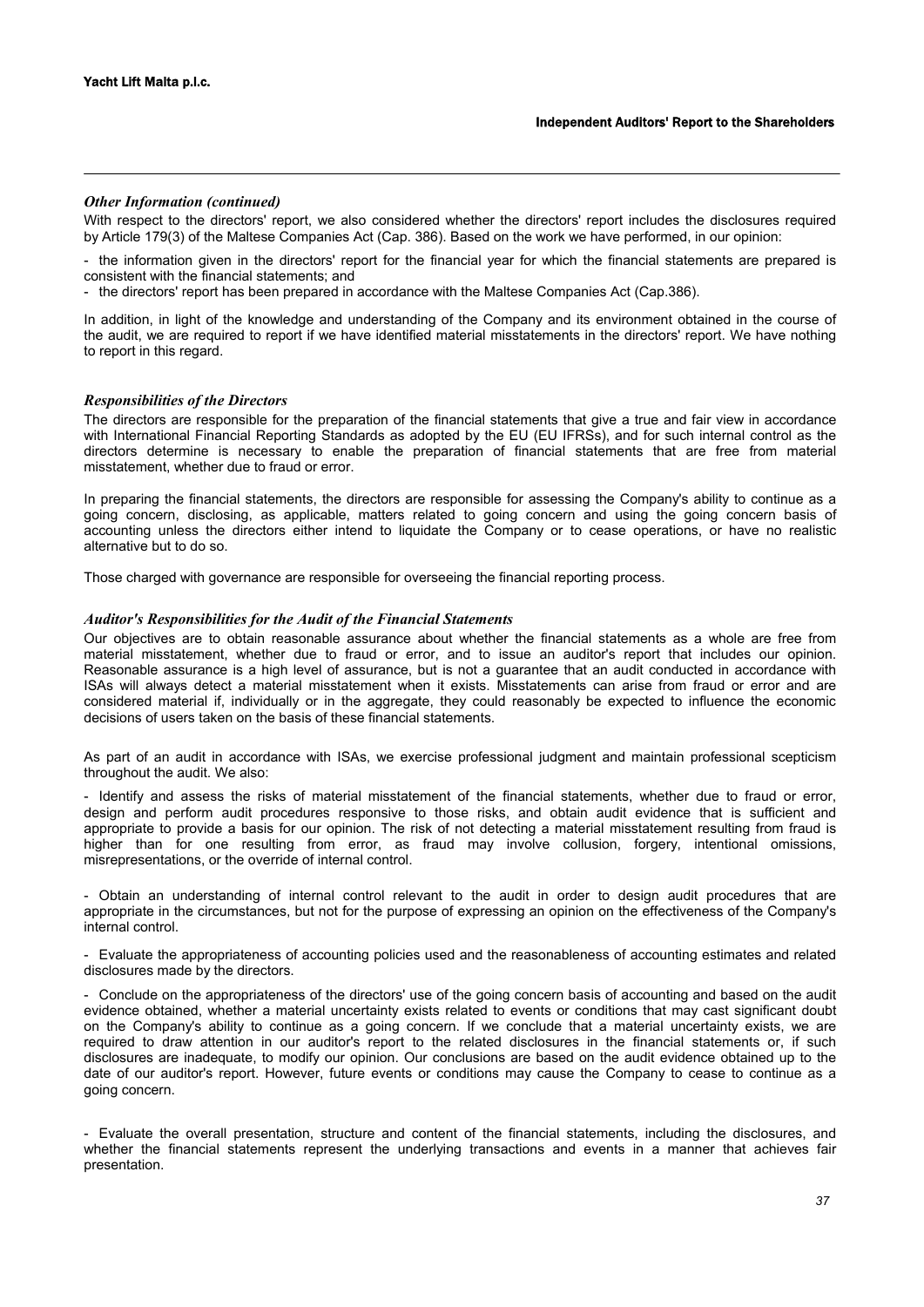## *Auditor's Responsibilities for the Audit of the Financial Statements (continued)*

We communicate with those charged with governance regarding, among other matters, the planned scope and timing of the audit and significant audit findings, including any significant deficiencies in internal control that we identify during our audit.

We also provide those charged with governance with a statement that we have complied with relevant ethical requirements regarding independence, and to communicate with them all relationships and other matters that may reasonably be thought to bear on our independence, and where applicable, related safeguards.

From the matters communicated with those charged with governance, we determine those matters that were of most significance in the audit of the financial statements of the current period and are therefore the key audit matters. We describe these matters in our auditors' report unless law or regulation precludes public disclosure about the matter or when, in extremely rare circumstances, we determine that a matter should not be communicated in our report because the adverse consequences of doing so would reasonably be expected to outweigh the public interest benefits of such communication.

## *Report on Other Legal and Regulatory Requirements*

## *Report on the Statement of Compliance with the Principles of Good Corporate Governance*

The Listing Rules issued by the Malta Listing Authority requires the directors to prepare and include in their Report a Statement of Compliance providing explanation of the extent to which they have adopted the Code of Principles of Good Governance and the effective measures that they have taken to ensure compliance throughout the period with those principles.

The Listing Rules also require the auditors to report on the Statement of Compliance prepared by the directors.

We read the Statement of Compliance and consider the implications for our report if we become aware of any apparent misstatements or material inconsistencies with the financial statements included in the Report. Our responsibilities do not extend to considering whether this statement is consistent with any other information included in the Report.

We are not required to, and we do not, consider whether the Board's statements on internal control included in the Statement of Compliance cover all risks and controls, or form an opinion on the effectiveness of the Company's corporate governance procedures or its risk and control procedures.

In our opinion, the Statement of Compliance with the Principles of Good Corporate Governance has been properly prepared in accordance with the requirements of the Listing Rules issued by the Malta Listing Authority.

Under the Maltese Companies Act (Cap. 386) we are required to report to you if, in our opinion:

- We have not received all the information and explanations we require for our audit.

- Adequate accounting records have not been kept, or that returns adequate for our audit have not been received from branches not visited by us.

- The financial statements are not in agreement with the accounting records and returns.

We have nothing to report to you in respect of these responsibilities.

This copy of the audit report has been signed by Neville Cutajar (Partner) for and on behalf of

## 3a

Certified Public Accountants

Office Address: Level 2, Palazzo Ca' Brugnera Valley Road, Birkirkara Malta BKR 9024

Date : 20 April 2020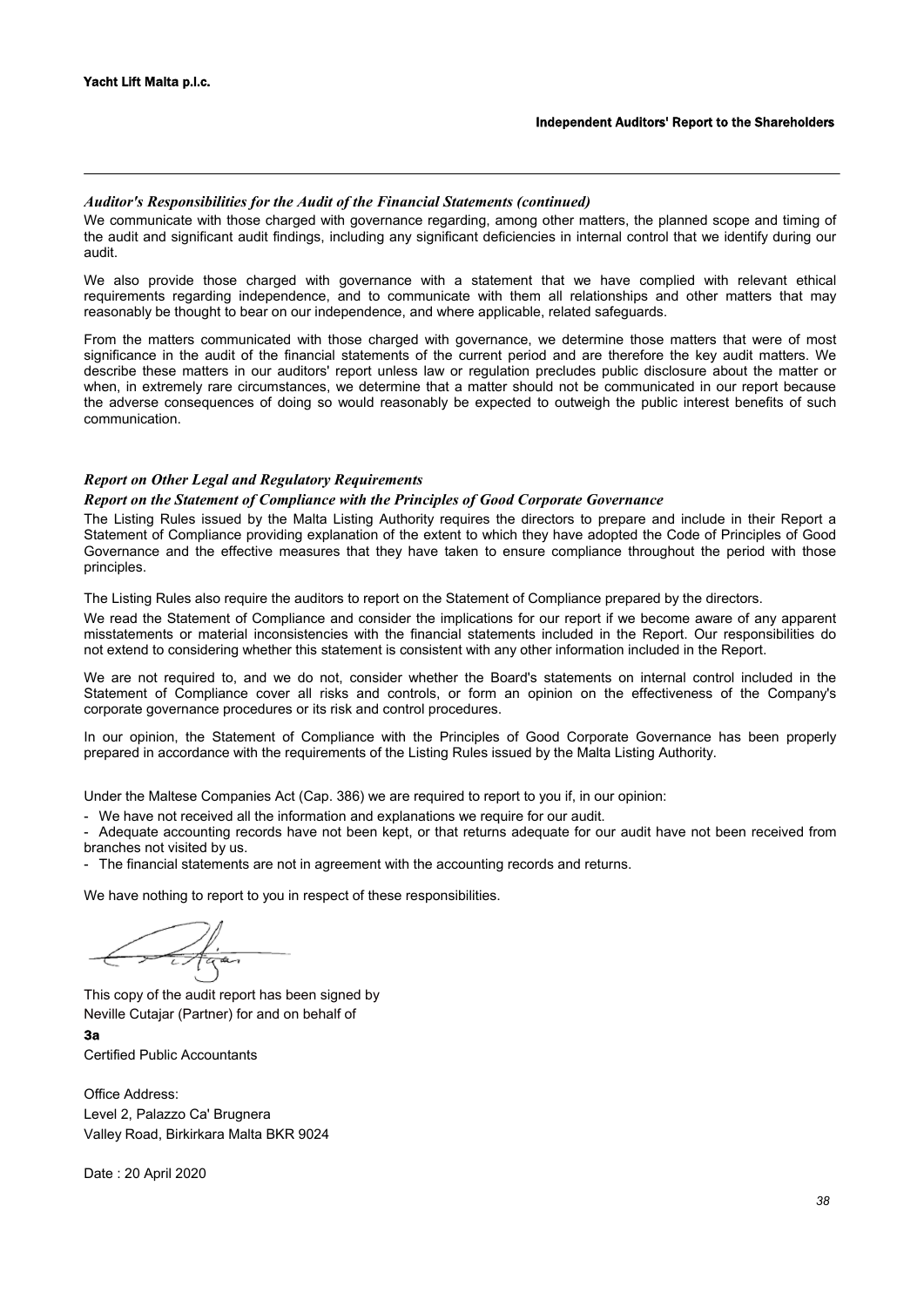The following pages do not form part of the statutory financial statements